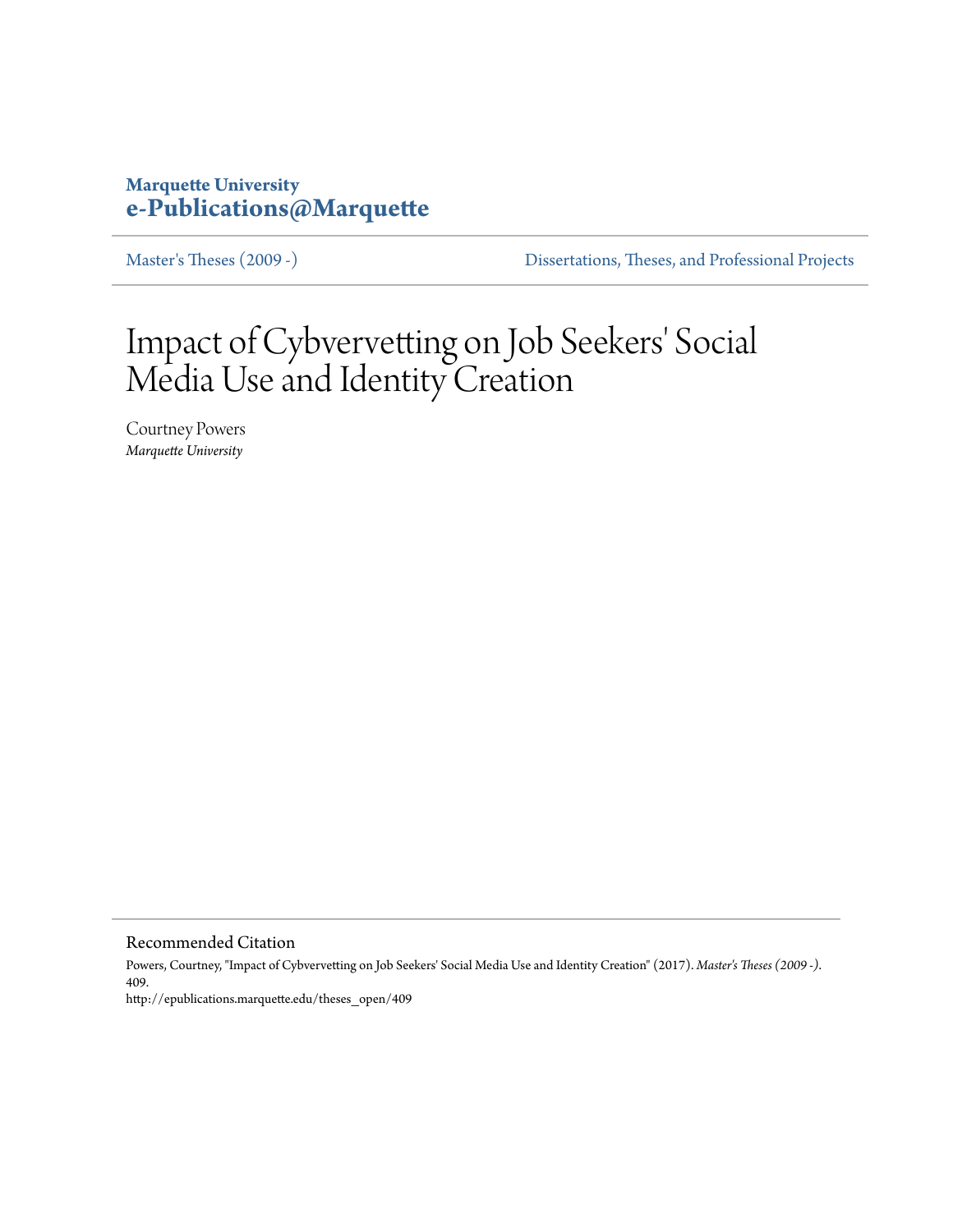## THE IMPACT OF CYBERVETTING ON JOB SEEKERS' SOCIAL MEDIA USE AND IDENTITY CREATION

by

Courtney J. Powers, B.A.

A Thesis submitted to the Faculty of the Graduate School, Marquette University, in Partial Fulfillment of the Requirements for the Degree Master of Arts

Milwaukee, Wisconsin

May 2017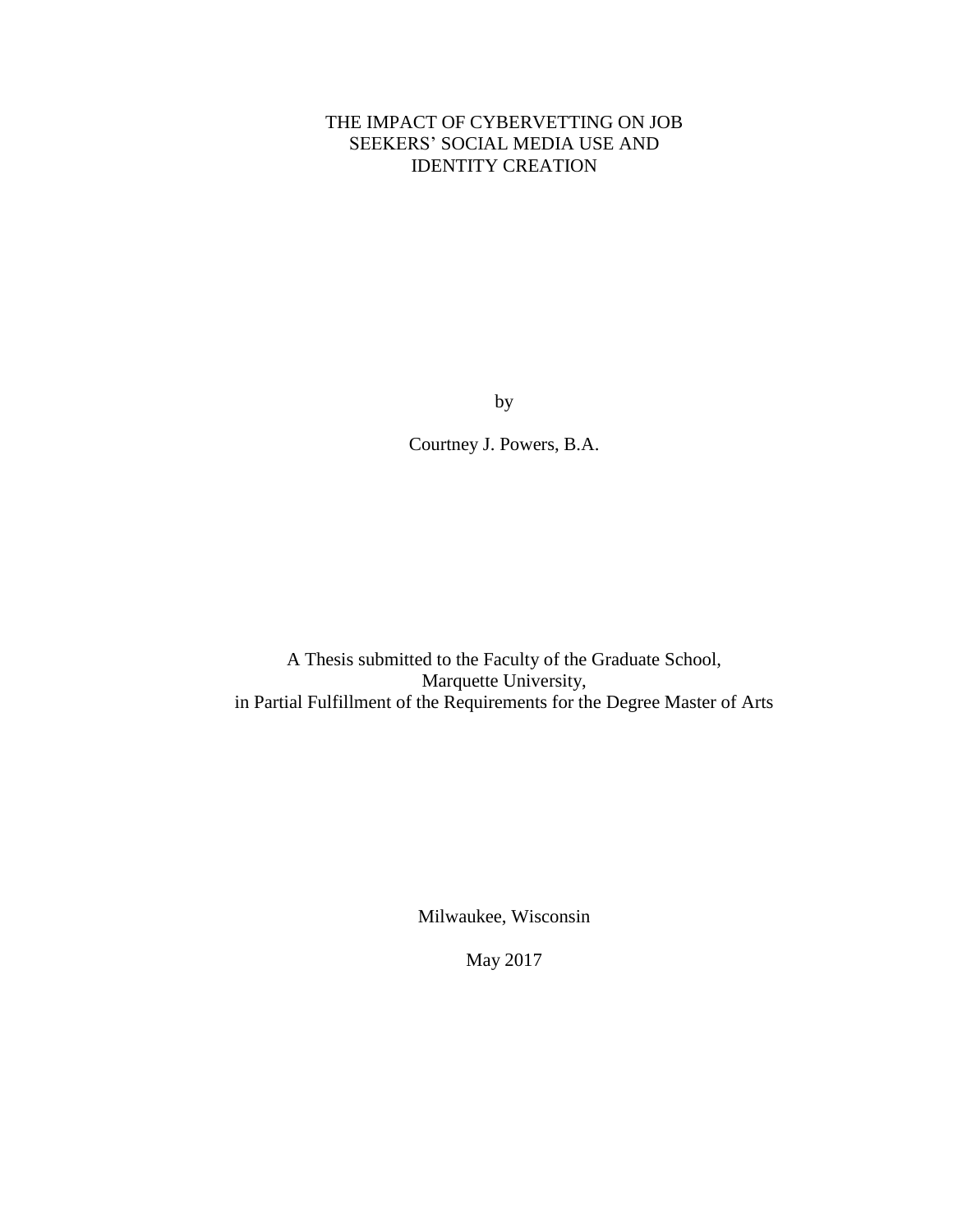## ABSTRACT THE IMPACT OF CYBERVETTING ON JOB SEEKERS' SOCIAL MEDIA USE AND IDENTITY CREATION

Courtney J. Powers, B.A.

Marquette University, 2017

Social media has become an integral part of connecting with others and sharing personal information. As more individuals use social media to express themselves, organizations have begun using these same sites to make hiring decisions in a process called cybervetting. Although some researchers suggest that cybervetting has consequences for self-expression, currently little research has explored how cybervetting impacts job seekers' social media use and identity creation. Accordingly, this study uses quantitative and qualitative methods to explore how cybervetting impacts job seekers' social media use and online identity creation. By surveying job-seeking social media users, this study measures the relationships between social media use, concern for cybervetting, Communication Privacy Management and facework behaviors, and social media privacy tools. The results from the survey indicate a relationship between social media use and concern for cybervetting, a heavy use of social media privacy tools, and real accounts of social media behavior changes due to cybervetting, but do not show a direct relationship between a concern for cybervetting and Communication Privacy Management and facework behaviors. Although the results point to conflicting findings, this study sheds light on the evolving nature of cybervetting, social media use, and its impact on online identity creation, emphasizing a call for future research.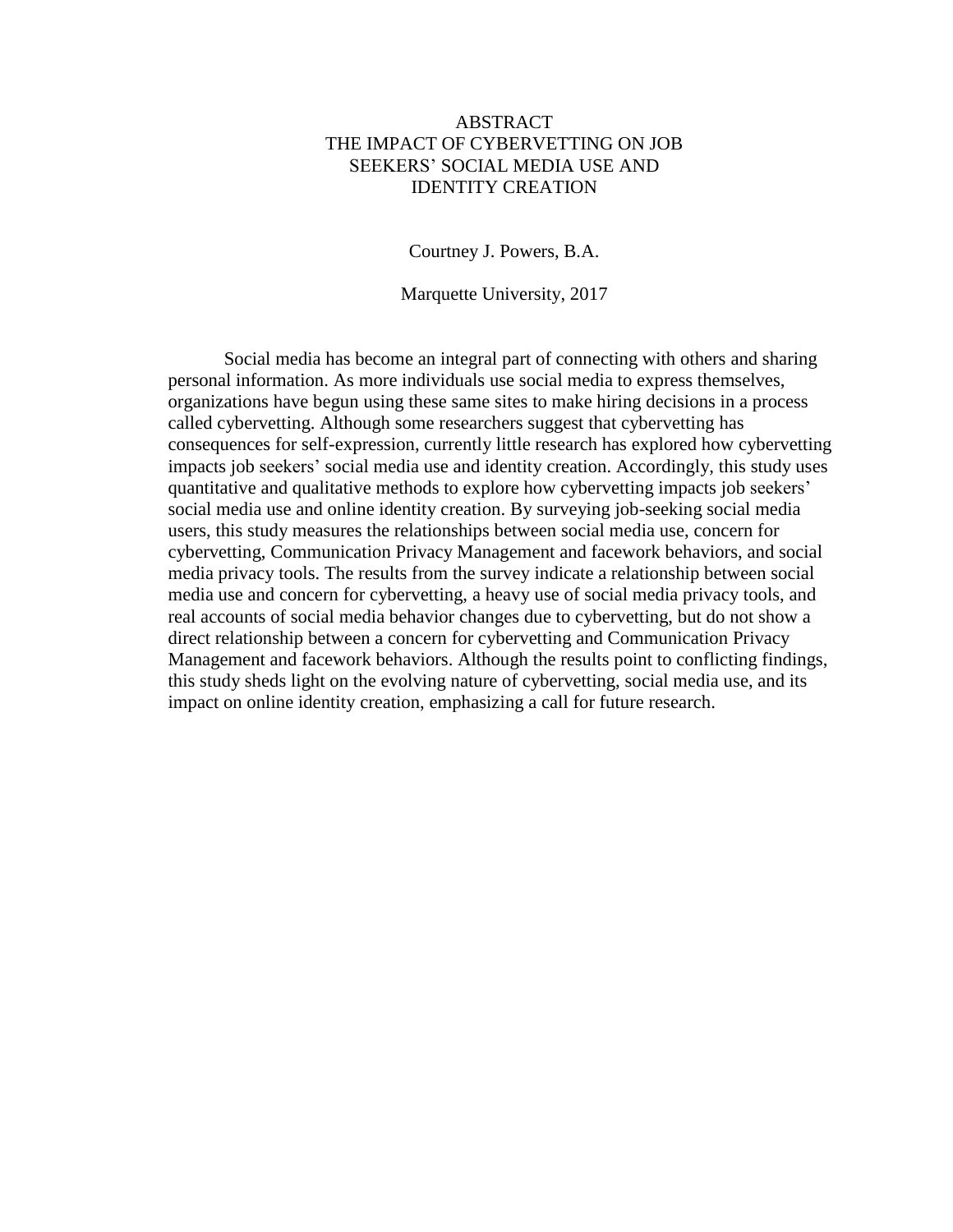## ACKNOWLEDGEMENTS

Courtney J. Powers, B.A.

I would like to express my sincere gratitude to my thesis advisor, Dr. Scott D'Urso, for his continuous support and invaluable guidance during my thesis project. I would also like to thank the rest of my thesis committee, Dr. Sarah Feldner and Dr. Kerry Egdorf, for their incredible insight and encouragement. All three of these amazing mentors were instrumental in instilling in me a passion for organizational communication. Lastly, I would like to thank my family for their unwavering love and support.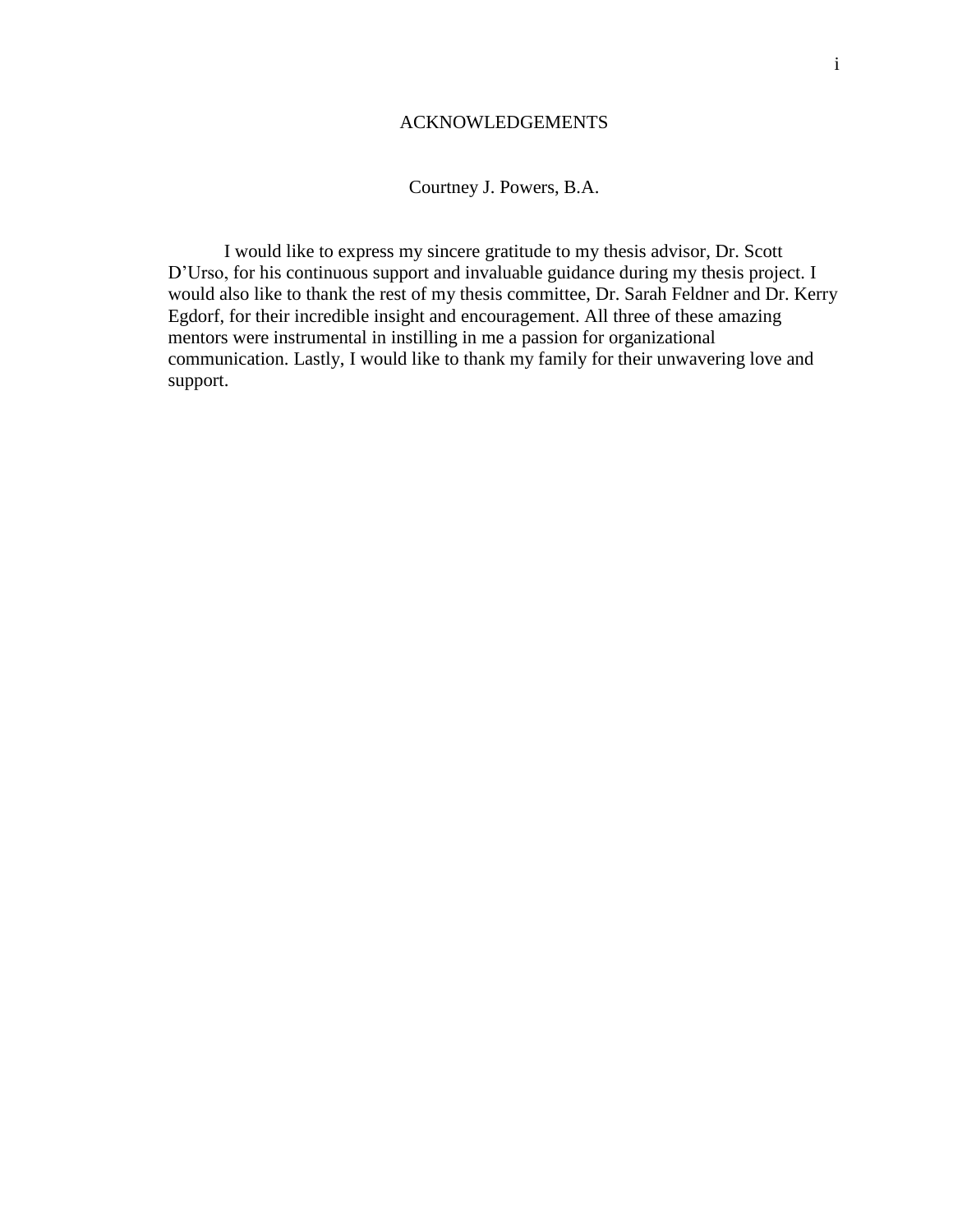## TABLE OF CONTENTS

| <b>CHAPTER</b> |                |     |  |  |  |
|----------------|----------------|-----|--|--|--|
| I.             |                |     |  |  |  |
| II.            |                |     |  |  |  |
|                |                |     |  |  |  |
|                |                |     |  |  |  |
|                |                |     |  |  |  |
|                |                |     |  |  |  |
| III.           |                |     |  |  |  |
|                |                |     |  |  |  |
|                |                |     |  |  |  |
|                | i.             |     |  |  |  |
|                | ii.            |     |  |  |  |
|                | iii.           |     |  |  |  |
|                | iv.            |     |  |  |  |
| IV.            | <b>RESULTS</b> | .26 |  |  |  |
| V.             |                |     |  |  |  |
|                |                |     |  |  |  |
|                |                |     |  |  |  |
| VI.            |                |     |  |  |  |
| VII.           |                |     |  |  |  |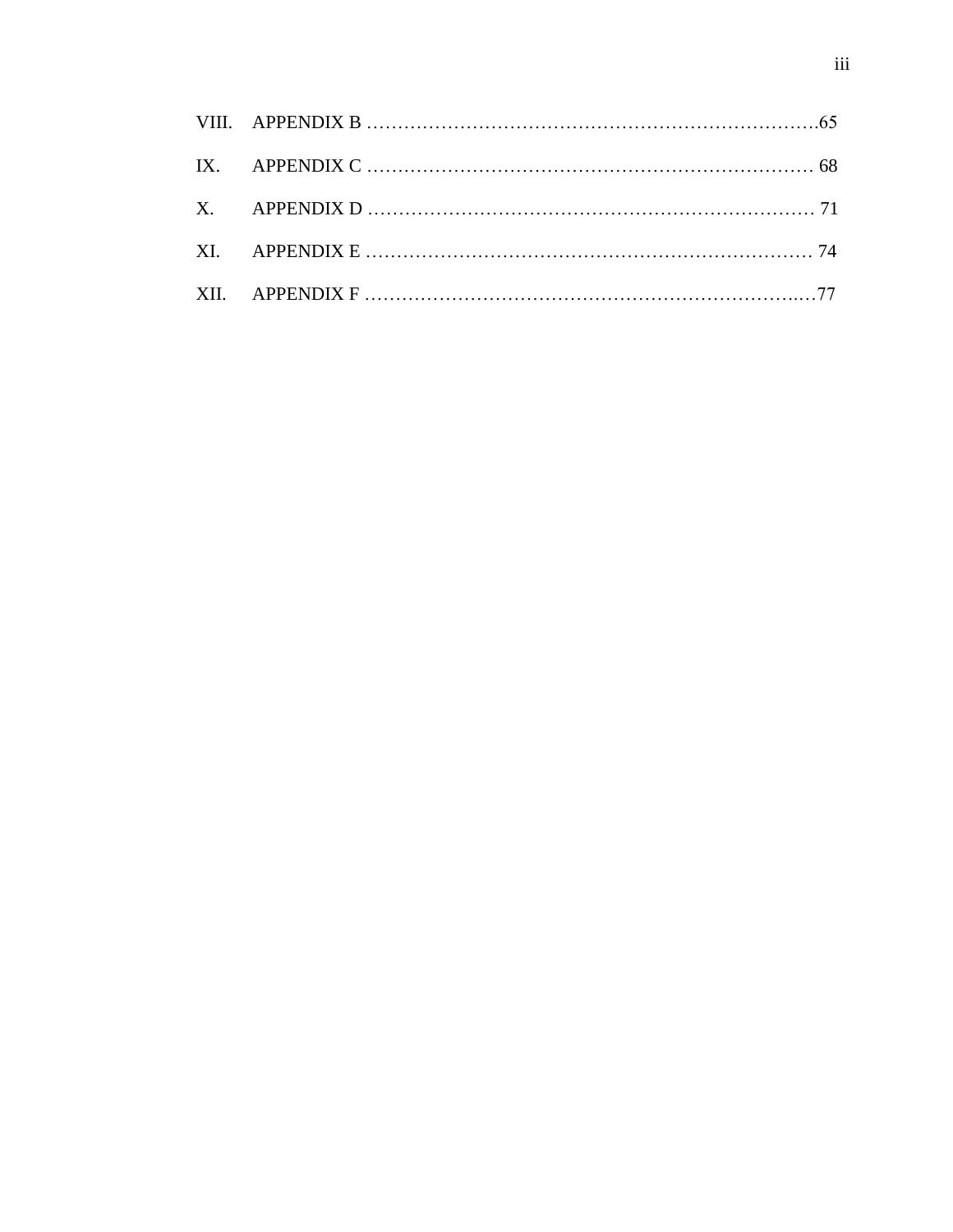## LIST OF TABLES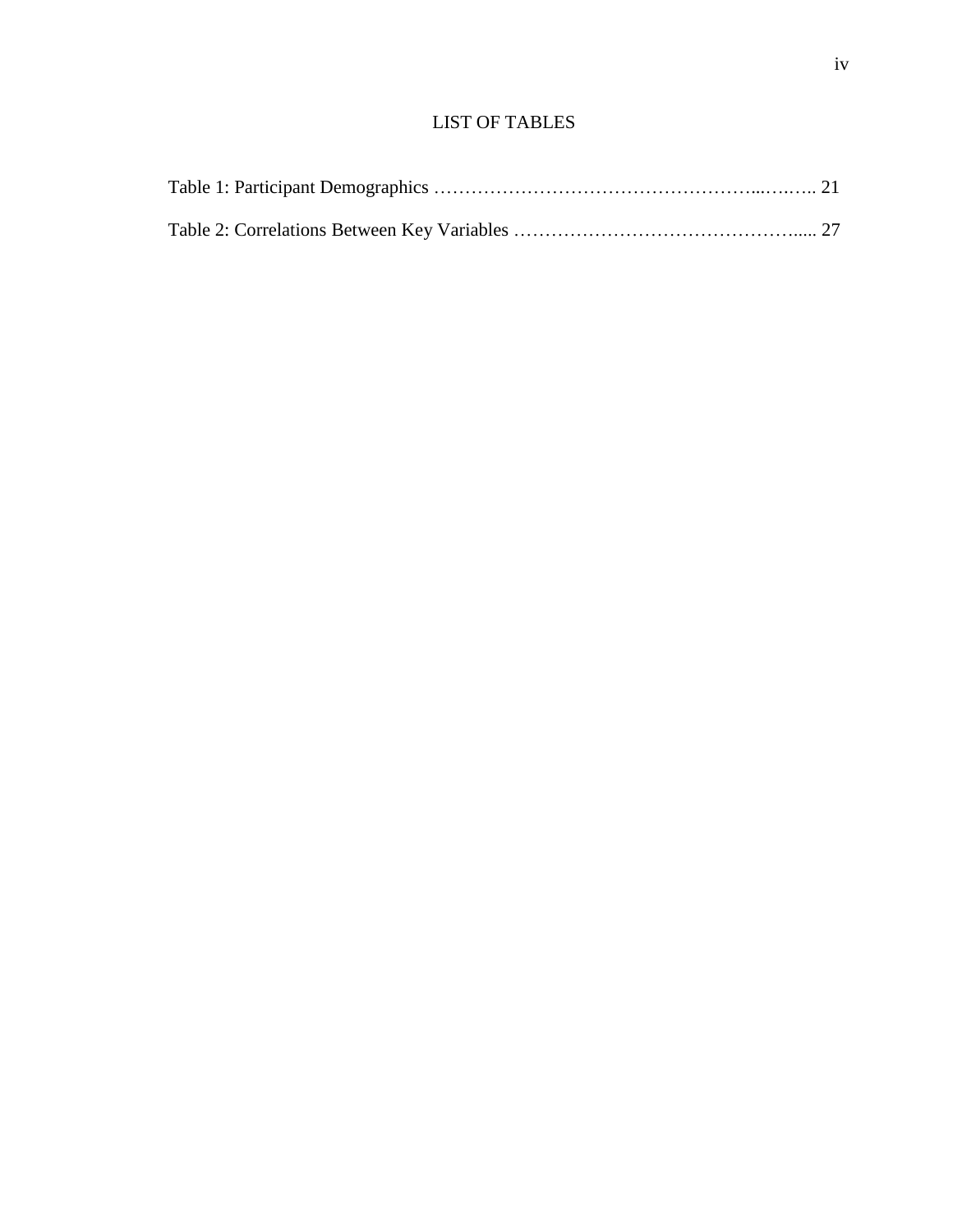#### **Chapter One: Introduction**

New advances in technology are transforming the hiring process and changing the way individuals create their identities online. In recent years, the popularity of social media has skyrocketed, with social networking websites (SNS) like Facebook, LinkedIn, and Twitter accumulating millions of active users (Global social networks, 2015). Now, more than ever, people are using these social media outlets to communicate with others and share their identities and personal lives, while organizations are using these same websites to research prospective employees to make hiring decisions in a process called cybervetting (Ghoshray, 2012; Clark & Roberts, 2010; Berkelaar, 2010).

According to Berkelaar (2010), cybervetting refers to the practice of employers obtaining information about individuals from informal, non-institutional, online sources to inform hiring decisions. Millions of people are using SNS to connect and share with others, while employers are using these same sites as a source of background information on job applicants through cybervetting (Clark & Roberts, 2010). Because viewing an individual's social media activities may enable employers to gain valuable insight into an applicant's behavior, cybervetting "has become the norm as opposed to an exception" (Ghoshray, 2012, p. 533).

Due to the popularity of social media and cybervetting, it is important to understand how cybervetting is being used by organizations and the influence it has on individuals. Some employers view cybervetting as a key selection process that allows them to conduct due diligence and eliminate risk (Ghoshray, 2012). Perry (2015) suggests that cybervetting is popular because people may feel comfortable saying or revealing things that allow others to gain insight into their attitudes toward a variety of things,

1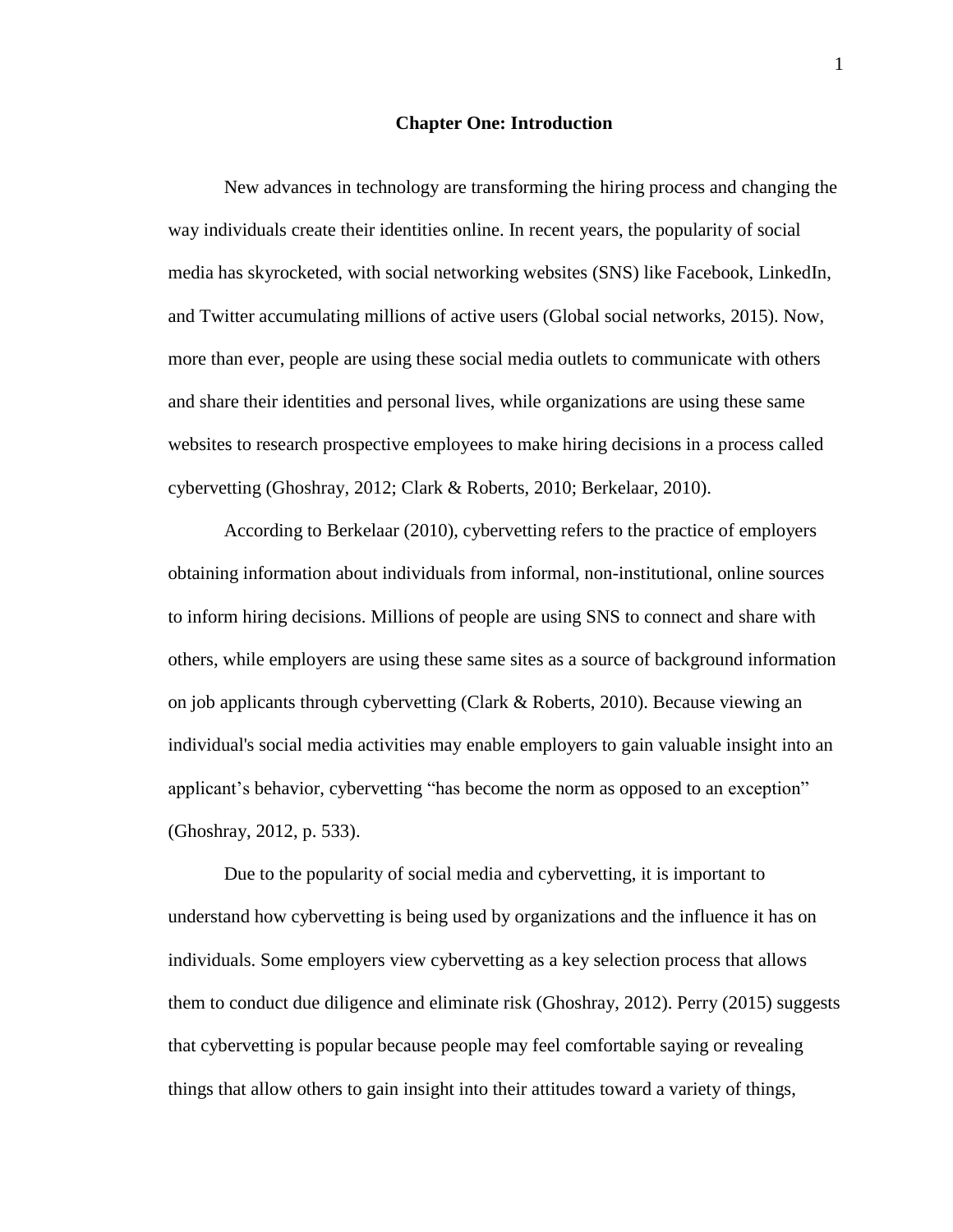including work ethics, politics, alcohol, and/or drugs. However, the use of SNS to uncover information about an applicant can also be viewed as a violation of privacy, and may, in fact, influence the way in which job seekers portray themselves online (Brandenburg, 2007). Because employers are using SNS to gather information for their hiring decisions, some applicants feel as though their freedom of speech and right to privacy are being violated. Additionally, some job candidates feel as though their personal social media accounts, which display their lives and self-created identities, are being judged by employers. Accordingly, this research will examine how the use of cybervetting influences job seekers' identity creation and behavior on SNS.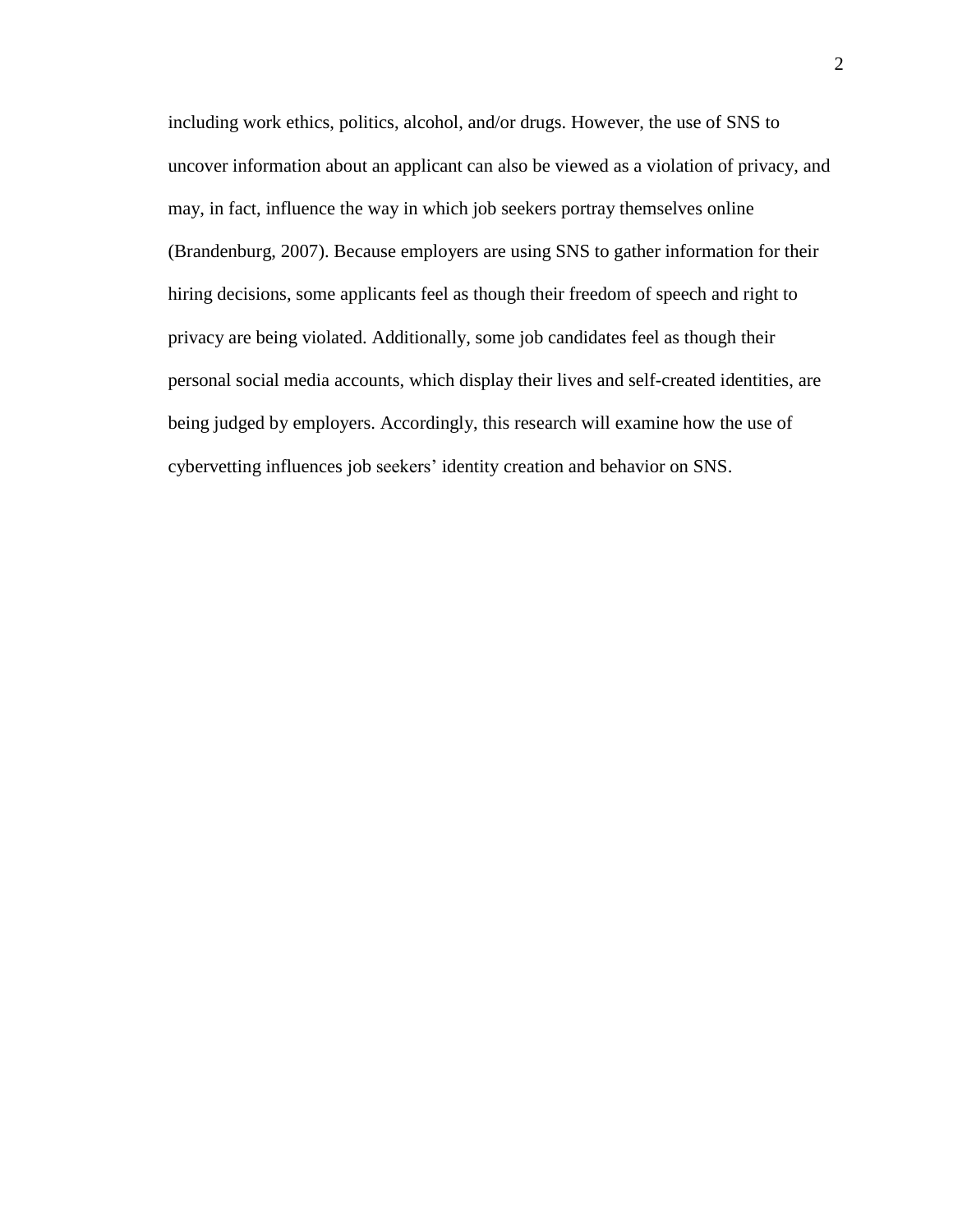#### **Chapter Two: Review of Literature**

#### **Background of Cybervetting**

To begin to explore how organizations' use of cybervetting influences how job seekers create their identity on SNS, it is key to understand cybervetting and how it contrasts with traditional methods of making hiring and selection decisions. According to Berkelaar (2010), cybervetting occurs when employers acquire information about candidates from informal, non-institutional, online sources such as social media profiles to inform employment decisions. Ghoshray (2012) suggests that cybervetting includes gathering information from social media profiles without the job candidates' consent.

Given that cybervetting is informal and often relies on gathering information without asking the candidate first, it contrasts with traditional selection tools (Ghoshray, 2012; Berkelaar, 2008). Traditionally, the selection process consists of multiple formal steps, which typically begins with screening applications and resumes in order to find the best qualified person to perform a job (Noe, Hollenbeck, Gerhart, & Wright, 2011). After candidates submit a formal application for a position through submitting a resume or application, employers review the submissions to determine which candidates meet the basic qualifications for a job, such as required experience or skills to be able to successfully perform a job. Next, after narrowing down the selection pool for an open position, employers will test and review work samples (if applicable) and phone screen and interview candidates (Noe et al., 2011). The formal interview and testing process is designed to allow employers to compare applicants with each other and further narrow down the selection pool to a few qualified candidates. For these select candidates, employers will often check references provided by the job seekers and order formal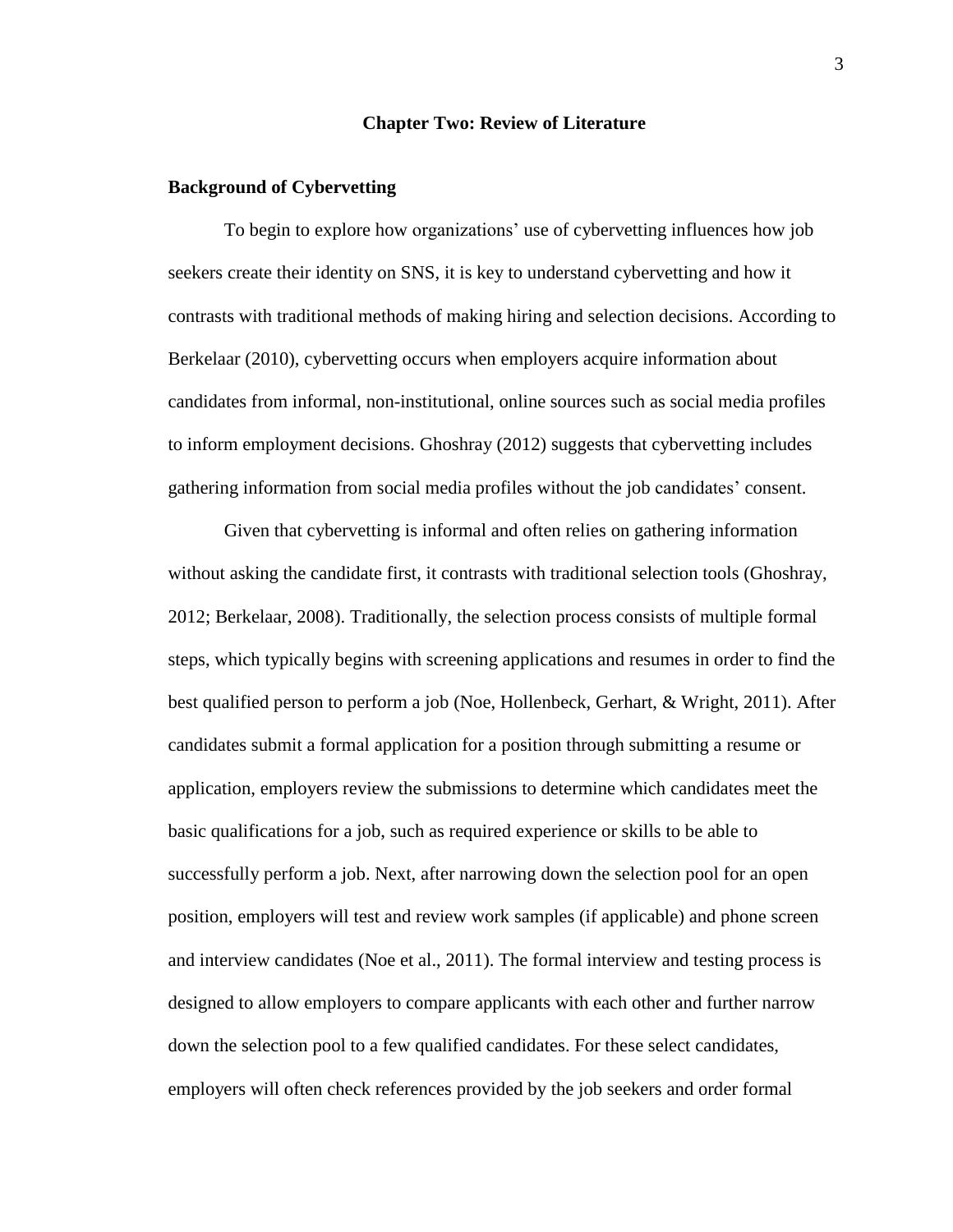background checks to help inform their decision making process and ensure that the candidates will not pose any risk to the organization (Noe et al., 2011).

Instead of relying on a structured and formal selection process in which candidates consent to and often willingly provide much of the information considered such as resumes, applications, work samples, testing responses, interview responses, references, and lastly background check information, cybervetting searches and gathers information beyond that which is given willingly or intentionally from the candidate. According to Berkelaar (2008), the key difference between background checks (and arguably other traditional selection methods) compared to cybervetting "is the *access* (open vs. restricted) and the typical *nature* of information construction itself (informal and emergent vs. formal and intentional)" (p. 5). In regard to access and nature of information gathered for employment decisions, Berkelaar (2008) suggests that background checks, which require intentional consent on behalf of the applicant, are a much more formal process of acquiring information, as it includes services provided by government, financial, or other institutions that provide access to credit or other officially documented history that requires access privileges and/or payment. Similarly, one could argue that other traditional selection tools such as reviewing submitted resumes or applications, reviewing test results or work samples, and making decisions based on interview responses are also more formal and intentional methods in nature compared to cybervetting, as they rely on making decisions based on information that is willingly provided by the candidate and they are tools that can be equally used and compared among all applicants being considered for a position. Because cybervetting includes viewing candidates' social media profiles, and not all applicants have social media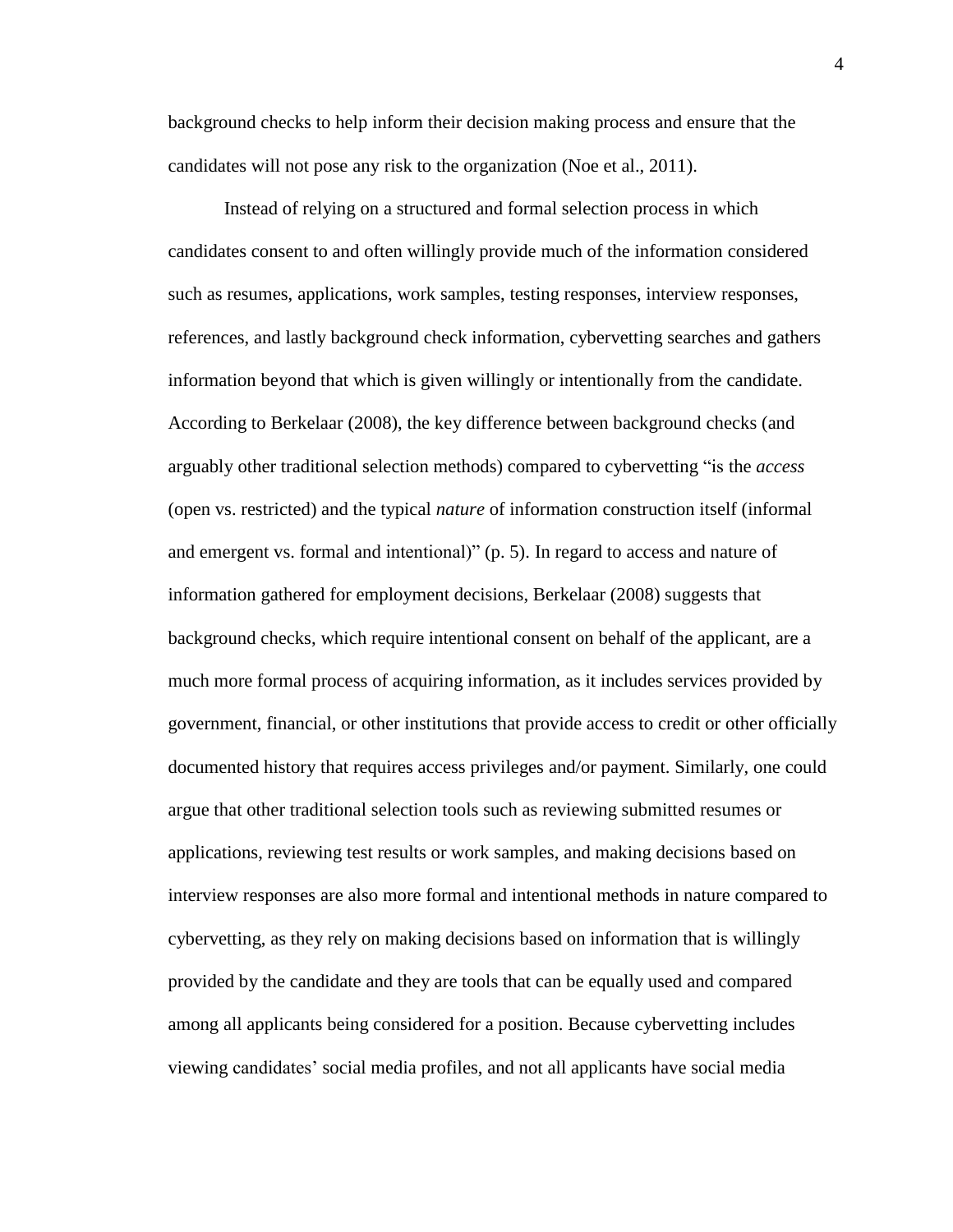profiles or use it in the same way in regard to posting information or setting privacy settings, cybervetting is much more informal. Similarly, Van Iddekinge, Lanivich, Roth, and Junico (2013) found that although most recruiters indicated that they use SNS to make hiring decisions, they do not seek the same information for every applicant, making it especially difficult to use social media and other Internet information in a standardized way. In other words, while traditional selection methods aim to set all applicants on an equal playing field so candidates can be fairly compared and the most rational decision about who has the best skills and experience to perform the job can be chosen, cybervetting includes using different amounts of information that may or may not be available or reviewed for each candidate to make hiring decisions.

#### **How Job Seekers Craft Their Online Identities**

In order to investigate how the practice of cybervetting impacts job seekers' use of SNS, it is essential to understand how individuals create their identities on social media. According to boyd (2006), "SNS can be broadly defined as an Internet or mobilebased social space where people can connect, communicate, and create and share content with others" (p. 3). A unique characteristic of SNS is that it allows users the ability to build and represent their social identity online (boyd, 2006). SNS such as Facebook, LinkedIn, and Twitter are among the most popular, allowing people to connect with each other and share information and pictures (Moreau, 2016).

Although these SNS allow people to share information with others, these social media sites serve different purposes. For example, Facebook, a SNS that allows users to share their personal lives by posting photos and content, connecting with friends, and sharing information, is generally used for personal and social purposes (Pempek,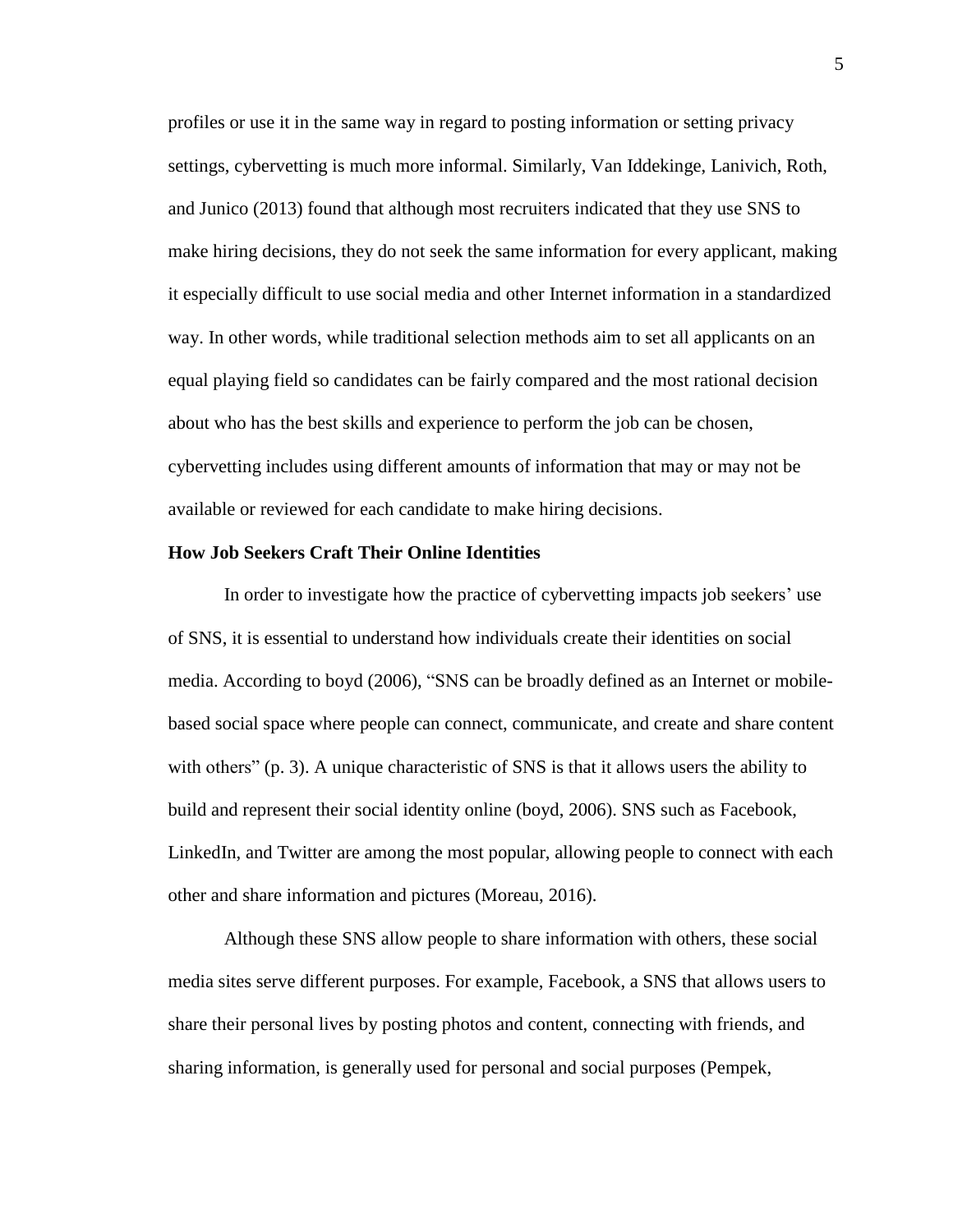Yermolayeva, & Calvert, 2009; Van Dijck, 2013). Twitter, which is a microblog used to share short bursts of text, can serve multiple purposes, as it is normally utilized for both personal and professional purposes (Jin, 2013; Reinhardt, Ebner, Beham, & Costa, 2009). According to Reinhardt and colleagues (2009), 62% of the population surveyed use one Twitter account for both their professional and personal uses, while 23% strictly use it for professional communication, and only 15% use it for personal communication. LinkedIn, unlike Facebook, is usually used for professional purposes only (Van Dijck, 2013). Coined as the online resume (Schawbel, 2013), LinkedIn allows individuals to make career oriented connections with potential employers and other professionals, and it is usually utilized as an outlet for individuals to self-promote themselves and show off their professional experience (Van Dijck, 2013). Given that the three most popular social media websites are used for different personal or professional reasons, it is interesting to explore how individuals use these SNS to create their own identities.

With the emergence of technology and SNS, individuals are taking it upon themselves to create and manage their own online identities. SNS are popular tools for self-expression, communication, and self-promotion (Van Dijck, 2013). By posting their own content, editing their profiles and basic information, and selecting other members to connect with, people are crafting their identities and the way they are portrayed online. On social media, users are able to control what they post and whom they interact with, as well as establish numerous privacy settings. They have the ability to reveal as much (or as little) information about themselves through posting on their individual profiles (Bedijs, Held, & Maab, 2014). Beyond posting content, individuals can dictate what information outsiders have access to through privacy settings and accepting "friends" or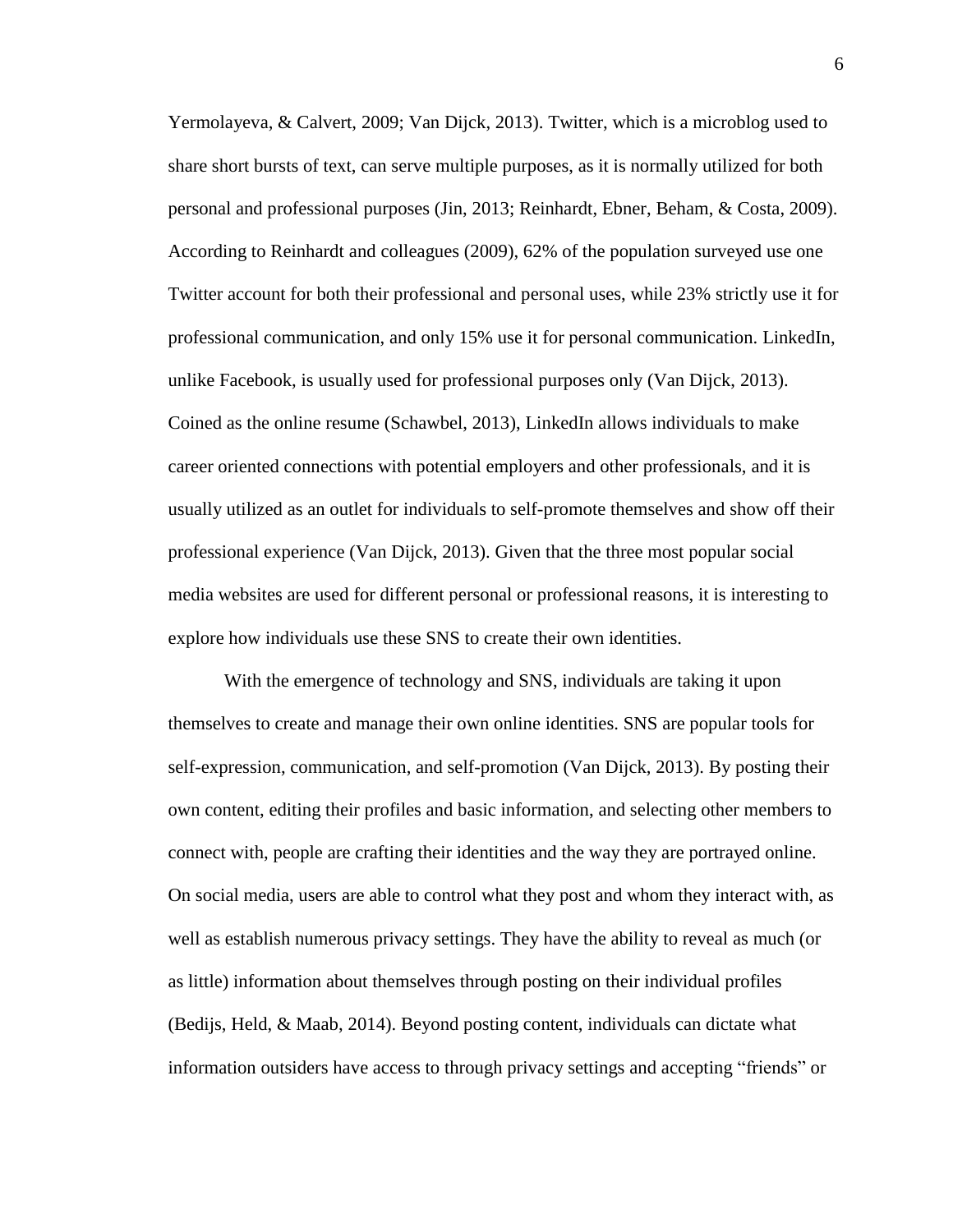"followers," allowing them to create and manage their identities for specific users to see. Since social media is a primary tool used for cybervetting (Ghoshray, 2012), it is important to understand the way individuals use SNS to create their identities.

One way that identity creation and maintenance on social media is understood is through the concept of facework. According to Floyd (2009), facework refers to the behavior people use to maintain their desired public image to others. On social media, people are believed to engage in facework, or acting in a way to ensure they are viewed positively by others (Bedijs et al., 2014; Imahori & Cupach, 2005). Given the ability to edit social media profiles and determine what content is posted and visible by specific people, individuals constantly manage their online identities so they appear positively, as facework suggests (Bedijs et al., 2014). By picking profile pictures and selecting the content that will be posted on social media, individuals are able to select how they portray themselves on each site in an effort to be seen positively, allowing them to control and manage their identities online.

Another way that identity creation and maintenance is understood is through the Communication Privacy Management Theory (CPM). According to CPM, individuals are selective in how they reveal and conceal private information to different people, which ultimately contributes to a person's identity (Petronio & Durham, 2008). CPM suggests that all private information is owned by the person(s) who know(s) it (Petronio  $\&$ Durham, 2008). When a person chooses to share the information, he or she is allowing someone else to be a co-owner of the information (Petronio & Durham, 2008). The information that people share with others normally depends on the boundaries that are in place, or the groups to which the potential receiver belongs to (Petronio & Durham,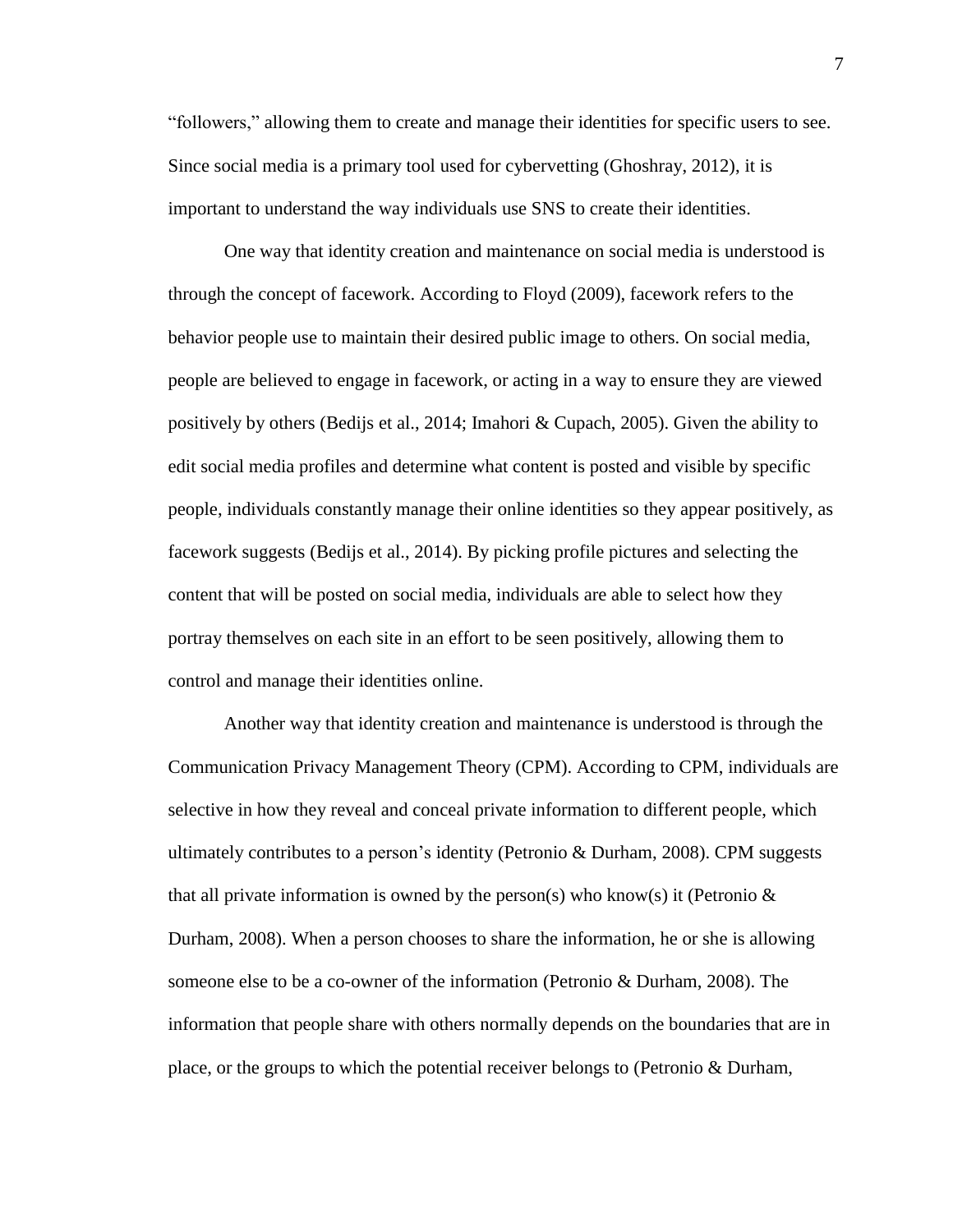2008). For example, when people are unfamiliar or new, a person may only reveal basic and non-intimate information, while concealing private information (Petronio & Durham, 2008). However, as the relationship with that person progresses, it is likely that more personal and private information will be shared in greater depth and breadth (Petronio & Durham, 2008). Jin (2013) found that on Twitter, users set multiple private disclosure boundaries, meaning that basic or non-intimate information is more likely to be disclosed, while private information is hidden from those who view the profile. According to CPM, these boundaries fall into three separate categories.

CPM is comprised of three components including boundary permeability rules, boundary ownership rules, and boundary linkage rules (Child et al., 2009; Child  $\&$ Agyeman-Budu, 2010). Boundary permeability refers to the amount of breadth and depth a person chooses to disclose with others, while boundary ownership refers to the process of sharing information with another and allowing him or her to become a co-owner of the information (Child et al., 2009). Boundary linkage rules refers to the process of selecting who can receive certain information (Child et al., 2009). To measure these components in relation to an individuals' blogging activity, Child, Pearson, and Petronio (2009) developed survey items for participants to respond to with a Likert-type scale. This scale was later adapted to measure CPM in relation to users' Facebook activity by Frampton and Child (2013) and Child and Starcher (2016), who found evidence of users engaging in privacy management practices on Facebook.

In the context of social media profiles, individuals use CPM to determine what they share or conceal, which plays a part in their online identities. On SNS, people can determine who they connect with, manage their identities, and set a variety of privacy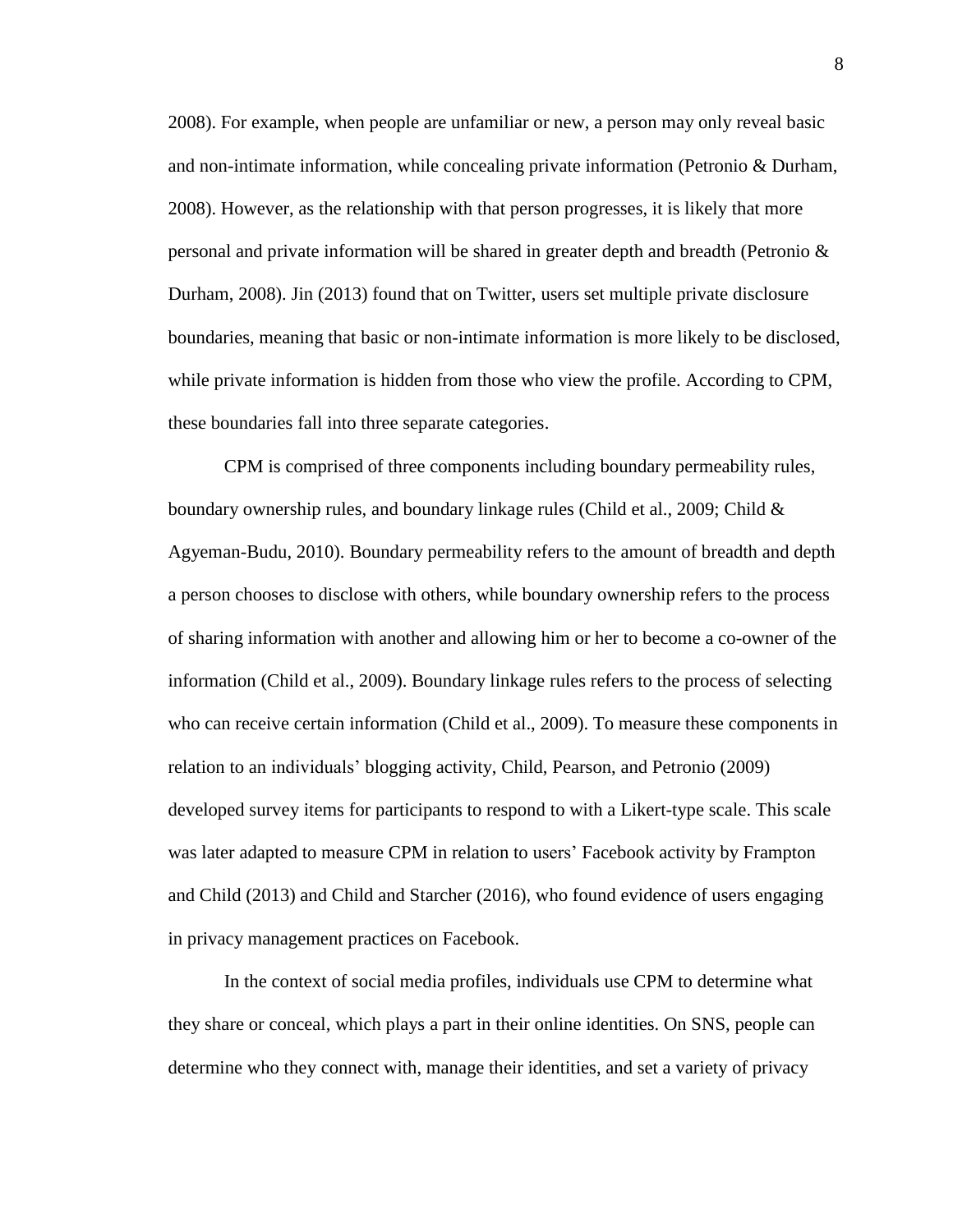settings similar to the methods of CPM, allowing them to select how they will be portrayed on social media. Research from Child, Petronio, Agyeman-Budu, and Westermann (2011) and Child, Haridakis, and Petronio (2012) discover that many users monitor their SNS and privacy settings often and even remove information that can be damaging. The degree of control varies for each social media type, but generally, social media settings can be configured to allow an individual to make their information public or private (boyd, 2006). For example, on Facebook, users are able to select friends, determine what information on their profile can be visible to the public or non-friends, and even create groups of people to give access to different information (Basic Privacy Settings & Tools, 2015). According to DiMicco and Millen (2007), users of SNS manage their identities through multiple user profiles and privacy controls, which allow them to conceal parts of their identities and keep their personal and professional lives on social media separate. Through the use of permissions and privacy settings, social media users can manage a variety of relationships online, as well as control their online presence, or how they are perceived by their close friends, family, acquaintances, or the general public (boyd, 2006). Similar to Facebook, individuals who use Twitter can also manage their identities through revealing their tweets to those they choose. For example, Twitter gives users the ability to set their tweets as public or private (Twitter Help Center, 2015). When a Twitter profile is set to private, the user must approve any followers, or people to connect with (Twitter Help Center, 2015). Once approved, the followers are able to view the user's Twitter profile and any tweets published (Twitter Help Center, 2015). Through privacy settings across popular social media platforms like Twitter and Facebook, social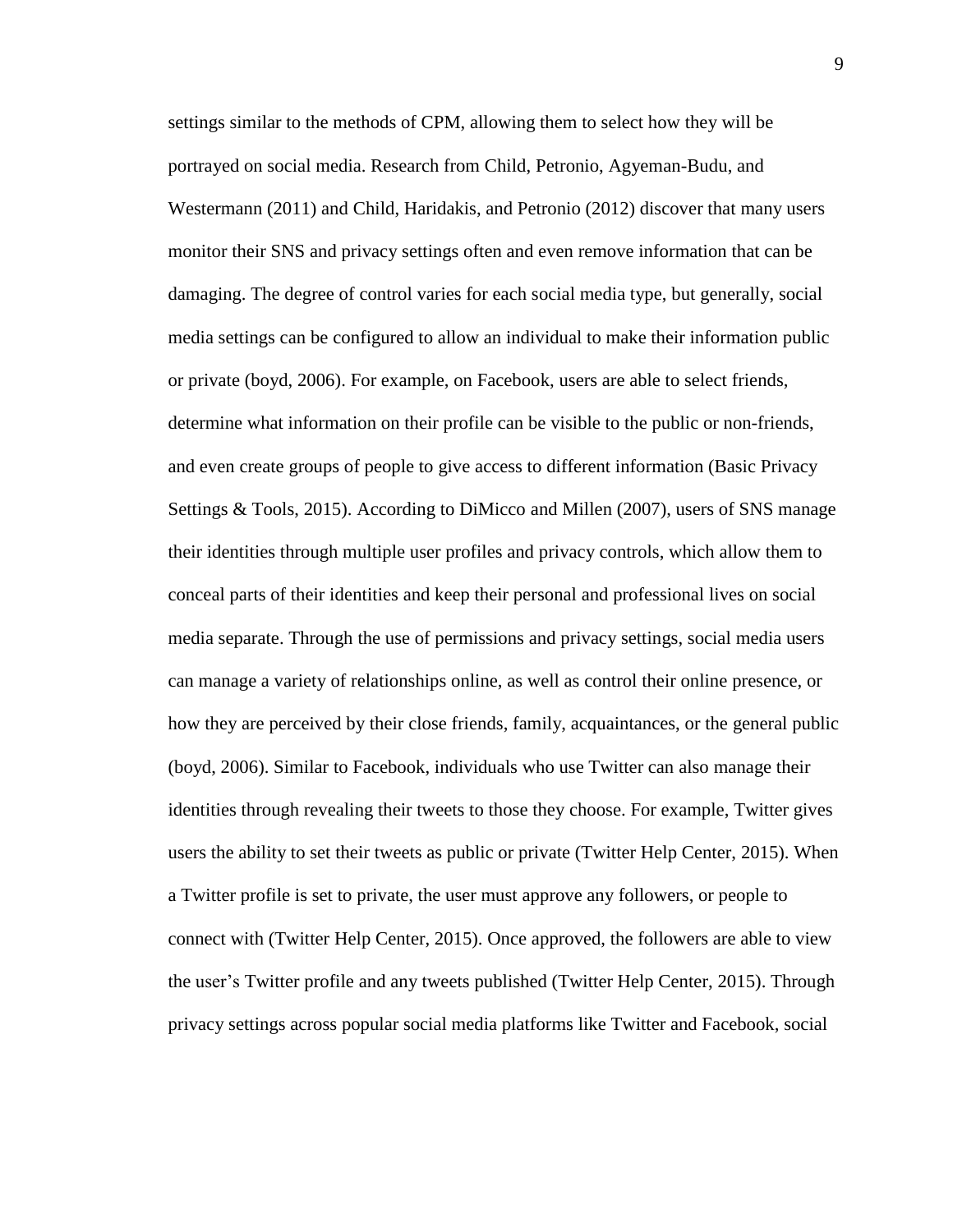media users are able to craft their identities by choosing who they reveal or do not reveal certain information to, as characterized by CPM.

When it comes to crafting and managing identities on social media, both CPM and facework present a valuable understanding that is helpful in making sense of how social media behavior and self-disclosure affects online identity. The concept of facework focuses on what an individual strategically reveals on SNS to make him or herself appear positively, while CPM, though mentioning how an individual strategically discloses information on social media, emphasizes the information that individuals strategically choose not to reveal. These two concepts promote the idea that an individuals' online identities are made up of what they choose to reveal or conceal about themselves. By understanding how individuals use facework and CPM to strategically reveal or conceal information to craft their online identities, the effect of cybervetting on identity creation and social media use can be better understood. However, it is also essential to understand how pervasive cybervetting is and why employers use it.

#### **How Organizations Use Cybervetting**

Because so many individuals have a presence on social media, organizations are taking advantage of the available information to uncover information about job candidates (Davison, Maraist, Hamilton & Bing, 2012; Ghoshray, 2012). Ghoshray (2012) notes that some employers are even considering cybervetting a key selection process when finding candidates to fill a position.

In recent years, organizations' use of cybervetting job applicants has increased tremendously. The Ponemon Institute (2007), for instance, found that 35% of hiring managers use the search engine Google to conduct background searches, which can lead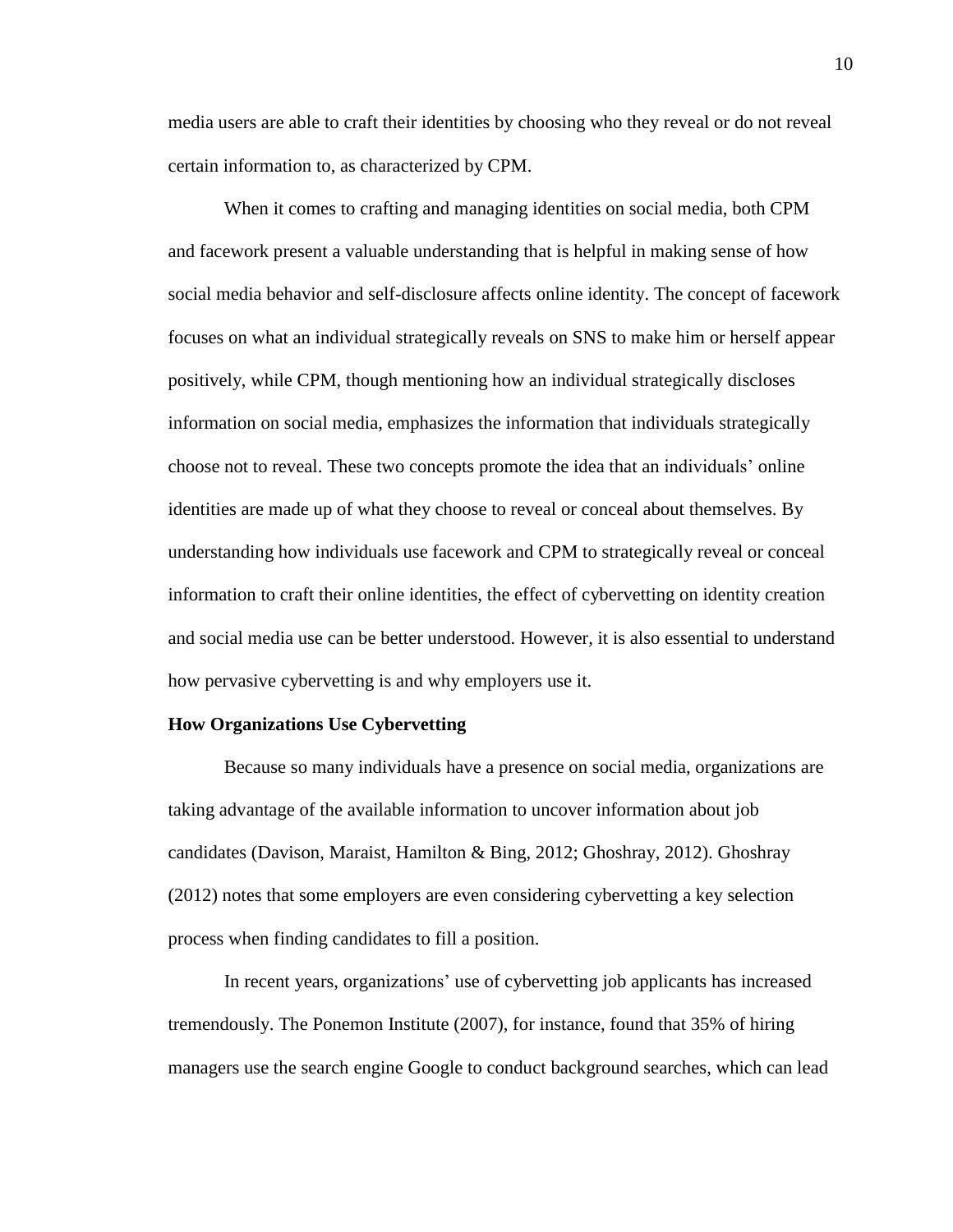to cybervetting of candidates' SNS that are connected with their names when searched. Petriches, Fuller, Marciw, and Conquest (2015) even consider online searching and cybervetting to be the new hiring background check. Additional research from Levinson (2010) finds that over 73% of the roughly 860 surveyed human resources managers either use or plan to use SNS in some part of the hiring process when deciding between job candidates, while 30% of these respondents revealed that they always check social media profiles when making hiring decisions. Furthermore, a CareerBuilder survey indicated that 37% of over 2,300 hiring managers look up candidates on social media to gather information, and even more plan to start using these tools in the future (Grasz, 2012). In addition, nearly 30% of hiring managers indicated that they had not hired applicants due to what they saw on applicants' SNS (Van Iddenkinge et al., 2013).

Given the popularity of cybervetting to screen job applicants, it is interesting to explore why organizations cybervet. Research shows that organizations cybervet job applicants for three main reasons. The first reason an organization cybervets is because it is a cheap and convenient way to gather information about individuals (Pertiches et al., 2015; Van Iddenkinge et al., 2013; Clark & Roberts, 2010; Levashina & Campion, 2009). According to Clark and Roberts (2010), SNS are "serving as an inexpensive and quick source of background information" on job applicants (p. 507). Because employers can find information about a job candidate by going on Google and searching for names and social networking profiles, they see cybervetting as a way to gather information, while not spending any money (Petriches et al., 2015). SNS are considered to be cheap and convenient because the information already exists and is available (i.e., it does not have to be developed or created), it is essentially free to view, and it does not require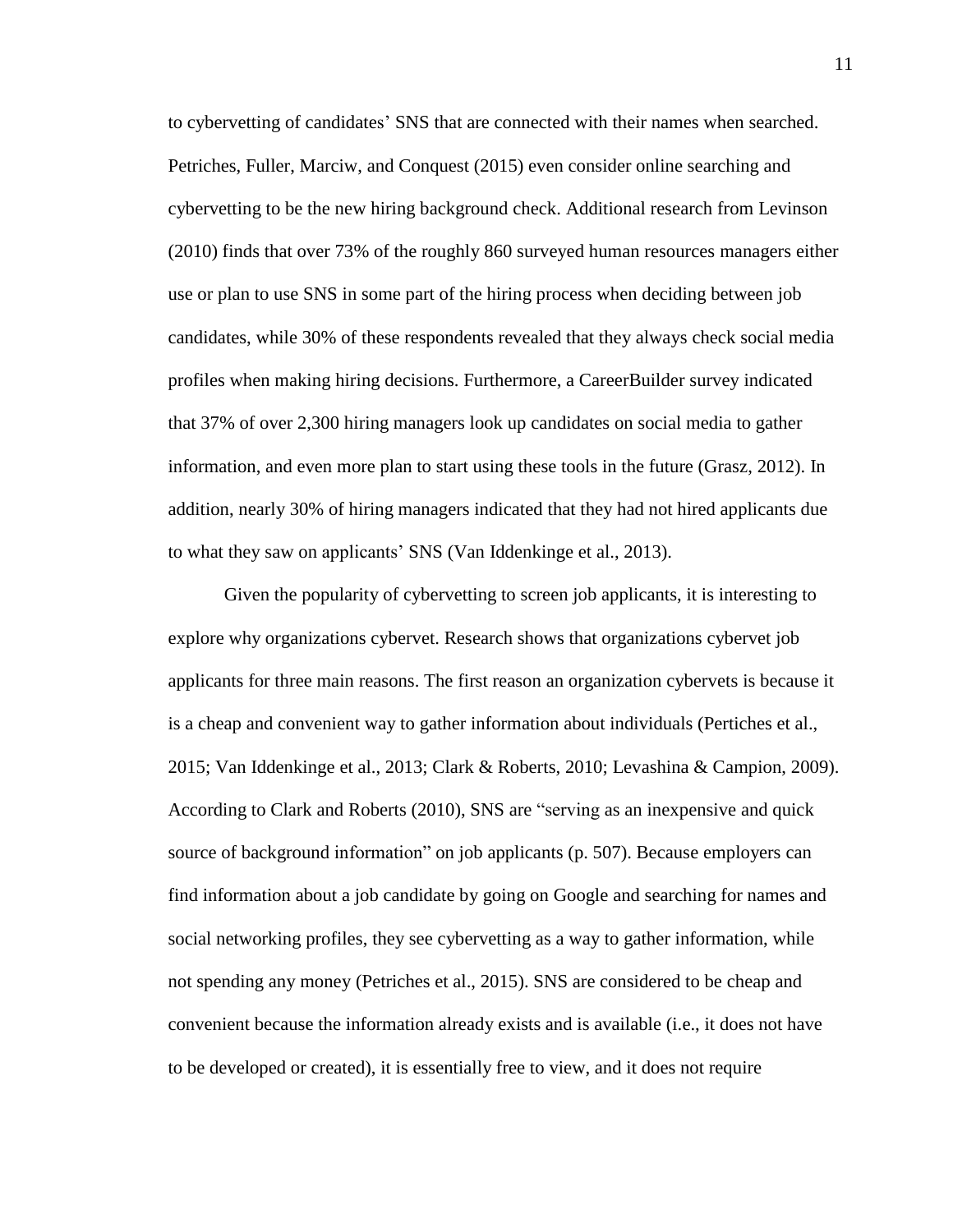applicants to be physically present (Van Iddenkinge et al., 2013). Similarly, Levashina and Campion (2009) suggest that cybervetting is becoming widely adopted among organizations because the Internet and SNS are convenient and inexpensive ways to screen candidates to ensure they meet minimal professional standards, are competent to do their job, and do not pose a foreseeable danger to the organization. Because so many people are on social media and they are constantly updating their profiles, individuals' personal information is easily accessible for organizations to consider during the hiring process.

Another reason that organizations use cybervetting is to find out more information about candidates, beyond what their resumes display (Petriches et al., 2015, Berkelaar, 2014; Davison, Maraist, & Bing, 2011). According to Berkelaar (2014), resumes provided by applicants are becoming increasingly hard to trust. Because employers are worried about deception and extreme impression management on behalf of job applicants, they are questioning the accuracy of resumes, and are instead looking to social media profiles to provide more information (Berkelaar, 2014; Barrick, Shaffer, & DeGrassi, 2009; Griffith & Converse, 2011).

Specifically, employers are looking to job applicants' social media profiles to gauge their personalities and determine if they would be a good fit for the organization. Because personality is often hard to determine with a resume, organizations are looking to applicants' social media profiles to uncover what kind of person they are (Petriches et al., 2015; Berger & Douglas, 1981). In other words, because cybervetting reveals information usually communicated for purposes other than career advancement, it can be viewed as providing access to a person's true self (Berger & Douglas, 1981). For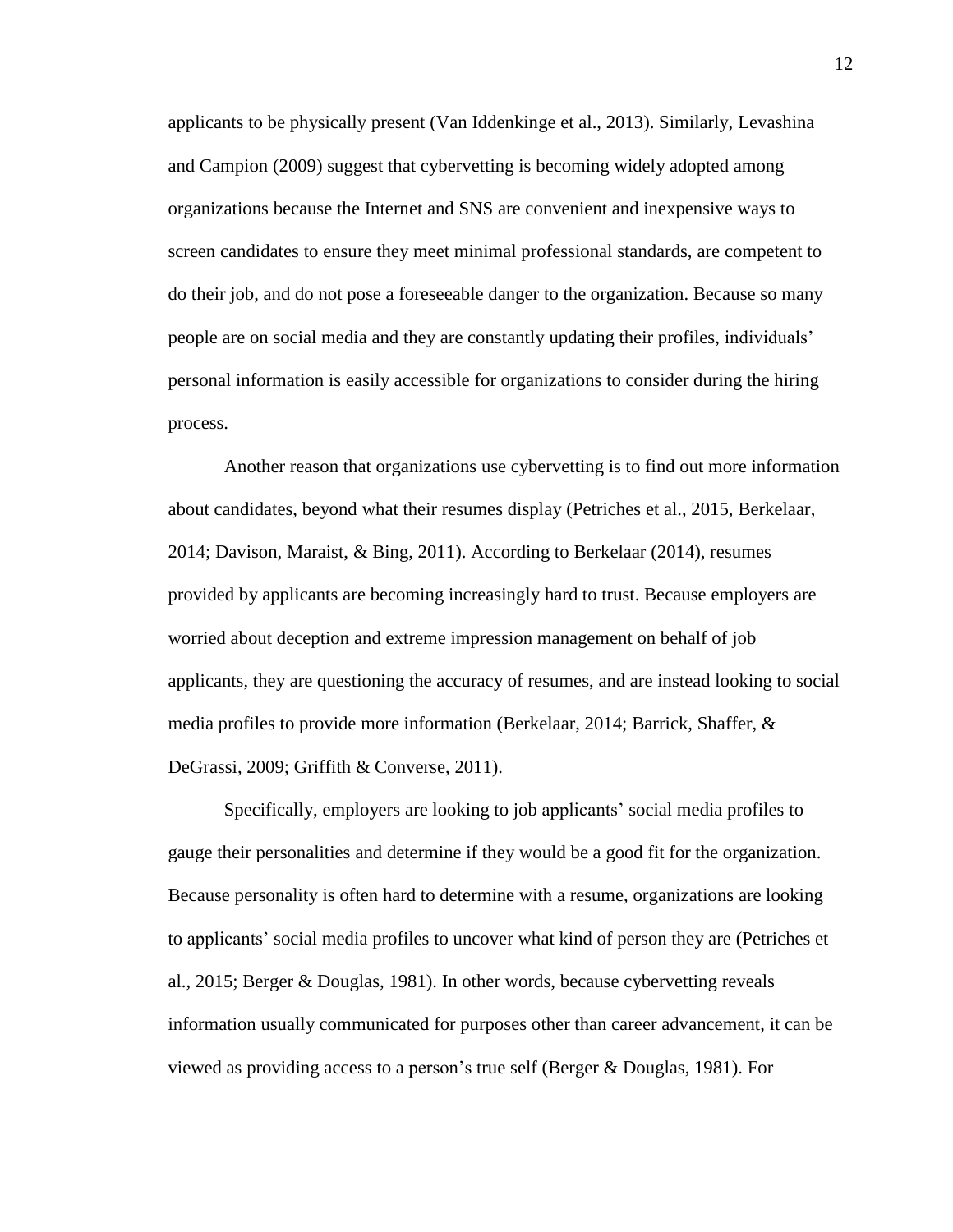example, an employer quoted in *HR Magazine* stated that "there is nothing that screams more accurately who you are than a Facebook page" (Mienert, 2011, p. 31). Results from a CareerBuilder survey indicate that employers use social media to determine whether a candidate would fit well in an organization (Grasz, 2012). When it comes to employers considering the information they find on a candidate's social media, including public posts and pictures, they often view social media as more accurate than a cover letter, resume, or interview because it is considered to be more of a true representation of a person's personality (Davison et al., 2011). However, it is important to note that although social media can reveal some insight into a person's personality, there is conflicting research on whether or not SNS are an accurate depiction of a person's identity and personality, which is mainly due to the individual's ability to craft his or her online identity through CPM and facework tactics described previously.

 The third reason employers use cybervetting is to avoid risk and maintain their company's positive reputation (Shilling, 2009; Haefner, 2009; Clark & Roberts, 2010; Anthony, Perrewe, & Kacmar, 1999; Ghoshray, 2012). If an employer does not perform a thorough background check on a hired employee and the employee inflicts harm on a customer or a third party that could have been predicted by the employer, the organization can be found guilty of negligent hiring (Shilling, 2009; Anthony et al., 1999). The emergence of the Internet and the accessibility of information has resulted in an increased expectation that organizations will thoroughly vet job candidates and conduct background checks (Levashina & Campion, 2009).

To avoid hiring employees who could potentially damage the reputation of the organization, Haefner (2009) reveals that many hiring managers are using SNS to screen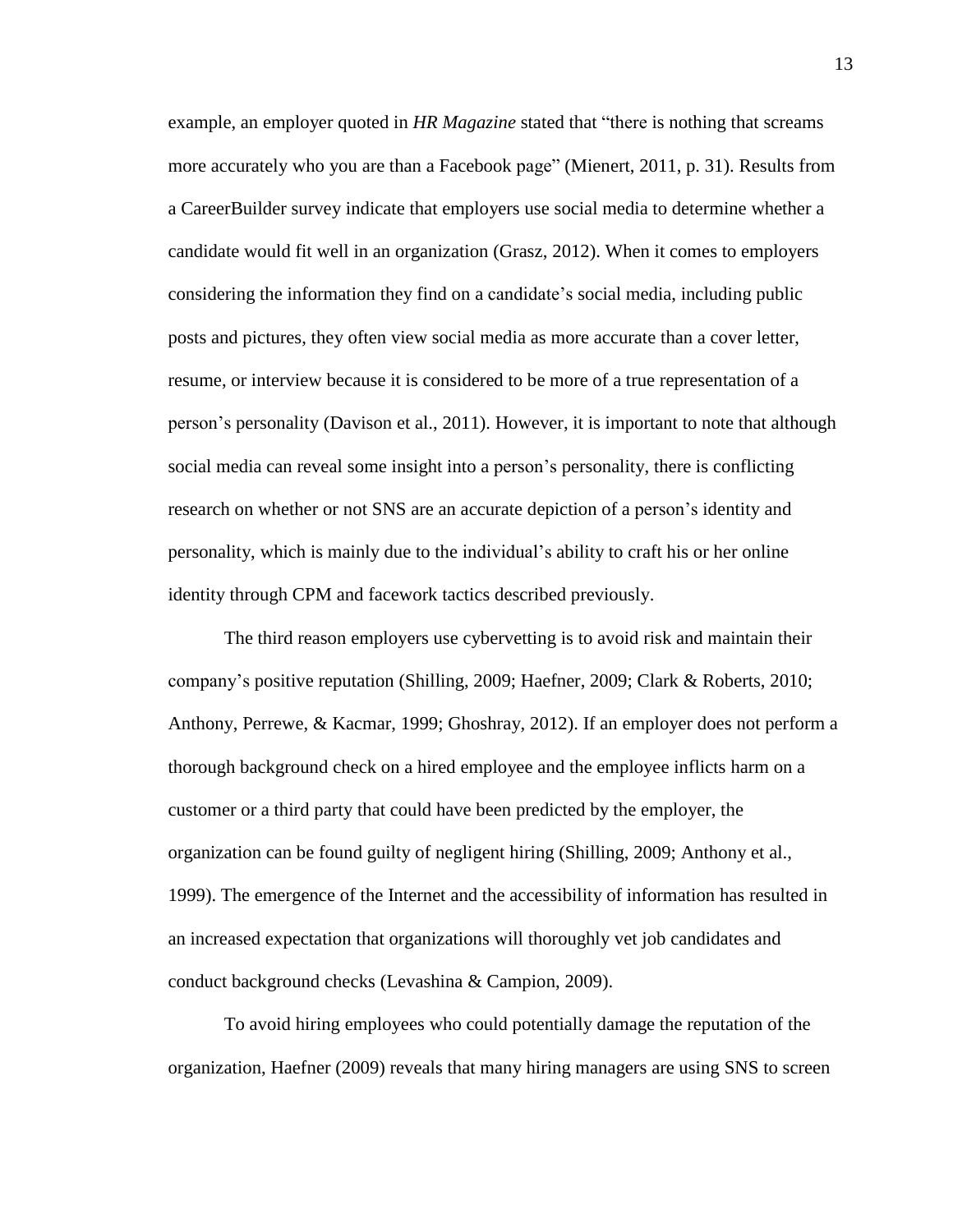out applicants. According to Haefner (2009), if a job applicant posts pictures of behaviors on social media that are considered to be inappropriate for the workplace, such as excessive drinking, partying, drug use, and/or violent behavior, he or she is likely to be withdrawn from consideration for a position. Davison and colleagues (2011) found that a qualified college student who applied for a summer job as a camp counselor was eventually denied the position because the organization had seen pictures on her social media profile depicting her engaging in binge drinking. This job applicant is not alone, as organizations report that they have eliminated candidates from the selection process if they are found to be posting things on social media that could ultimately reflect badly on the organization's reputation (Clark & Roberts, 2010; Davison et al., 2001; Haefner, 2009; Shilling, 2009).

#### **Consequences of Cybervetting**

Given that cybervetting is becoming a popular tool to inform hiring decisions, it is imperative to explore the implications and issues of this practice. According to Van Iddekinge et al. (2013), Levinson (2010), SHRM (2008), Davison et al. (2011), and Brown and Vaughn (2011), there are some issues with using cybervetting as a method to make hiring decisions. One implication of using cybervetting is that it can lead to making decisions based on inaccurate information or information that may not be applicable to active performance on the job (Davison et al., 2012; Brown & Vaughn, 2011). Van Iddekinge and colleagues (2013) state that SNS may not provide job-related information because they are designed for social interaction rather than for hiring or personnel selection. Additionally, Van Iddenkinge and colleagues (2013) suggest that it is still unclear whether using social media profiles to make hiring decisions is considered valid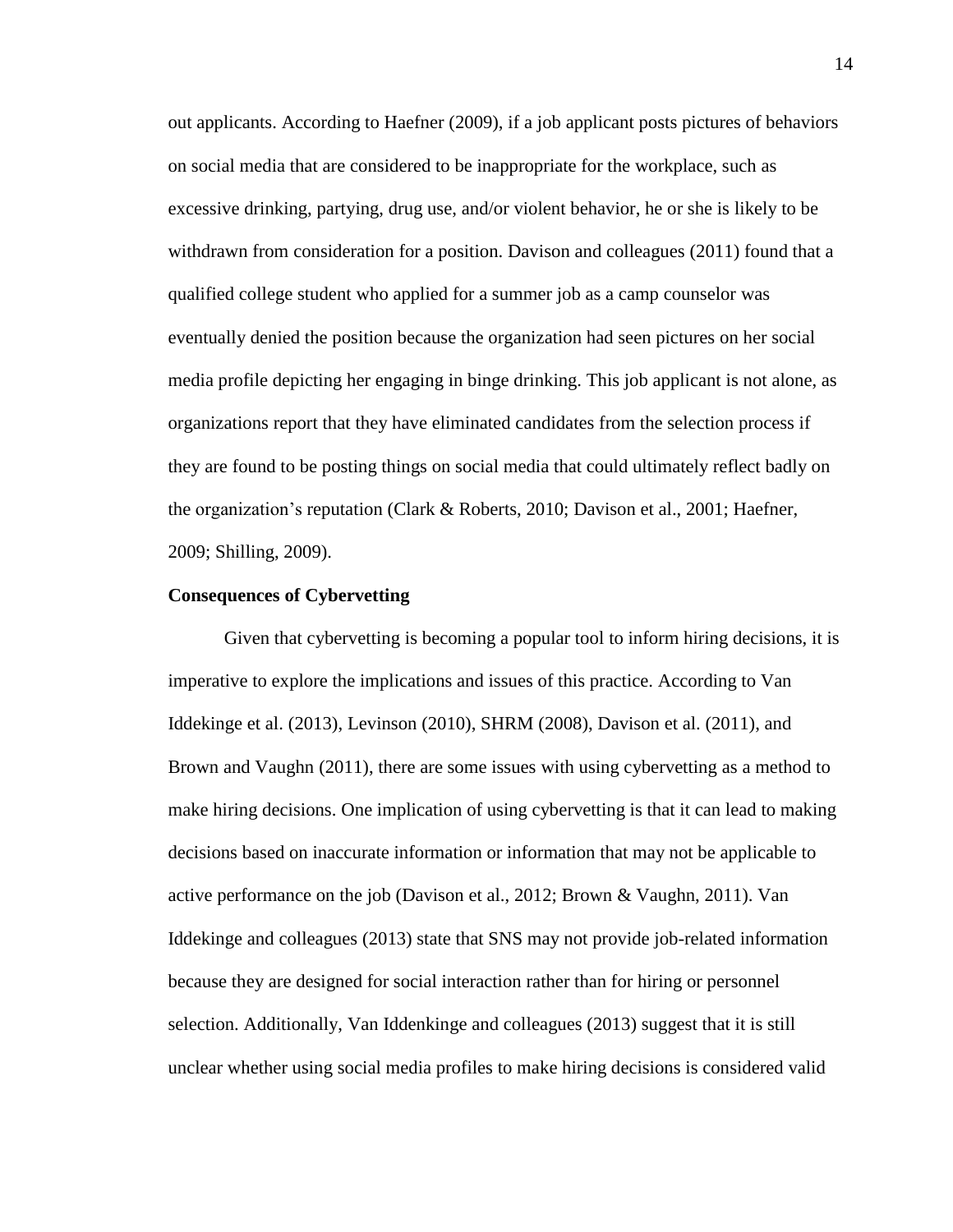and legally defensible under the law, especially since the *Uniform Guidelines* (Equal Employment Opportunity Commission [EEOC], 1978) state that selection procedures should test criterion related to the job. For example, Haefner (2009) reports that 35% of hiring managers have found reasons to not offer candidates a job because of information displayed on online social networks. Since social media profiles may not be true depictions of how well a candidate could perform a job, these employers may have misjudged and passed up great applicants. By conducting a study with job seekers and recruiters, Van Iddenkinge and colleagues (2013) found that there is no correlation between the comparison of recruiters' ratings of job seekers' Facebook profiles and their actual performance in the job, meaning that "these organizations appear to be assessing SM (social media) information in the absence of data concerning the validity of inferences made on the basis of such information" (p. 16). Because organizations who use cybervetting are using it to making hiring decisions despite having no evidence of a candidate's social media profile being any indication of how that individual would actually perform on the job, the use of social media information to make selection decisions can be considered inappropriate (Van Iddenkinge et al., 2013).

One reason that SNS may not be a good indicator of how successful a person could be in a position is that negative information or impressions conveyed through an applicant's personal profile might not be considered in the proper context, and therefore, could result in an irrational rejection decision (Brown & Vaughn, 2011). As a result, acting solely on the information obtained from SNS to make employment decisions without validation or verification from other sources can lead to potentially great candidates being eliminated from the hiring process (Davison et al., 2011).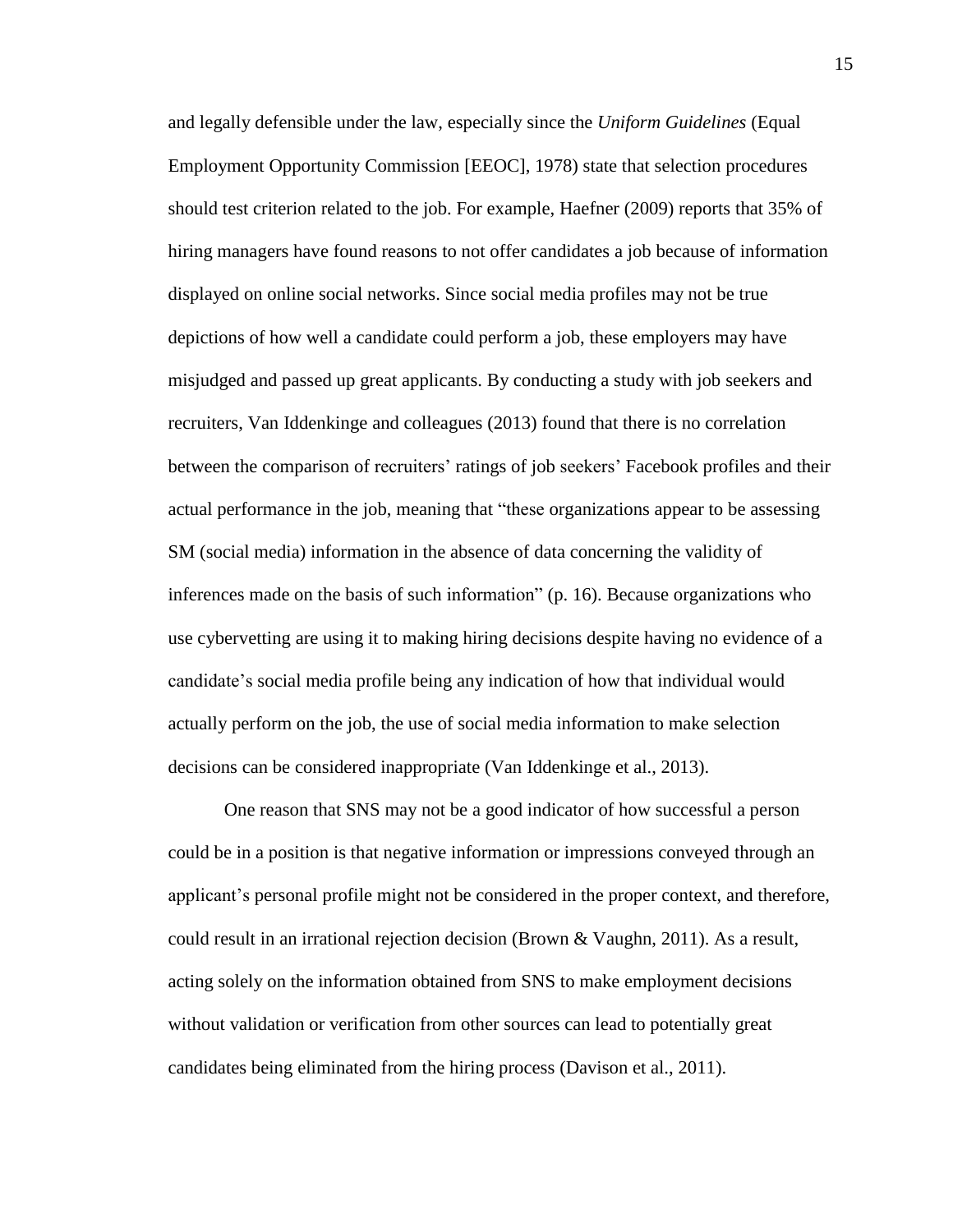Another consequence of using cybervetting is that it can potentially contribute to illegal discrimination of applicants in the hiring process (Brown & Vaughn, 2011; Davison et al., 2012; Abril et al., 2012; Kluemper, 2013; Van Iddenkinge et at., 2013). Brown and Vaughn (2011) argue that employers may be at risk of providing preferential consideration early in the hiring process by using social media profiles to make decisions. A wide range of demographic information is easily available to decision makers who choose to review job candidates' SNS (Van Iddenkinge et at., 2013). According to the United States Equal Employment Opportunity Commission (EEOC), a variety of different classes are protected against hiring and employment discrimination, including characteristics such as age, disability status, sex, religion, national origin, race, and pregnancy. Because such information is prohibited by the EEOC from being used in the decision making process and it can potentially be accessed through information and pictures posted on SNS, organizations may fall into the trap of using this information to make selection decisions. To this point, Acquisti and Fong (2013) discover that employers are more likely to seek candidates who are a closer ethnic match to themselves or other employees at the organization, meaning that candidates may be eliminated from consideration based on their ethnicity. More specifically, the study found that Muslim candidates are less likely to be offered a job compared to Christian candidates (Acquisti & Fong, 2013). Since this information is readily available on SNS, it may ultimately lead to discrimination in hiring decisions. In these cases, the burden of proof may fall on the organization to demonstrate that protected groups, as designated by the EEOC, did not impact the hiring decision (Van Iddenkinge, 2013). According to Mandera (2012),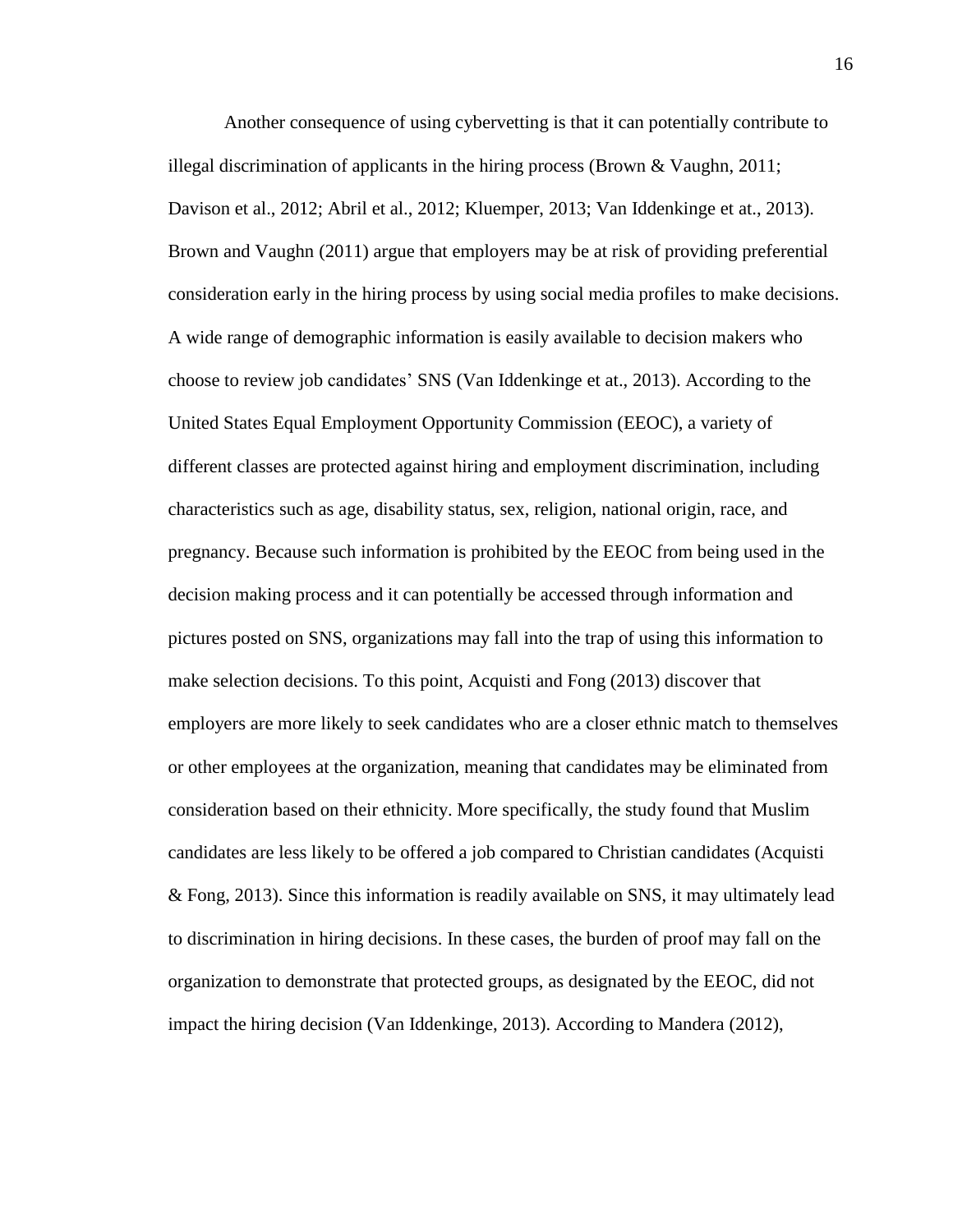because of the possibility of discrimination or making decisions based on things that are unrelated to the job, many people feel that cybervetting using SNS is unfair.

In addition to the possibility that cybervetting can lead to discrimination in the hiring process, another consequence of cybervetting is that it can be viewed as an invasion of privacy, and may, in fact, influence the way in which employees portray themselves online (Abril et al., 2012; Brandenburg, 2007). Because employers are using SNS to gain information for hiring decisions, some applicants feel as though their freedom of speech and right to privacy are being violated, as their personal social media accounts that display their self-created identities are being judged by employers (Brandenburg, 2007; Abril et al., 2012). According to Abril and colleagues (2012), "private information that was previously segregated now becomes easily accessible to employers, colleagues, recruiters, and clients, among other perhaps unintended audiences," which has consequences for individuals' personal privacy and self-expression of identity on social media (p. 64). Furthermore, Berkelaar (2010) and Ghoshray (2012) also suggest that cybervetting typically occurs without job applicants' permission or opportunity for correction, which amplifies the invasion of privacy. Currently, employers have few policies in place to govern and dictate how and when SNS should be used and how to ensure the information obtained is accurate (Clark & Roberts, 2010). While student privacy (FERPA) and medical privacy (HIPPA) have been addressed in the law, personal privacy in regards to cybervetting using SNS has yet to be examined in detail. This is a potential issue that both organizations and job applicants should be aware of now and in the future, especially as cybervetting becomes more popular.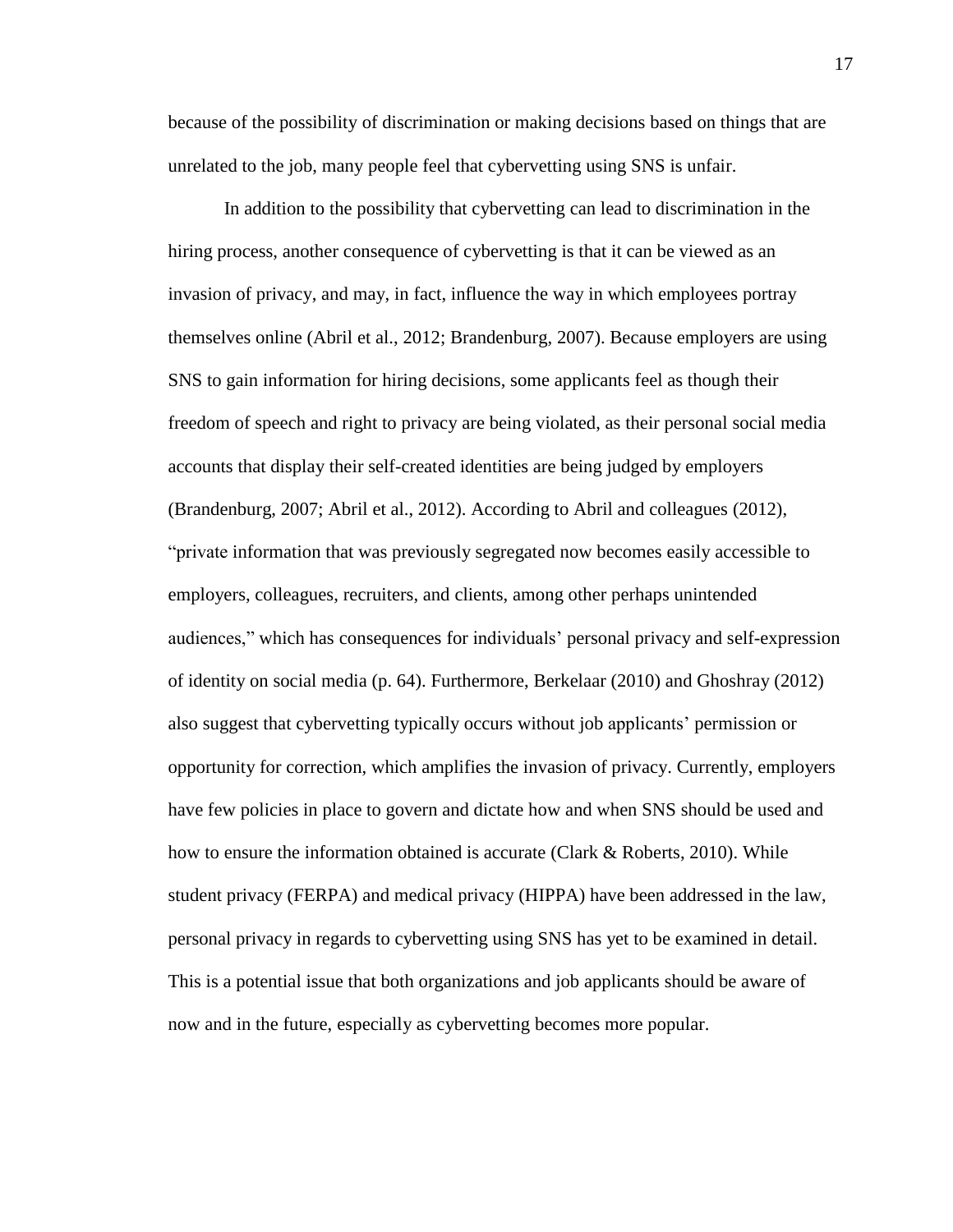Even though job seekers are not informed that their social media profiles will be a deciding factor in an organization's hiring process, many have started to anticipate that their social media profiles will be examined upon being considered for a position, which leads to their likelihood of modifying their online identities to impress employers (Clark & Roberts, 2010).

Given that job applicants are starting to realize that their SNS may be viewed by a potential employer, this study proposes the following research questions:

RQ 1: How does cybervetting impact job seekers' social media use?

RQ 2: How does cybervetting impact job seekers' online identity creation on social media?

These two research questions, while separate, are interrelated in terms of how identity is created, managed, and observed in social media. Given the nature of social media, use of social media or behavior on SNS directly influences an individual's online identity on social media, and vice versa. Essentially, social media use and SNS identity creation is a simultaneous process, because when individuals use social media, they are crafting their online identities, and when individuals look to craft their identities on SNS, they use social media in a specific way.

Using the frameworks of CPM and facework, this study explores how job seekers are using social media, privacy settings, and revealing or concealing information in reaction to organizational cybervetting. Facework encompasses what individuals actively put forward or reveal on SNS in order to appear positively for others, while CPM emphasizes what individuals strategically hold back from others, both of which contribute to individuals' online identities. This study specifically focuses on the social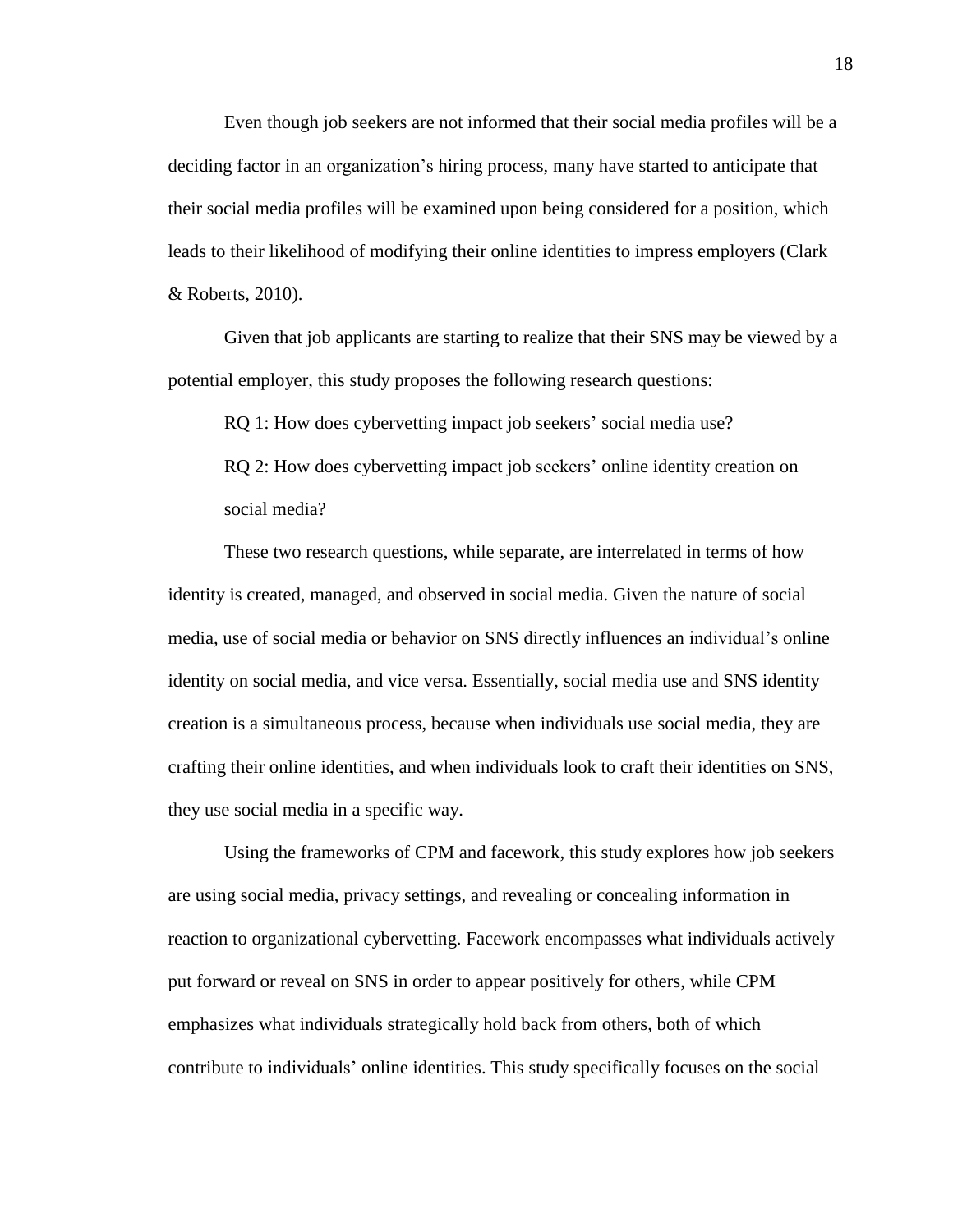media sites of Twitter and Facebook, as they are SNS that are used for personal and social purposes.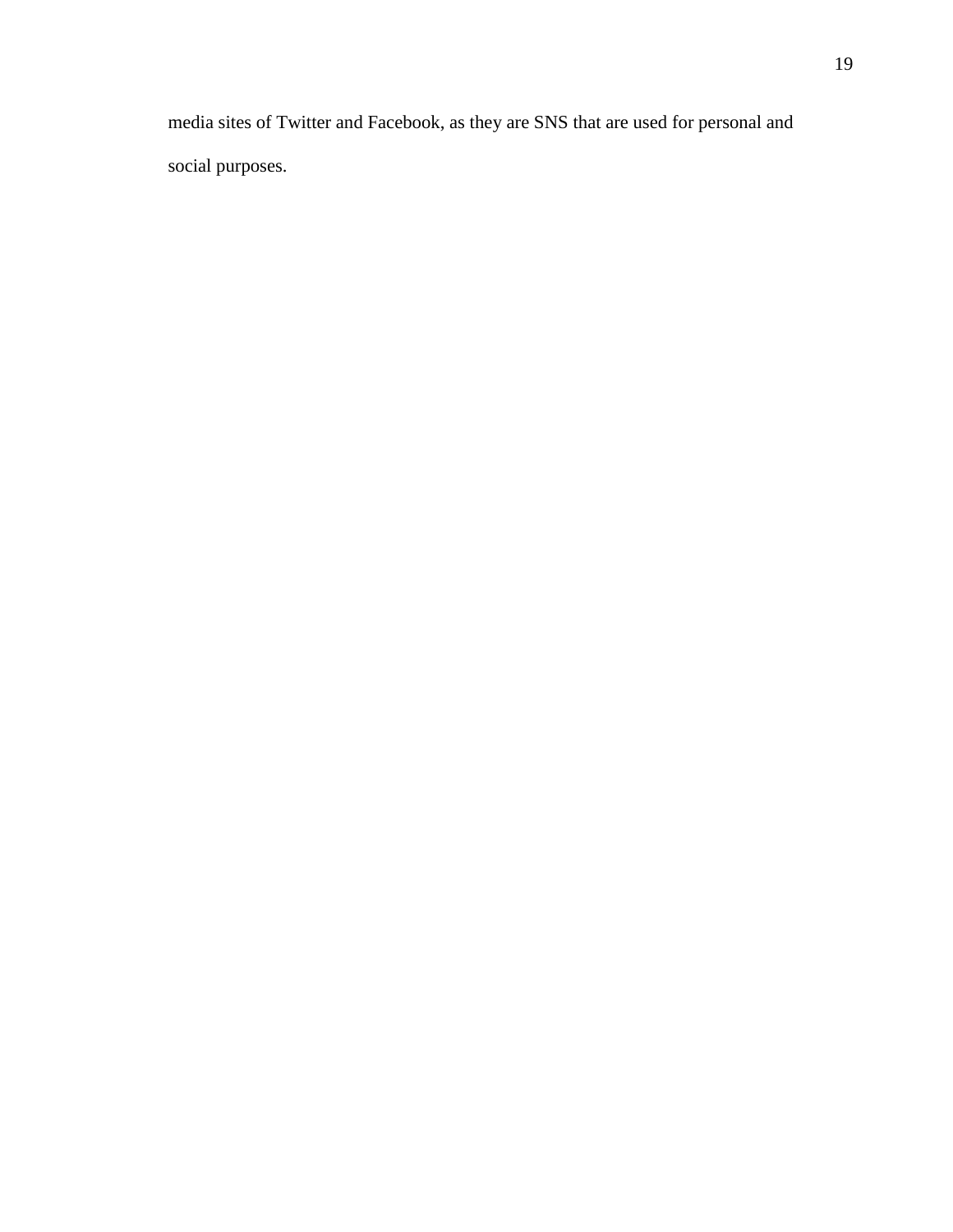#### **Chapter Three: Methodology**

This study seeks to answer the research questions through a series of measures examining social media use, privacy management, privacy tools usage, and overall concern for cybervetting. Some basic demographic items were included in the survey to gather information about the sample, including employment or job seeking status, age, gender, major, and whether the individual used social media. Only participants who indicated that they used social media in the introductory demographic section of the survey were accepted to participate. (See Appendix A for scales and questions.)

#### **Participants and Procedures**

In order to gain information about how the use of cybervetting influences job seekers' use of social media, specifically on Twitter and Facebook, this study used online surveys to gather quantitative data through the use of Likert-scale type items and qualitative data through the use of open-ended questions. Online surveys were distributed to seniors at a private Midwest university, who are presumably current job seekers, or are likely to be in that position soon. A random list of potential participants, who met the senior status criteria, was provided by the university.

For this study, 56 people responded to the online survey. Out of the respondents, 51 participants were included in the data analyses, which consisted of 15 males (29.4%) and 36 females (70.6%). A total of five participants were omitted from data analyses due to two participants not using social media, which was a requirement for the study, and three other participants not completing the entire survey. Of the data that was included in the analyses, respondents' ages were between 21-31 ( $M = 21.49$ ,  $SD = 1.72$ ), and 82.4% of participants were White, 3.9% of participants were Black or African American, and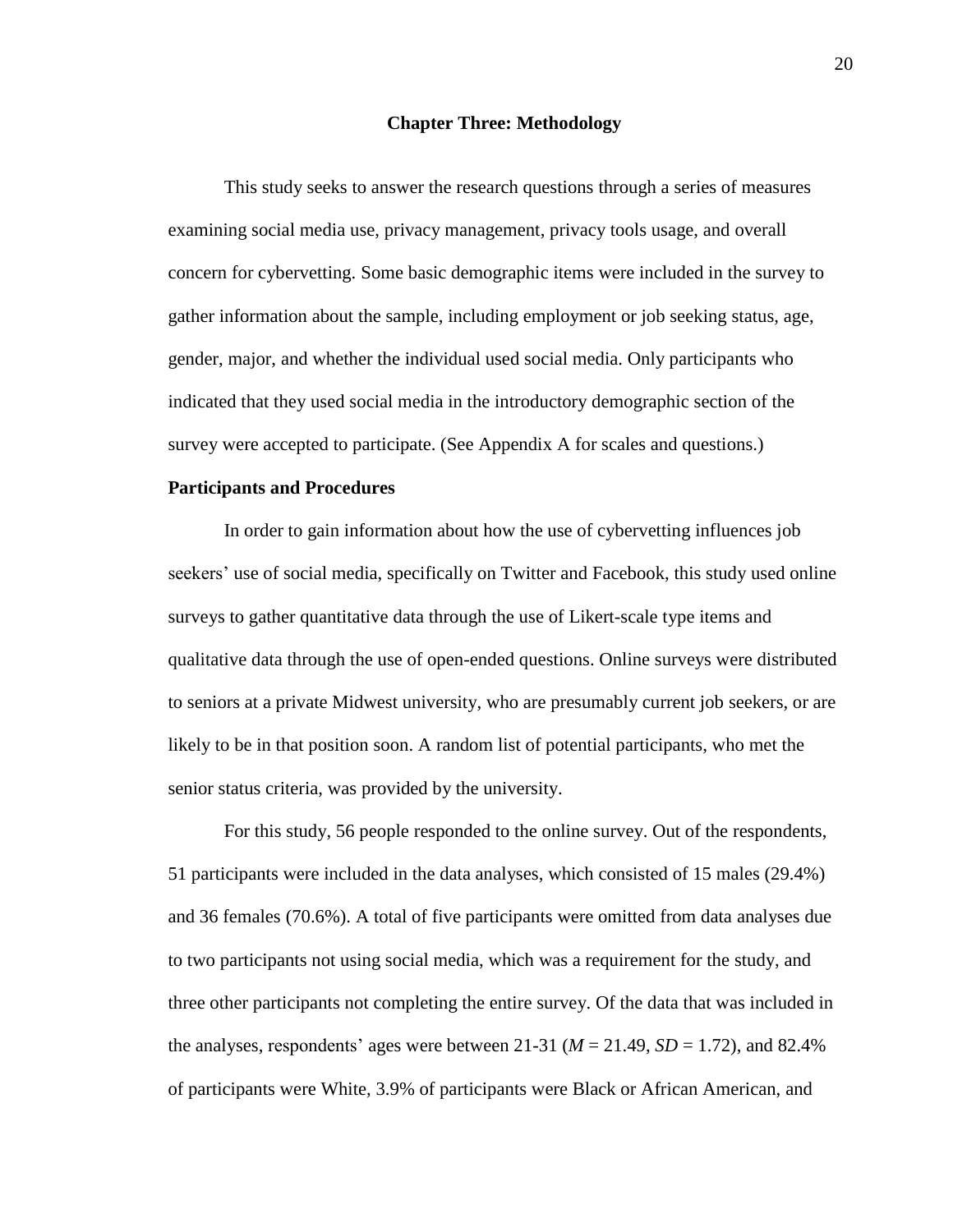13.7% considered themselves as "other." For employment status, 31.4% of participants were not actively job seeking but will in the next six months, 33.3% were passively seeking, 15.7% were actively seeking, 13.7% were offered and have accepted a postcollege position, and 5.9% were not seeking and unemployed. (See Table 1 for all participant demographics.)

| Age, $M(SD)$                               | 21.49          | (1.72) |
|--------------------------------------------|----------------|--------|
| Gender, $n$ $(\%)$                         |                |        |
| Female                                     | 36             | (70.6) |
| Male                                       | 15             | (29.4) |
| Ethnicity, $n$ $(\%)$                      |                |        |
| White                                      | 42             | (82.4) |
| African American                           | 2              | (3.9)  |
| American Indian or Alaska Native           | $\overline{0}$ | (0.0)  |
| Hispanic or Latino                         | $\overline{0}$ | (0.0)  |
| Asian or Pacific Islander                  | 0              | (0.0)  |
| Other                                      | 7              | (13.7) |
| Employment Status, $n$ (%)                 |                |        |
| Not seeking and unemployed                 | 3              | (5.9)  |
| Not seeking yet, but will in 6 months      | 16             | (31.4) |
| Passively job seeking                      | 17             | (33.3) |
| Actively job seeking                       | 8              | (15.7) |
| Offered and accepted post-college position | 7              | (13.7) |
| Social Media Use, $n$ (%)                  |                |        |
| Social Media User                          | 51             | (100)  |
| Facebook User                              | 28             | (54.9) |
| <b>Twitter User</b>                        | 15             | (29.4) |
| Instagram User                             | 21             | (41.2) |
| LinkedIn User                              | 17             | (33.3) |
| <b>Snapchat User</b>                       | 23             | (45.1) |

Table 1: Participant Demographics

 $N = 51$ 

Since social media use was a prerequisite for the study, all participants involved in data analysis  $(n = 51)$  were social media users. Of the respondents, 100% use Facebook, 53.6% use Twitter, 70.4% use Instagram, 60.7% use LinkedIn, and 77.8% use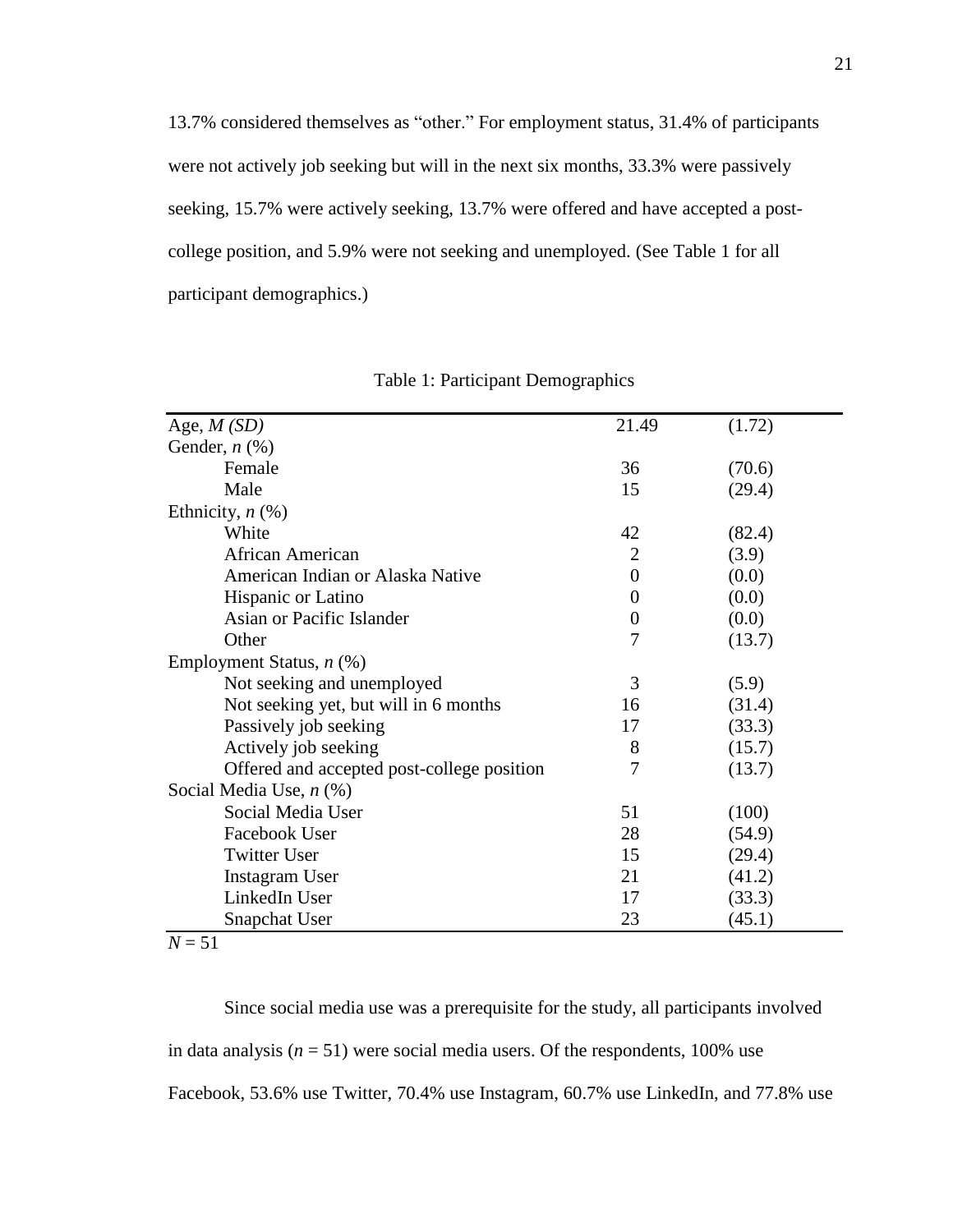Snapchat, with participants having an average friend and/or follower base of 849 people. According to the responses to the Social Media Intensity Scale, participants spend 4.68 hours on average per day on social media  $(SD = 2.24)$ , and a total of 86.3% of participants indicated that they either "somewhat agree" or "strongly agree" that social media is a part of his or her daily routine.

#### **Measures**

#### **Social Media Intensity Scale.**

Since this study explores how cybervetting influences job seekers' social media use and online identity creation, it is important to gain an understanding of how often participants use social media. Following suit of Ellison, Steinfield, and Lampe (2007), this study incorporated a Social Media Intensity Scale. Ellison et al.'s (2007) scale was originally designed to measure Facebook, but it was adapted in this study to include Twitter in addition to Facebook since Twitter also includes some degree of personal identity creation and connecting with others. Additionally, Twitter and Facebook have similar features, with users being able to allow people to follow or friend them, post text and pictures, and interact with others in a personal way. The measure has two assessments of behavior regarding social media, both designed to measure the extent to which the participant actively engages in social media activities, including the number of "friends" and the daily amount of time spent on social media. The measure also includes Likert-scale type items designed to measure the extent to which a participant is emotionally connected to some form of social media (Ellison et al., 2007). For the current study, this measure yields a Cronbach's alpha score of .88, which indicates that there is internal consistency between the items in the scale.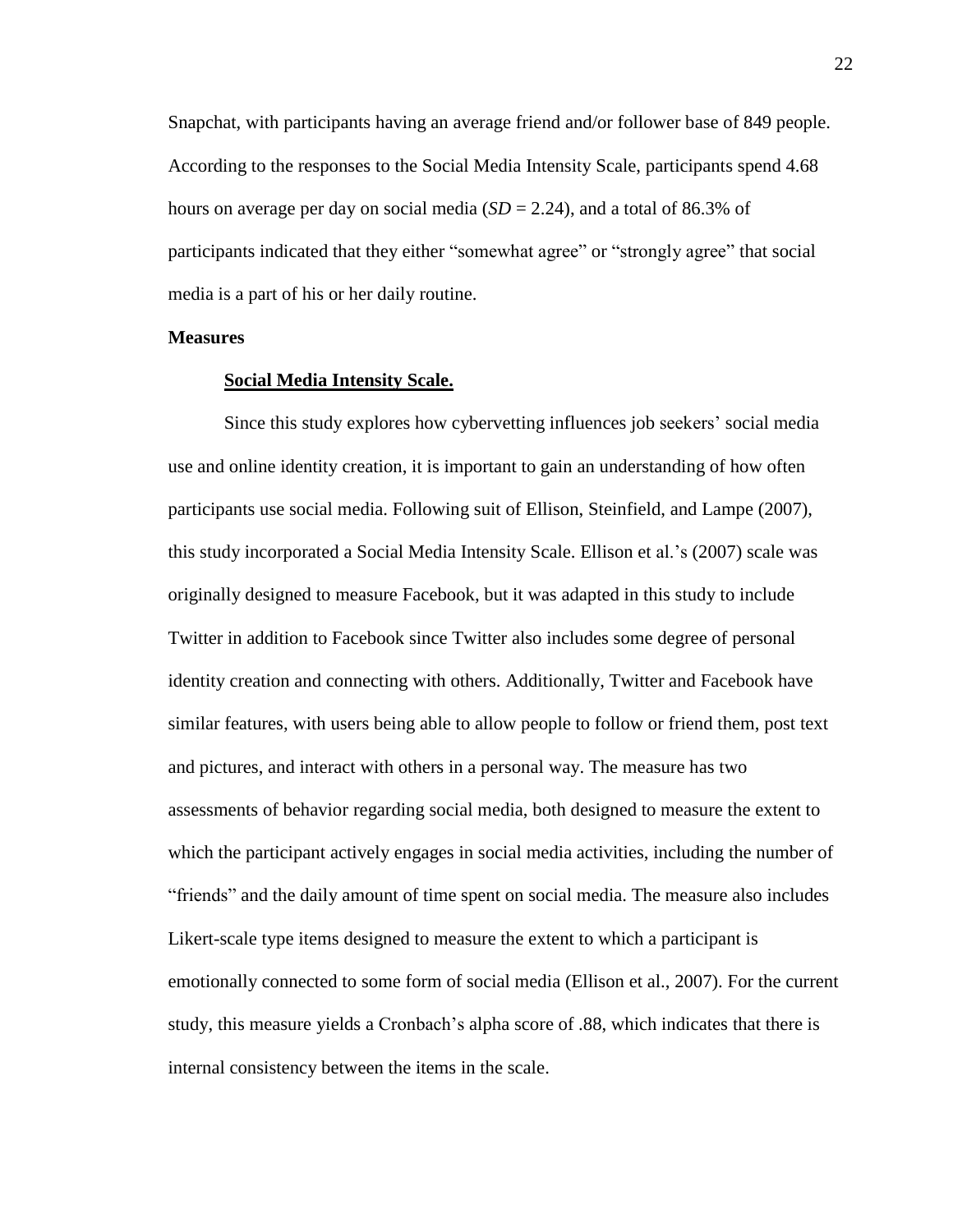#### **CPM Social Media Scale.**

This scale, which originally was designed to measure privacy management (CPM) with blogging, was adapted in this study to measure privacy management on social media, similar to the Frampton and Child (2013) and Child and Starcher (2016) studies that adapted the scale to Facebook. This scale includes 18 statements, where participants responded with a seven point Likert scale ranging from strongly disagree to strongly agree. The scale has three dimensions, which are designed to measure different components of privacy management (Child et al., 2009). This CPM scale is useful for this study because it can help connect CPM to the study and help determine, through data analysis, if a relationship exists between privacy management and concern for cybervetting. Ultimately, this scale helps provide insight about how job seekers' social media use and online identity creation may be influenced by organizations' use of cybervetting.

The first dimension in this scale measures the privacy boundary permeability process. Higher scores indicate that the permeability rules operated in a more public manner, where there is a higher level of breadth and depth of disclosure on social media (Child & Agyeman-Budu, 2010; Child et al., 2009). In this study, the Cronbach's alpha score for Boundary Permeability is .79, meaning that there is internal consistency between the items in the scale. Child and Agyeman-Budu (2010), who used the CPM scale in their study, also had a high reliability score  $(a = .76)$  for Boundary Permeability.

The second dimension of this scale measures the privacy boundary ownership process. Higher scores suggest that a participant freely shares the rights and privileges for information disclosed on their SNS, and he or she is less concerned about who is seeing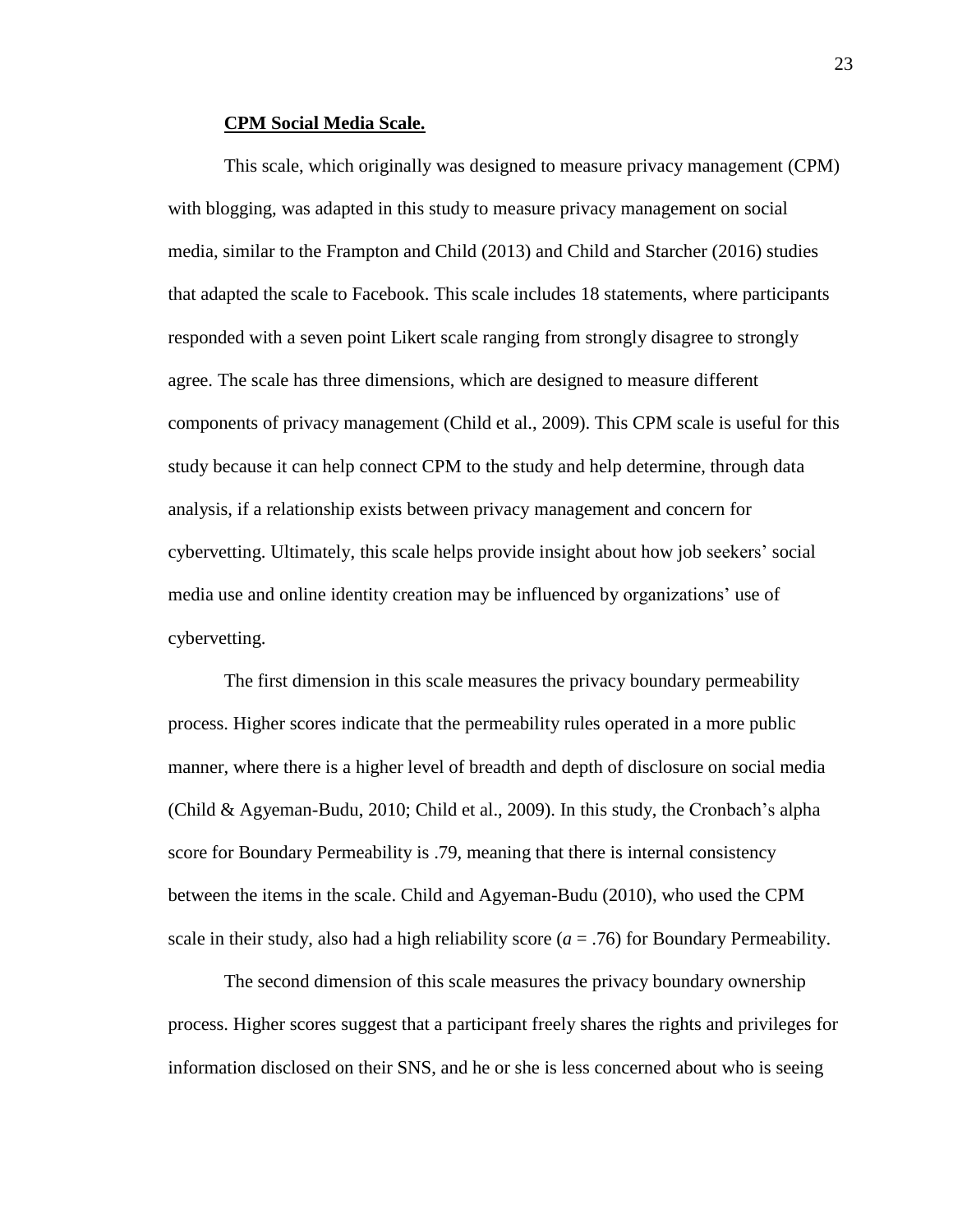and reading the information posted (Child & Agyeman-Budu, 2010; Child et al., 2009). In this current study, the Cronbach's alpha score for the Boundary Ownership is .58, indicating that there is low internal consistency between the items in the scale. This finding is much lower than what Agyeman-Budu (2010) found in their study regarding the reliability for Boundary Ownership  $(a = .70)$ .

The last dimension in this scale measures the privacy boundary linkage process. Higher scores mean that a participant expends more conscious effort in determining who has access to his or her SNS (Child & Agyeman-Budu, 2010; Child et al., 2009). For Boundary Linkages, this current study yields a Cronbach's alpha score of .84, indicating that there is internal consistency between the items in the scale. This finding is similar to what Child and Agyeman-Budu (2010) found in their study regarding the reliability for Boundary Linkages  $(a = .71)$ .

Similar to the Social Media Intensity Scale, the CPM Social Media Scale also only gathers data regarding participants' Facebook and Twitter uses, as they are social media that can be used for personal and social uses.

#### **Technological Privacy Tools Measure.**

Following suit of Litt (2013), this study also utilizes the Technological Privacy Tools Measure to gain information about how job seekers change their privacy settings. "This variable is composed of an index that sums the number of technological privacy tools an individual reported using. This index is composed of responses (yes  $= 1$ , no  $= 0$ ) to a set of five questions" (Litt, 2013, p. 1652). This variable is compared with the Concern for Cybervetting Measure to explore whether there is a relationship between the participants' concern for cybervetting and their action to protect their social media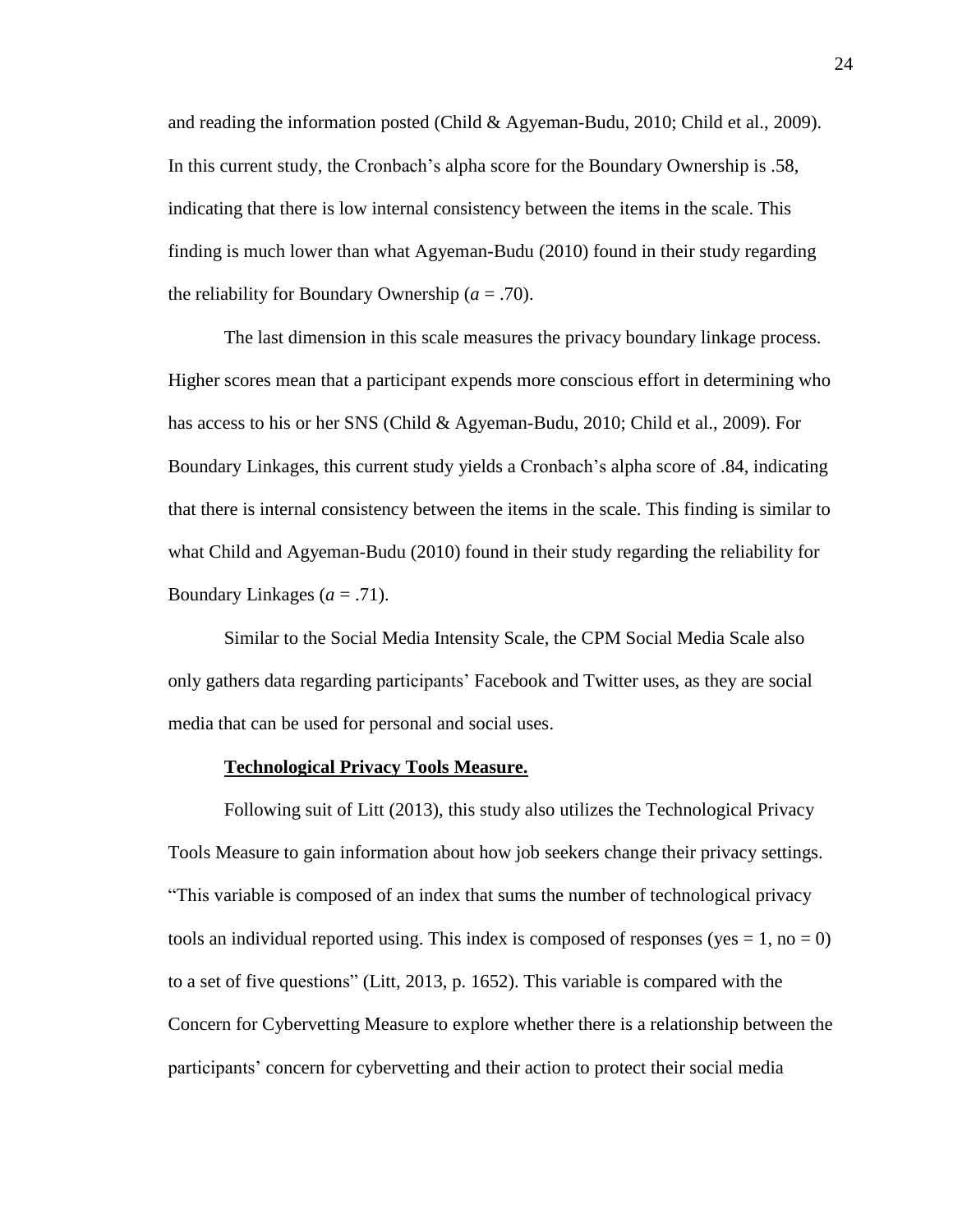profiles. Similar to the above measures, this measure only prompted users to think specifically about their Twitter and Facebook use.

#### **Concern for Cybervetting Measure.**

In order to measure how concerned participants are with cybervetting in regards to their social media profiles, a nine-item measure was created to gauge their concern. This scale prompted individuals to respond with a five point Likert-type scale, ranging from strongly disagree (1) to strongly agree (5) for five statements. The remaining six statements included open-ended follow-up questions for some of the statements to gather qualitative data about participants' responses. The items in this scale were strategically worded to not mention or refer to cybervetting or potential employers in any way to prevent participants from being primed to think about cybervetting. The goal of this measure is to obtain honest opinions about if participants think about employers or potential employers looking at their social media pages to make hiring decisions. Similar to the other scales, this measure only examined participants Twitter and Facebook social media use. For the results, this scale is compared with the Technological Privacy Tools Measure and the CPM Social Media Scale to determine if a relationship exists between concern for cybervetting and actions taken to maintain social media privacy and protection. The current results indicate that there is a low Cronbach's alpha for this measure  $(a = .55)$ , which means that there is not strong internal consistency among the items, most likely due to the small number of items and small number of participants.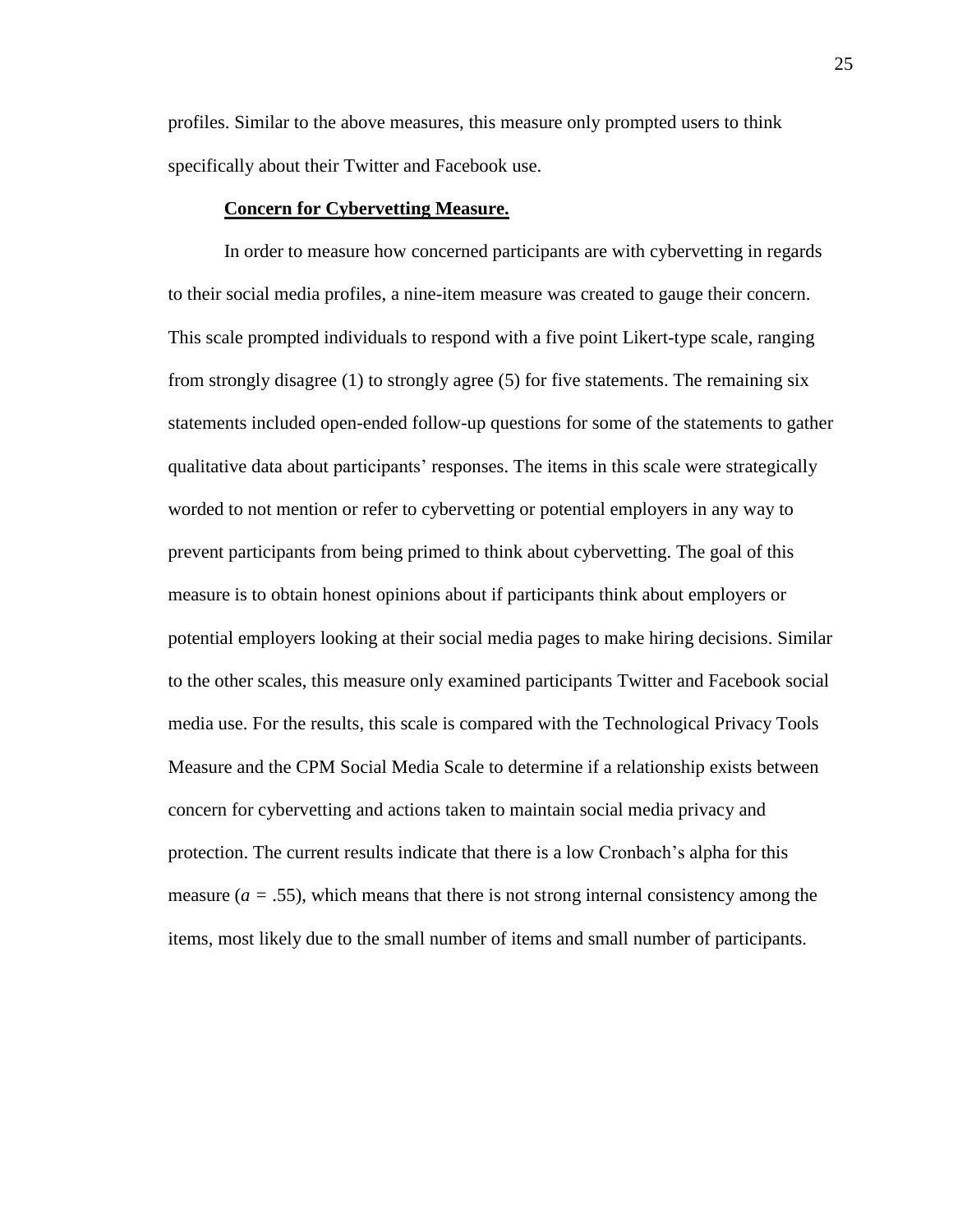#### **Chapter Four: Results**

After the survey data was collected from participants, the Likert scale responses from the Social Media Intensity Scale, CPM Social Media Scale, Technological Privacy Tools Measure, and the Concern for Cybervetting Scale were analyzed through the use of statistical methods, including calculating averages, running reliability tests, and correlations to determine what relationships exist between the key variables. The openended responses were analyzed through an independent thematic analysis, where each response was assigned a rating and common themes were identified among the responses. Paired with the statistical analysis, the thematic analysis provided additional insight into the relationships between key variables. The results are provided below.

The online survey, which had a total of 51 participants, utilizes different Likert scale-based measures. The first scale in the study is the Social Media Intensity Scale, which yields a mean of 3.70 (*SD* = .88) for its six Likert scale items. The CPM Social Media Scale, which has three components with six corresponding statements each, yields an overall mean of 4.53 ( $SD = .46$ ,  $n = 49$ ). When looked at individually, the first component, Boundary Permeability, has a mean of 5.98 (*SD* = .89, *n* = 50), while the second component, Boundary Ownership, has a mean of  $4.98$  (*SD* = .76, *n* = 50). The last component, Boundary Linkages, yields a mean of  $2.70$  (*SD* = 1.12, *n* = 49). The Technological Privacy Tools Measure yields a mean of 4.17 (*SD* = .95). The final scale that uses Likert scale statements is the Concern for Cybervetting Measure, which has a mean of 3.85 (*SD* = .73, *n* = 48).

Aside from collecting demographic information from the participants, the quantitative analyses for this study consisted of examining correlations between the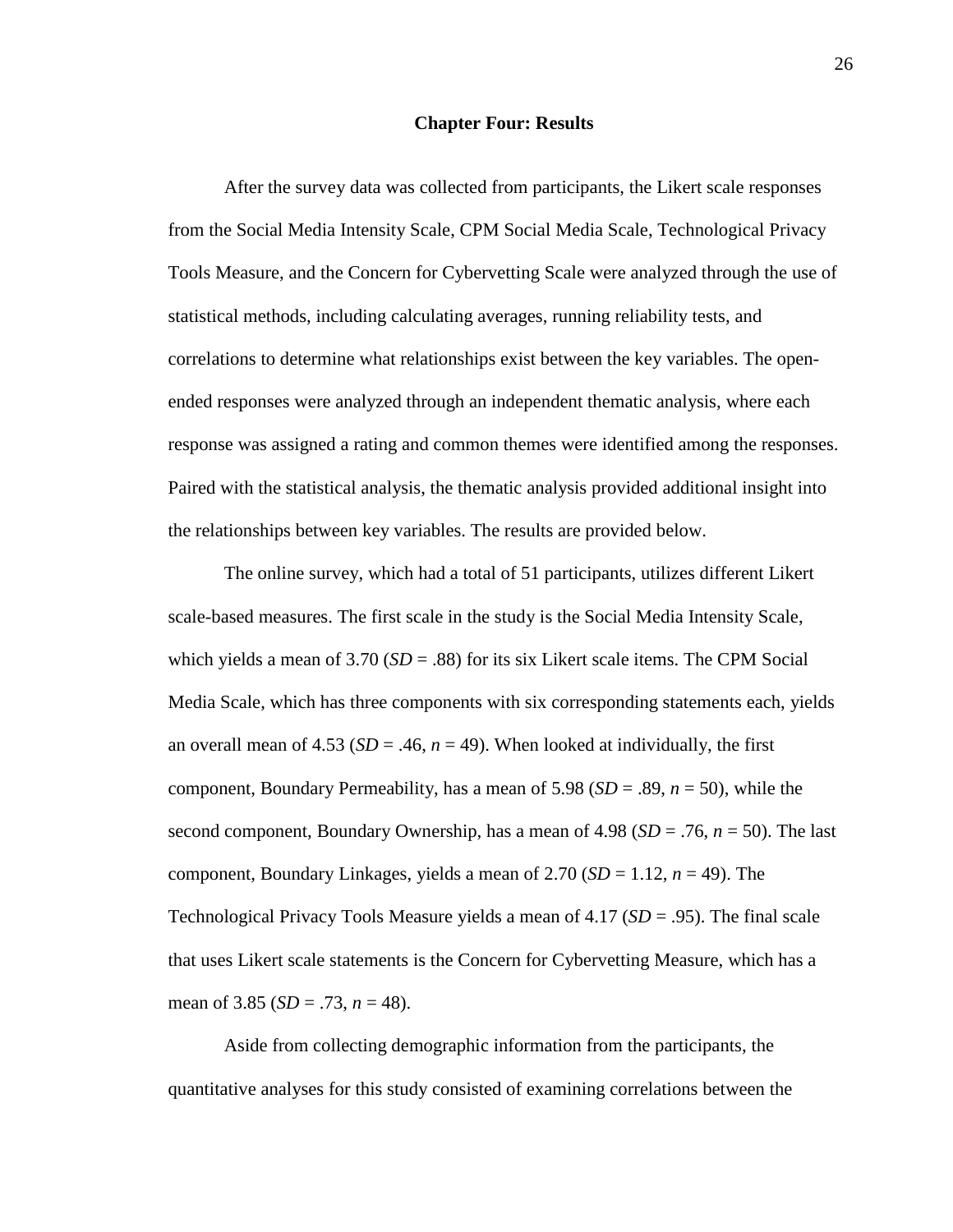Concern for Cybervetting Measure, Social Media Intensity Scale, the CPM Social Media Scale and components, and the Technological Privacy Tool Measure. (See Table 2 for all primary correlations.)

#### Table 2: Correlations Between Key Variables

\_\_\_\_\_\_\_\_\_\_\_\_\_\_\_\_\_\_\_\_\_\_\_\_\_\_\_\_\_\_\_\_\_\_\_\_\_\_\_\_\_\_\_\_\_\_\_\_\_\_\_\_\_\_\_\_\_\_\_\_\_\_\_\_\_\_\_\_\_\_\_\_

 $(N = 51)$ 

*Concern for Cybervetting (CFC), Boundary Permeability (BP), Boundary Ownership (BO), Boundary Linkages (BL), CPM Components (CPM), Social Media Intensity (SMI)*

|        | <b>CFC</b> | <b>BP</b> | <b>BO</b> | <b>BL</b> | <b>CPM</b> | <b>SMI</b> |
|--------|------------|-----------|-----------|-----------|------------|------------|
| 1. CFC |            | $-.009$   | .089      | $-.048$   | .003       | $.332*$    |
| 2. BP  | $-.009$    |           | $.359*$   | $-473**$  | $.445**$   | $-.409**$  |
| 3. BO  | .089       | $.359*$   |           | $-.119$   | $.664**$   | $-.289*$   |
| 4. BL  | $-.048$    | $-473**$  | $-119$    |           | $.440**$   | .225       |
| 5. CPM | .003       | $.445**$  | $.664**$  | $.440**$  |            | $-.247$    |
| 6. SMI | $.332*$    | $-.409**$ | $-.289*$  | .225      | $-247$     |            |
|        |            |           |           |           |            |            |

 $*_{p}$  < .05  $*_{p}$  < .01

The relationship between the Concern for Cybervetting Measure and the Social Media Intensity Scale was explored using correlations. The results show that there is a statistically significant positive correlation present between the two scales ( $r = .359$ ,  $p <$ .05), indicating that participants who use social media more express a greater concern for cybervetting.

Before examining the relationships between the CPM Social Media Scale and the other scales, the relationship between each of the CPM scale components and the overall scale were analyzed first. The results show that there is a statistically significant correlation present between Boundary Permeability and the other components of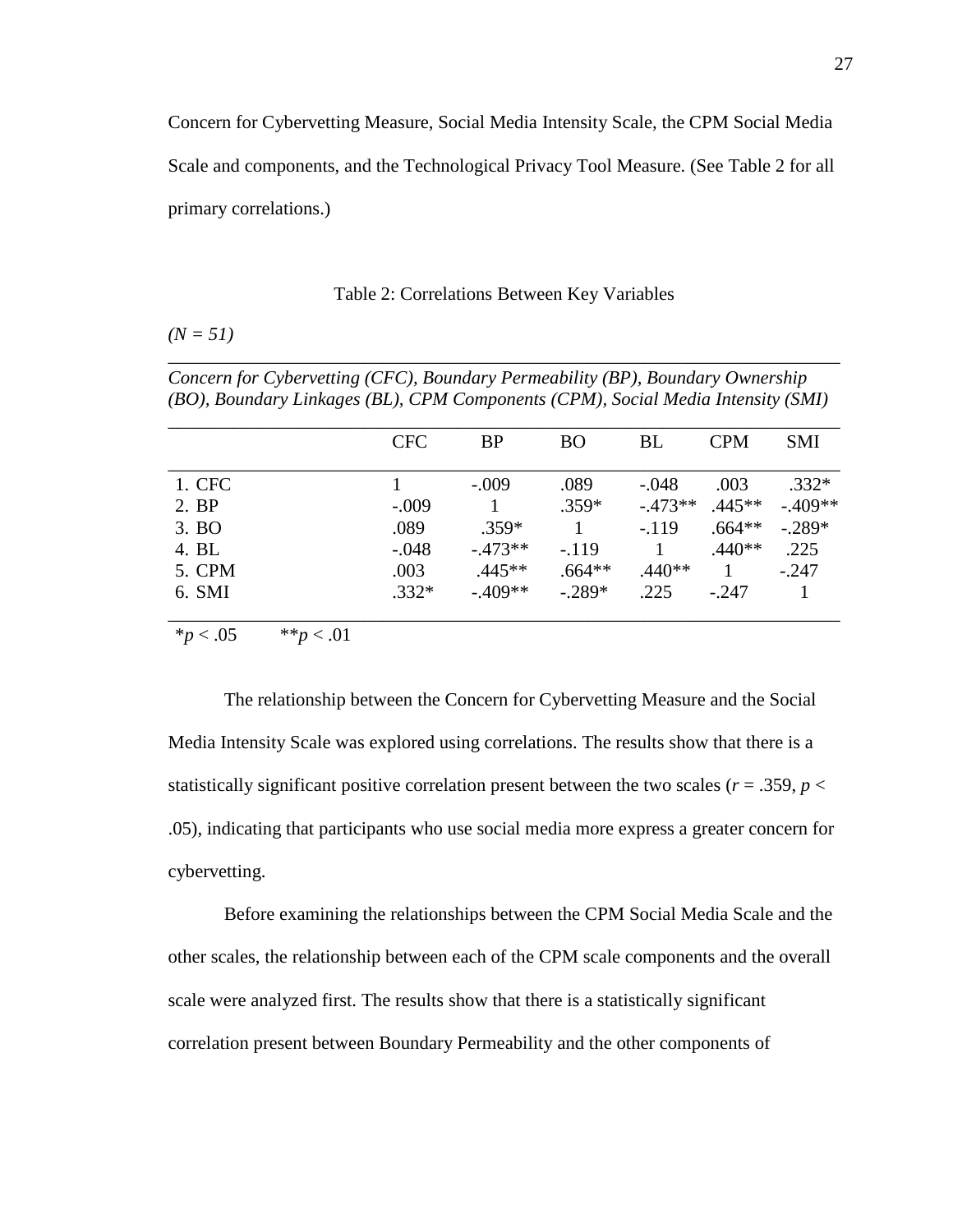Boundary Ownership and Boundary Linkages, and each of the components are statistically significantly correlated with the overall CPM scale.

According to the results, the first component, Boundary Permeability, has a statistically significant correlation with Boundary Ownership ( $r = .359$ ,  $p < .01$ ), and Boundary Permeability has a statistically significant correlation with Boundary Linkages  $(r = -0.473, p < 0.01)$ . The Boundary Permeability component also has a statistically significant correlation with the overall CPM Social Media Scale  $(r = .445, p < .01)$ . The results also show that Boundary Permeability has a statistically significant correlation with the Social Media Intensity Scale  $(r = -.409, p < .05)$ . This negative correlation indicates that the more participants use social media, the less likely they are to share personal information, create detailed posts, and discuss work concerns, as characterized by the behaviors that align with the Communication Privacy Management Theory of Boundary Permeability.

The second component, Boundary Ownership, has a statistically significant correlation with the overall CPM scale  $(r = .664, p < .01)$ . The results also show that Boundary Ownership has a statistically significant correlation with the Social Media Intensity Scale  $(r = -0.289, p < 0.01)$ . This negative correlation indicates that the more participants use social media, the less likely they are to share private information and topics, as characterized by the behaviors that align with the Communication Privacy Management Theory of Boundary Ownership.

Furthermore, the third component, Boundary Linkages, has a statistically significant correlation with the overall CPM scale  $(r = .440, p < .01)$ . Overall, these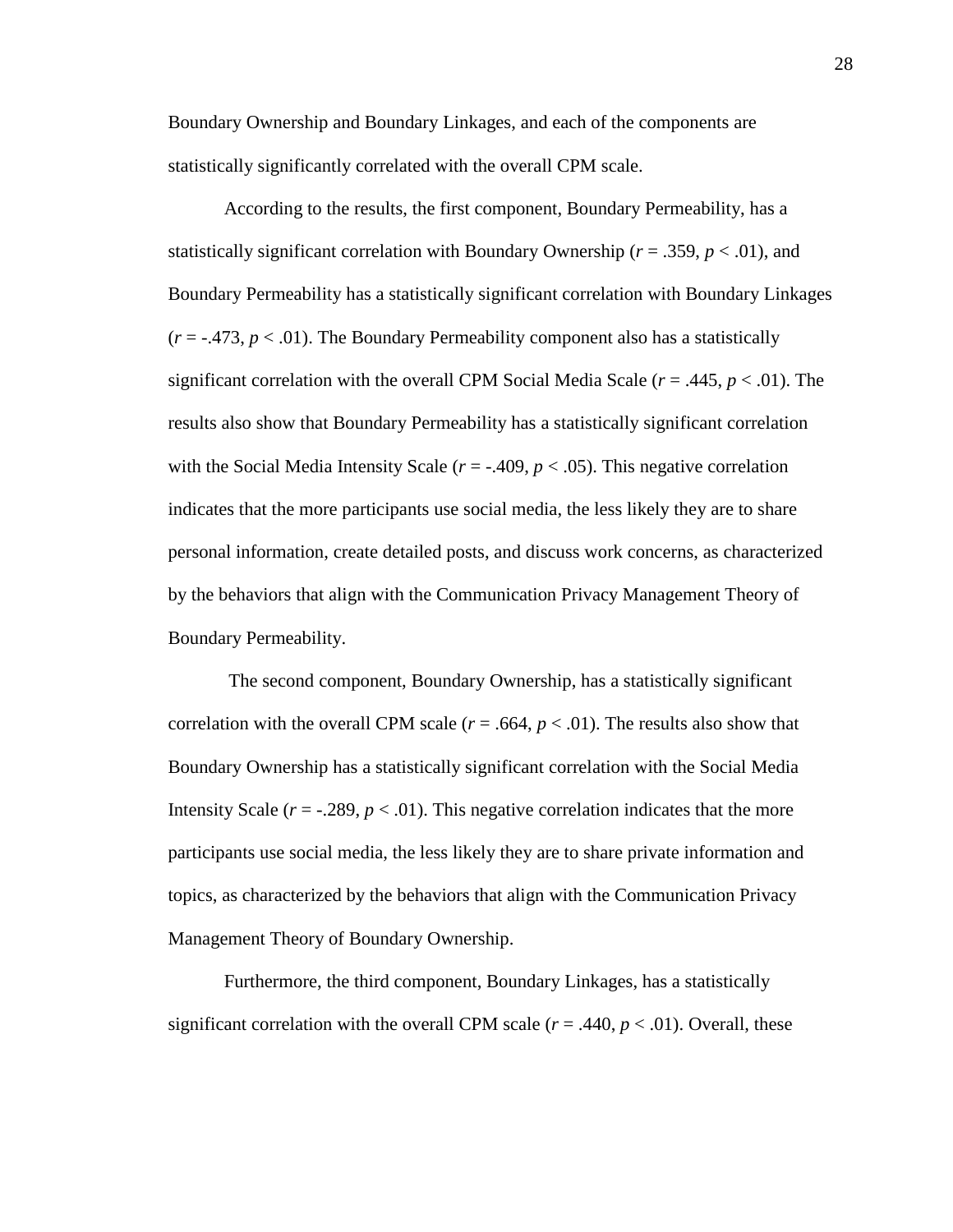statistically significant correlations between the components indicate that there is a relationship between the overall CPM scale.

After examining the relationship between the overall CPM scale and the Concern for Cybervetting Measure, the results indicate that there is no statistically significant correlation between the two measures. The relationship between the Concern for Cybervetting Measure and the Technological Privacy Tools Measure was also analyzed and revealed no statistically significant results.

The qualitative analyses for this study consisted of an independent thematic analysis of the open-ended responses collected on the online survey. Through the use of a thematic analysis following the guidelines provided by Braun and Clarke (2006), common themes among the participants' responses were identified first. The thematic analysis was approached inductively, in that the themes and coding development was directed by the content of the responses. Code categories were identified for each openended question, and each response was considered on an individual basis and labeled with a code number most similar to one of the coding categories. The responses to each question typically fell into one category, with some responses falling into more than one. Information about the coding categories and codes assigned to each response can be found in Appendices B-F.

For open-ended items that asked participants to elaborate on who they would be hesitant to connect with on social media and why, the results of the coding reveal that 86% of participants indicated that they are hesitant to connect with people who are strangers or that they do not know, with a couple of participants indicating that they were concerned with employers or potential employers. In addition, 23% of participants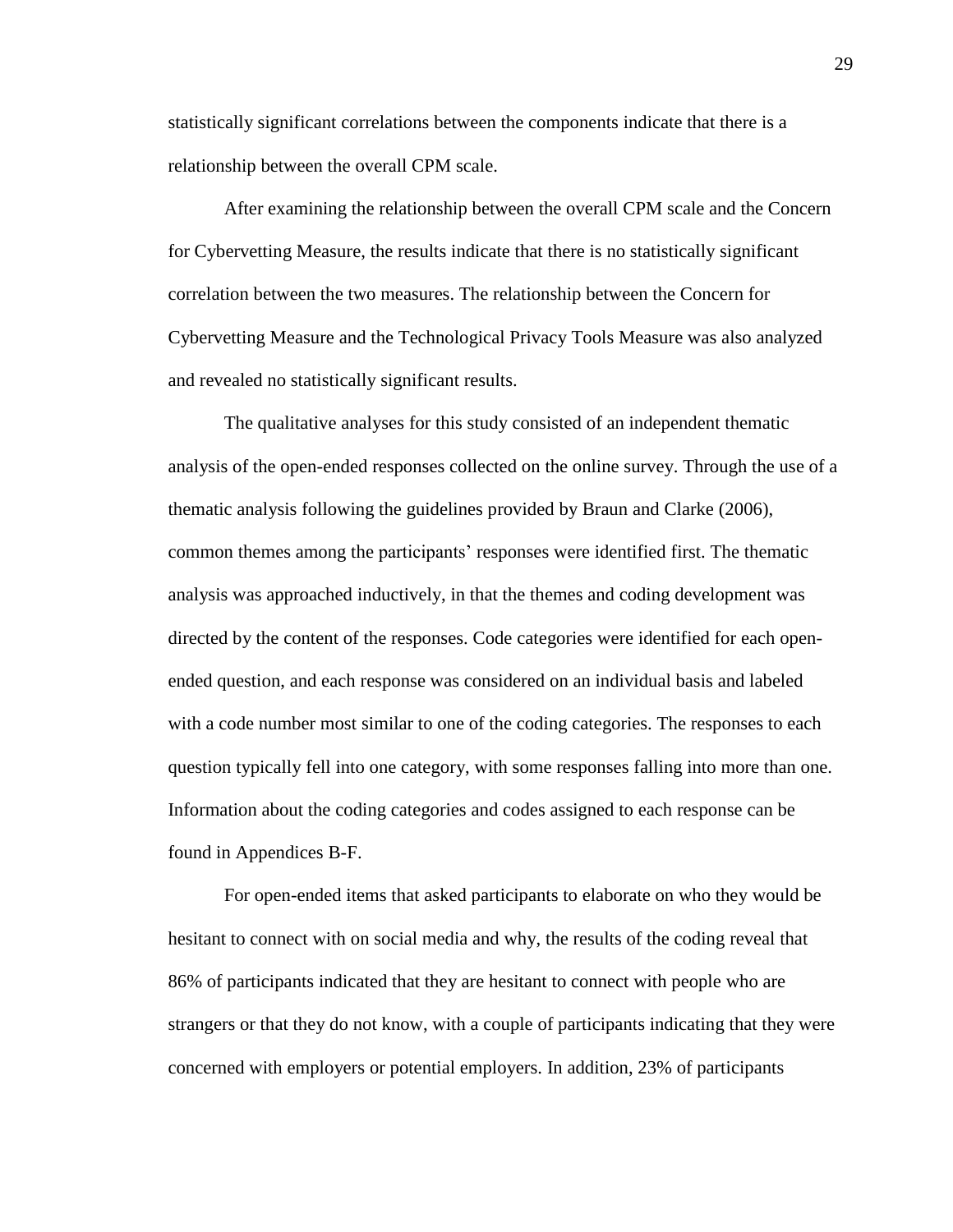directly indicated that they were hesitant to connect with either employers or people they do not know because they were concerned with providing them access to their personal information displayed on social media. According to one participant, he or she is hesitant to connect with an employer because that individual has a desire to "keep social and professional lives separate." These results indicate that the majority of participants desire to keep their social media connections to only people they know, and some are hesitant to make any employer or job-related connections on social media.

For the open-ended question examining how the audience impacts the social media content that they produced, the results indicate that 27% of participants mentioned that they control what they post on social media because an employer, potential employer, and/or co-worker might see their information. A couple of participants directly expressed a concern for cybervetting when one states, "Since I know that potential employers as well as my parents and their friends are looking at my social media pages, I would not post anything with offensive language, and I definitely don't share the kind of personal details I would share with a close friend," and another states "I don't want the adults/future employers seeing inappropriate pictures (posted on social media)." Additionally, 23% of participants indicated that they are concerned with posting offensive content or content that audience members of their social media profile pages may not approve of, with 18% of participants specifically mentioning how family impacts what they post on social media. Twenty-three percent of participants also indicate that they cater their social media posts to what people want to hear.

Additionally, the survey prompted participants to indicate whether they are concerned about how organizations that he or she may have a relationship with perceive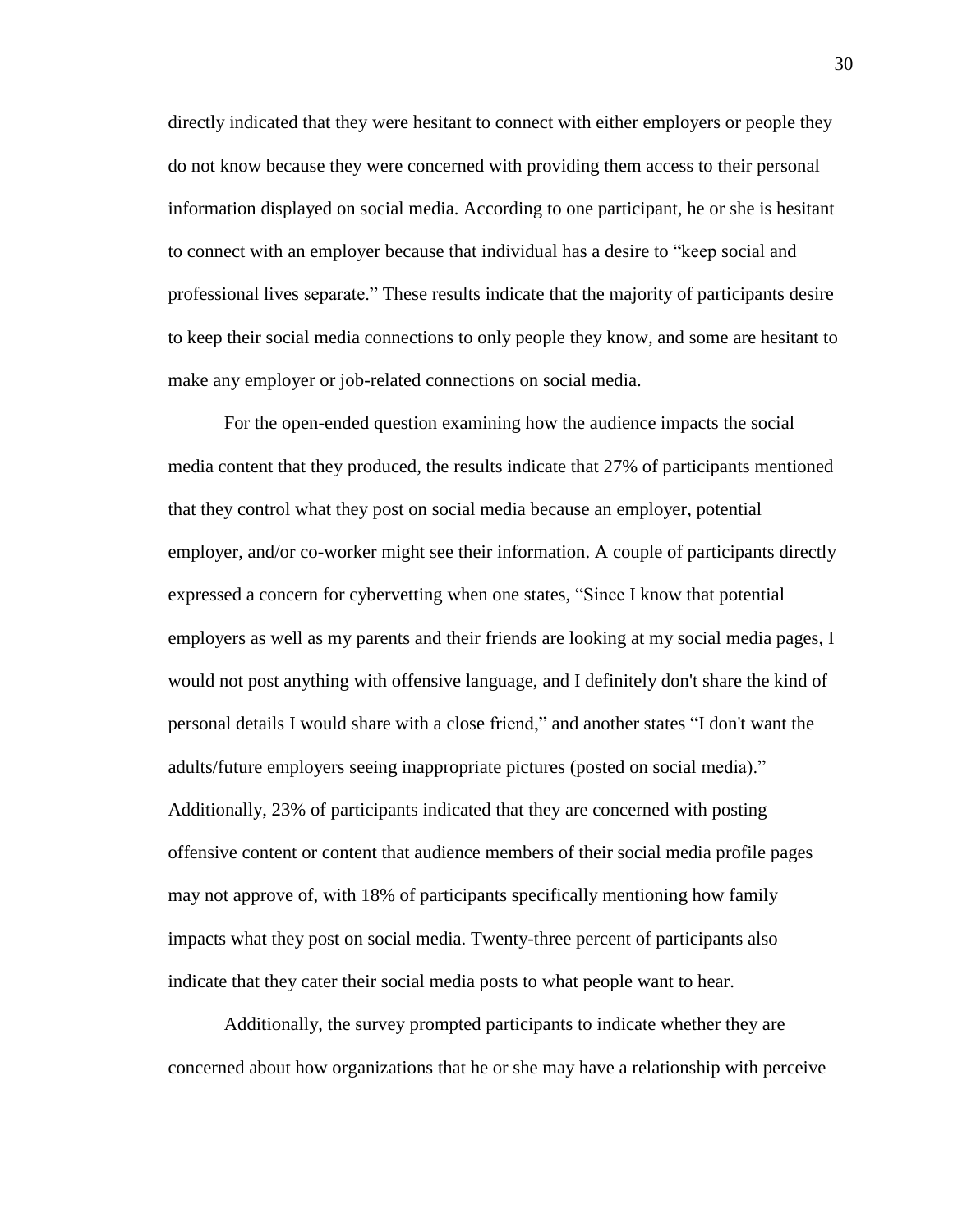their social media profile(s). If participants had a concern, they were asked to indicate what they were concerned about. The results show that 50% of participants directly mention or refer to their ability to be hired or their professionalism. Furthermore, 36% of participants directly mention their concern to not post inappropriate or offensive information. One participant expressed, "I am nervous about not getting a job due to social media so I try to be thoughtful through my posts," while another stated the he or she is concerned with "Maintaining a somewhat professional profile on Facebook so that future employers may not be driven away from what could be a harmful post." Another participant expressed concern for cybervetting by saying, "I want to stay respectful online and offline. I want my employers to search me and not be turned off by what they see (even if they can't see anything due to privacy settings) and I am friends with my family members so I wouldn't want to post anything I wouldn't feel comfortable talking to them about," and another participant states, "…I am also concerned for my future employment and my social media must reflect the professional person that I am." These results affirm that individuals have a concern for cybervetting as it relates to how they use their social media and display themselves online.

Finally, participants were asked a follow-up question about when their concern originated. The data revealed that 36% of participants directly refer to this concern beginning due to job-seeking or learning that employers may use information from their social media profiles to make hiring decisions. Another 36% identify college or highschool as the time that their concern for what they post on social-media originated, with 14% of participants suggesting that their concern has always been present. Two participants describe their concern for potential employers using social media to make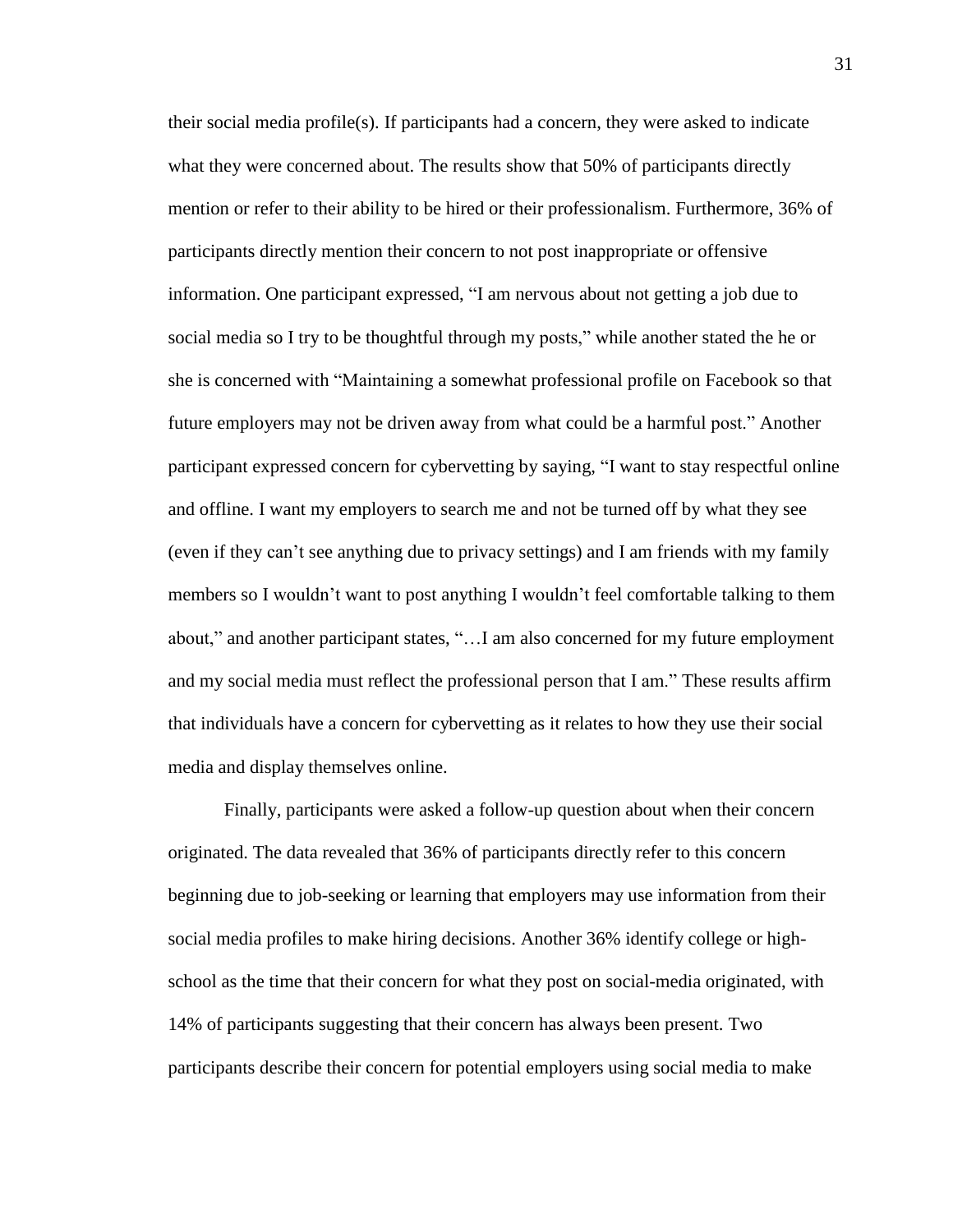hiring decisions when they state, "When I started looking for jobs in high school, some people told me that job recruiters may look at potential employees' social media," and "Upon learning that employers can check Facebook profiles while looking for job candidates." Furthermore, another participant indicated that his or her concern began with "…hearing discussions about organizations using social media profiles to gather information on people, especially potential employees." Other participants stated that "When I started looking for jobs," "Job seeking," and "Entering college and considering applying for jobs" started their concern for what they post online.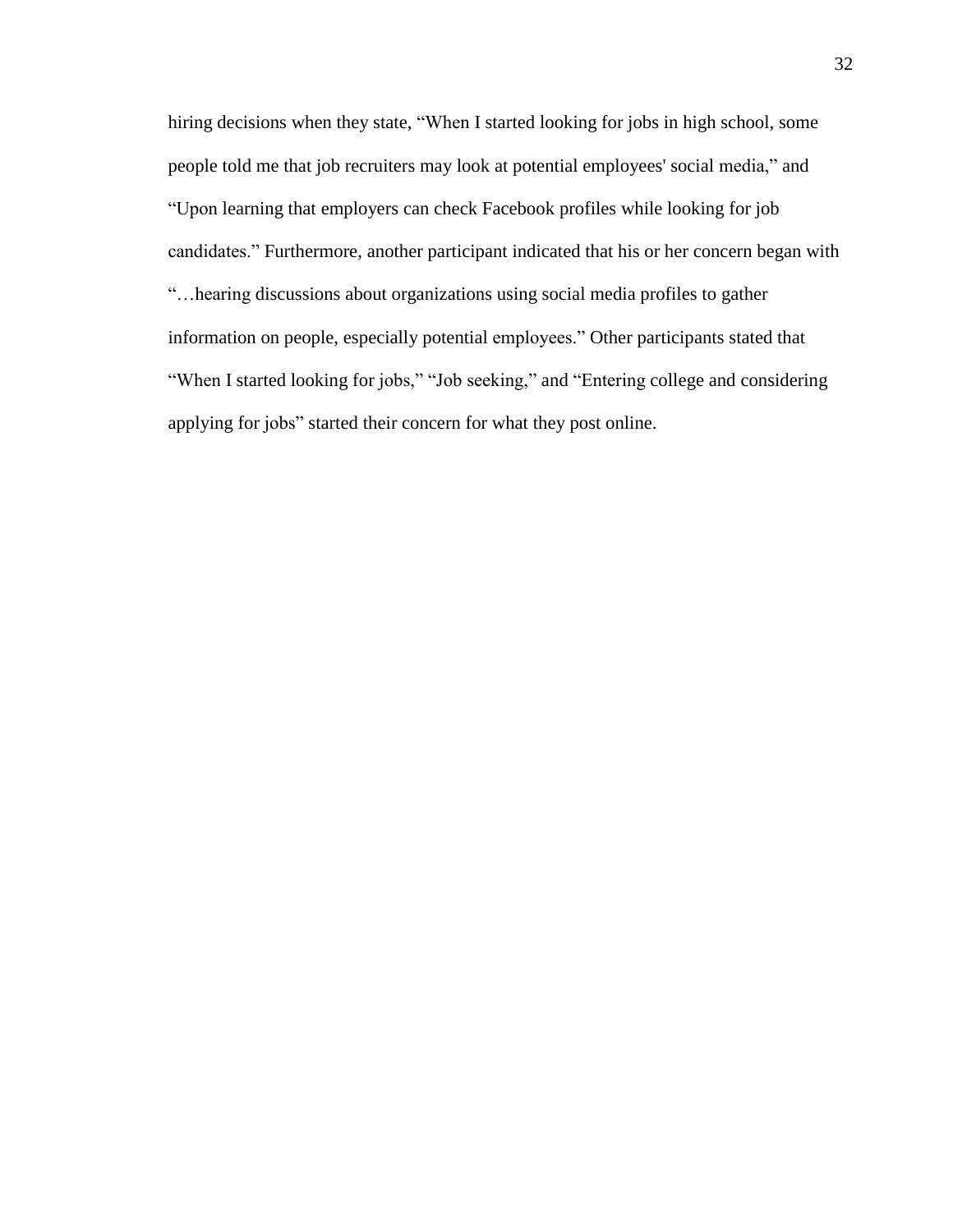#### **Chapter Five: Discussion**

Although cybervetting can be a convenient and efficient way to help reveal a candidate's personality and eliminate risk to an employer, there can be a variety of consequences, some of which have not been thoroughly explored in the research to date. Accordingly, this study examines how cybervetting may pressure job seekers to change their online identities to impress potential employers. Through using the Social Media Intensity Scale, the CPM Social Media Scale, the Technological Privacy Tools Measure, and the Concern for Cybervetting Measure, this study explores job seekers' social media use and identity creation in light of the prevalence of cybervetting.

To answer the first research question of "How does cybervetting impact job seekers' social media use?," the results indicate that participants are using a variety of privacy tools on SNS, and participants refer to some sort of concern for cybervetting. The results also show a direct positive relationship between the social media use and concern of cybervetting, with those who use social media more expressing a greater concern for cybervetting. To answer the research question of "How does cybervetting impact job seekers' online identity creation on social media?," the results suggest that individuals are expressing a concern for cybervetting and are choosing what to share and conceal through the use of privacy settings, facework and CPM behaviors, which plays a part in their identity creation on SNS. These conclusions were reached by comparing the scales to previous studies, testing the reliability for each scale, running correlations between all key variables, and conducting an independent thematic analysis of the responses to the open-ended questions.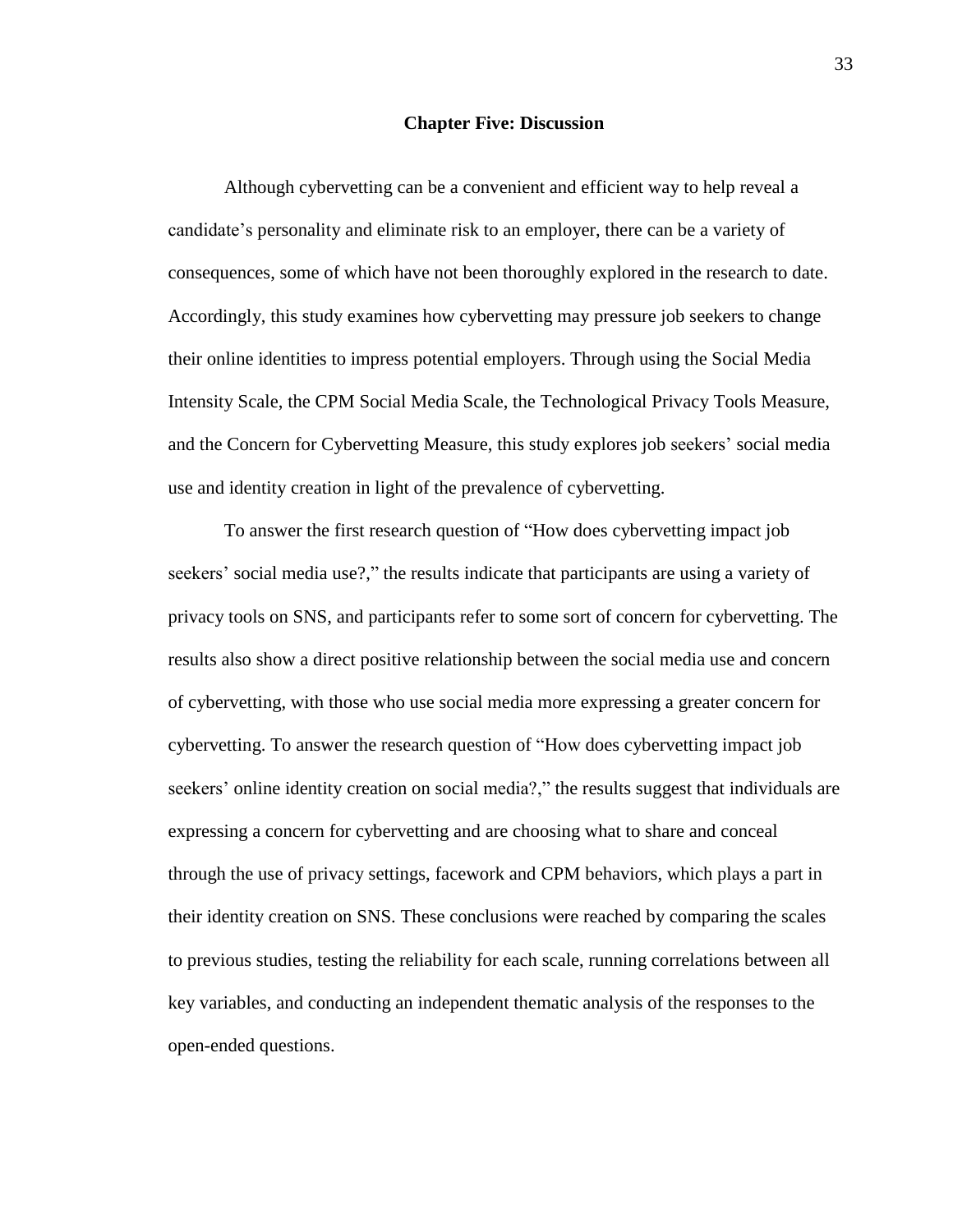When examining the values of the Social Media Intensity Scale in the present study, it is apparent that the mean for the Likert scale statements are similar to Ellison et al.'s (2007) study, with the current study yielding a mean of 3.70 and Ellison et al.'s (2007) study yielding a mean of 3.06. Although Ellison et al.'s (2007) scale has a mean that is slightly lower than the current study, it is likely reflective of the increase in social media, particularly on Facebook and Twitter in the last decade. According to the Pew Research Center, 90% of young adults use social media, which is much higher than the 12% that were reported in 2005 (Perrin, 2015). This increase in social media use, especially among the sample, which were young adults in this current study, likely led to the higher mean (or more social media use) reflected in the Social Media Intensity Scale.

When comparing the values of the CPM Social Media Scale in the present study to Child et al.'s (2009) study, both differences and similarities were identified. In Child et al.'s (2009) study, which used the CPM scale in regard to blogging, the results yield a much lower mean for Boundary Permeability ( $M = 2.81$ ) and Boundary Ownership ( $M =$ 3.36) than the current study, which yields a mean of 5.98 and 4.98 respectively. However, Child et al.'s (2009) study yields a similar, but slightly higher mean for Boundary Linkages ( $M = 3.01$ ) compared to the present study, which yields a mean of 2.70. These differences and similarities can be attributed to the similarities and differences between blogging and social media, as both are similar in the sense that the include selfdisclosure, but are different in how SNS typically facilitate more communication between individuals than blogging, which may promote individuals to share even more personal information on social media that aligns with the CPM statements in the survey.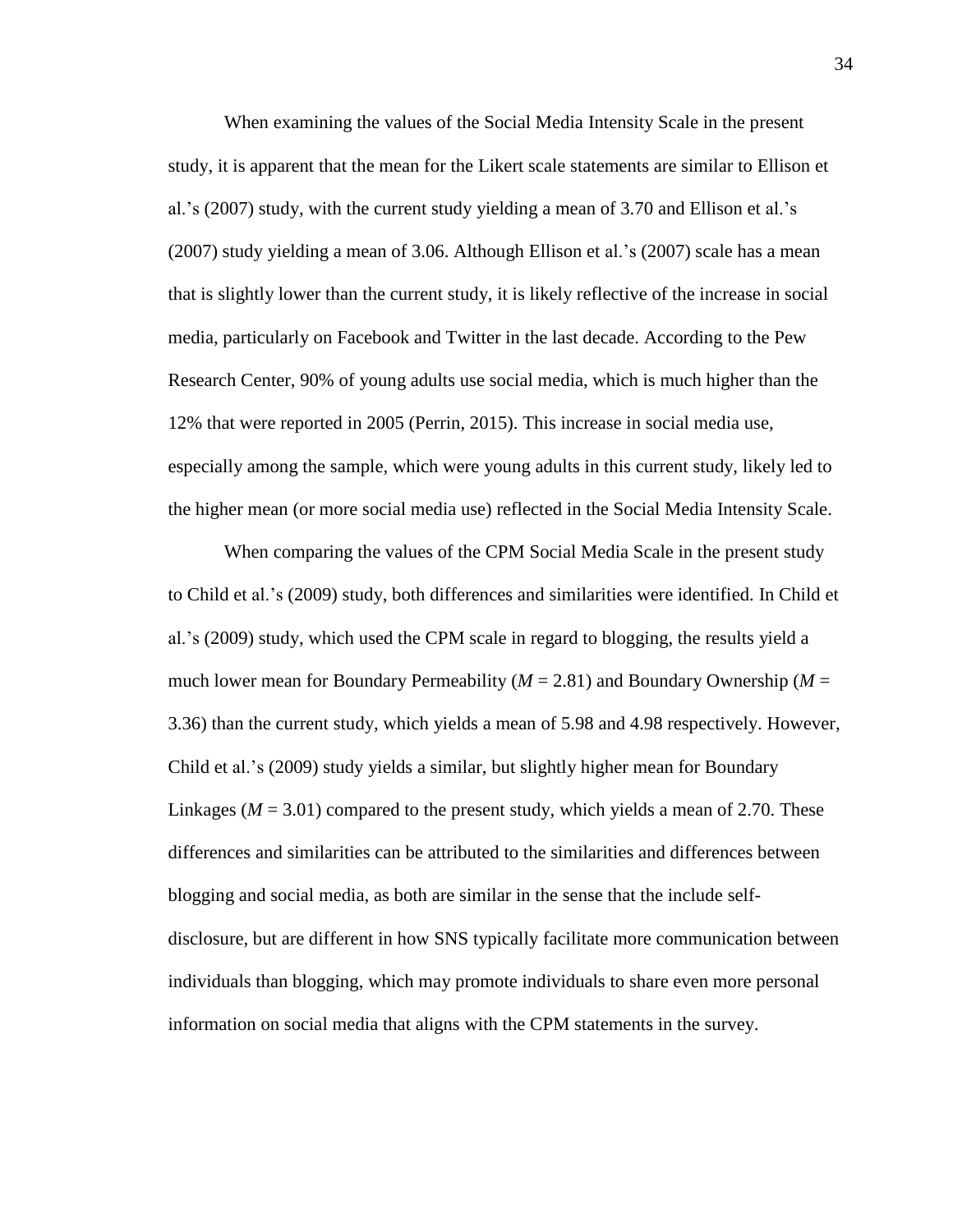When comparing the values of the Technological Privacy Tools Measure in the current study to Litt's (2013) study, it is apparent that the privacy tools are more frequently used by the current study's sample. Litt (2013) found that, on average, participants used a little less than two and a half of the privacy tools, while participants in the current study report, on average, engaging in at least four of the five privacy tools (*M*  $= 4.17$ ). Additionally, the results of the current study indicate that all of the participants used at least two or more privacy tools on social media, while Litt (2013) found that more than 16% did not use any privacy tools and roughly 16% only used one tool. Furthermore, similar to Litt (2013), the most frequently used privacy tool is adjusting one's privacy settings, with 100% of participants in current study compared to 65% in Litt's (2013) study reported to have changed their social media privacy settings. Considering that the current study is examining job seekers, the increase in the use of privacy settings may be due to the participants' concern for organizations' cybervetting, as indicated by the direct mention of cybervetting-like behaviors found in the thematic analysis. Furthermore, as Litt (2013) indicates, younger adults, which make up the current study's sample, are more likely to utilize technological privacy tools than older adults. Because the current study only incorporated participants who are younger adults, it is fair to link the higher usage of privacy tools on social media to the higher number of younger adults in the sample.

The last scale, which is the Concern for Cybervetting Measure, cannot be easily compared to previous studies because it is a brand new measure developed specifically for this study. Because the measure is new and there were a limited number of participants in the study, the Likert scale statements yield a low reliability, making it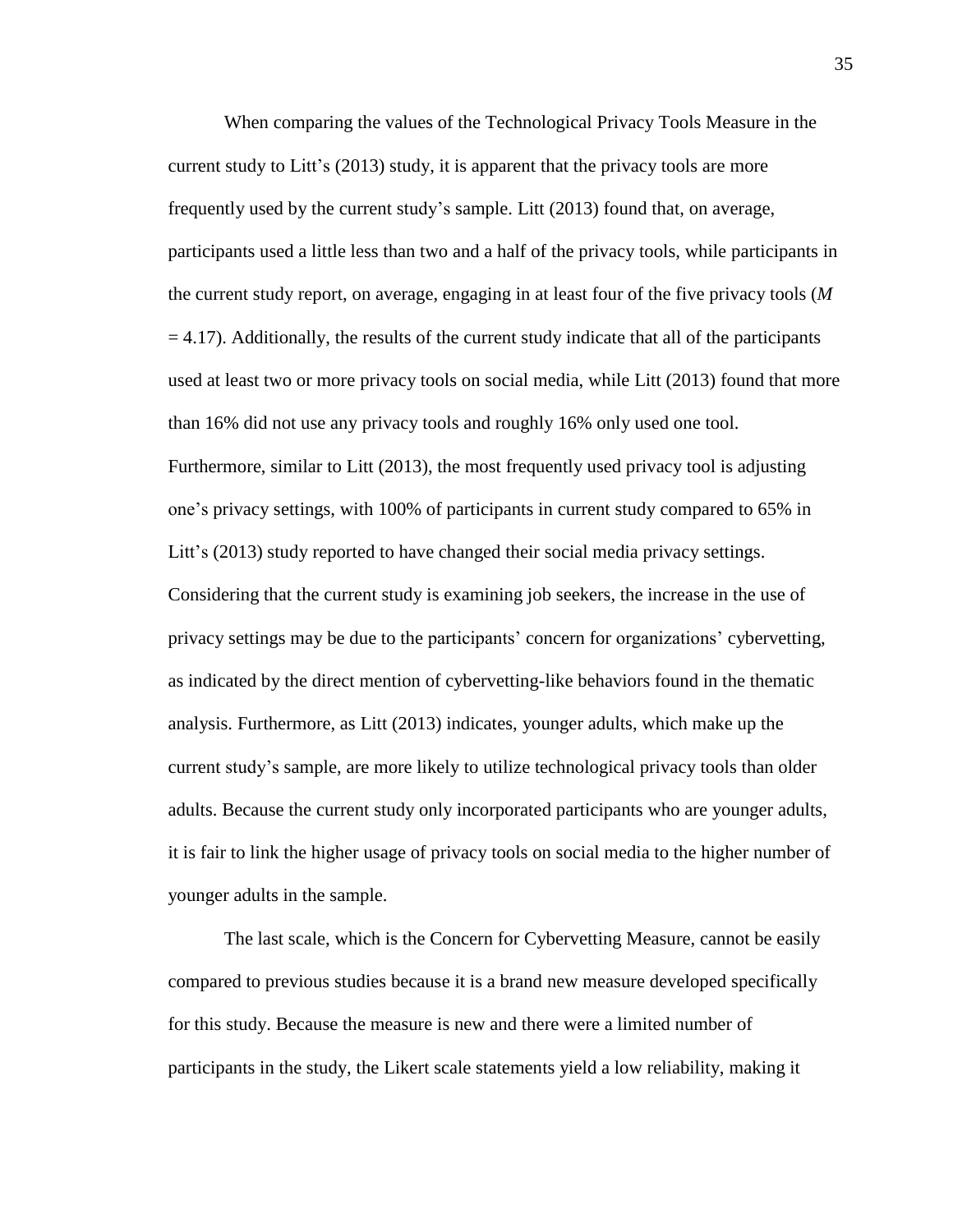difficult to get a true and generalizable understanding of cybervetting concern among job seekers. Although there is low-reliability associated with the Likert scale items, the responses to the open-ended questions in this measure do a great job of not only explaining the cybervetting concern, but also the nature of this concern.

In order to address the research questions of "How does cybervetting impact job seekers' social media use?" and "How does cybervetting impact job seekers' online identity creation on social media?," this study specifically examines whether relationships exist between the key variables, including the Social Media Intensity Scale, the CPM Social Media Scale, the Technological Privacy Tools Measure, and the Concern for Cybervetting Measure.

When a correlation examining the relationship between social media use (Social Media Intensity Scale) and Concern for Cybervetting was conducted, the results indicate that there is a statistically significant positive correlation, suggesting that participants who use social media more express a greater concern for cybervetting. According to these results, the more participants indicated that they use Facebook and/or Twitter, the more concern they have for potential employers engaging in cybervetting behaviors. Essentially, this finding promotes the idea that social media users, such as job seekers in the case of this study, are expressing some sort of concern for cybervetting, which may suggest some type of impact on their social media identity creation and behavior. However, because the Concern for Cybervetting Measure had low reliability, it is hard to confidently say whether or not this relationship exists based on this correlation. However, given that all participants in the study use social media and many alluded to some type of concern for cybervetting in the open-ended responses, it is likely that the more time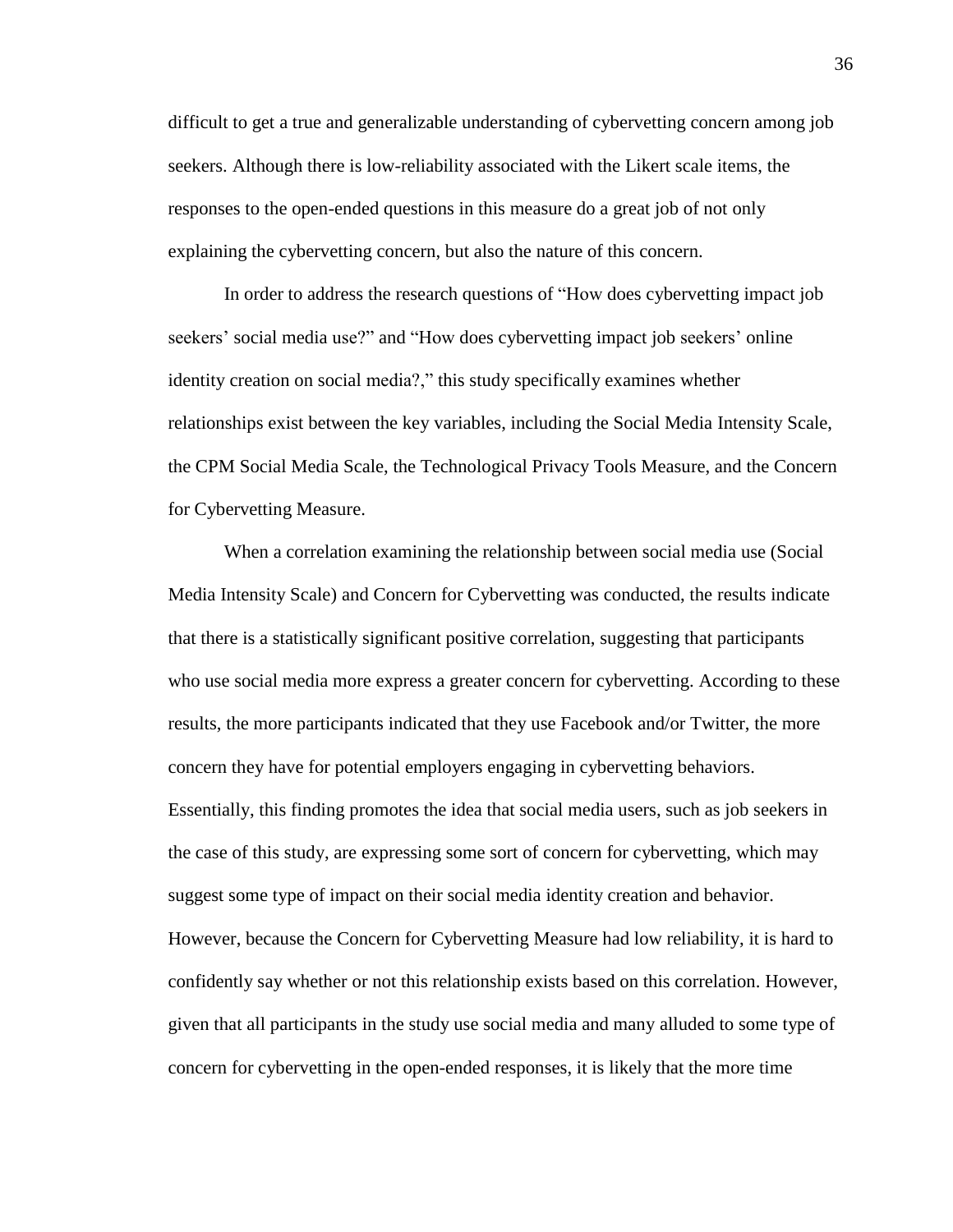participants spend on social media, the more they may be concerned about potential employers finding information on their SNS that can negatively impact hiring.

Another correlation ran between the Social Media Intensity Scale and a component of the CPM Social Media Scale, Boundary Permeability, also indicates that there is a negative relationship between social media use and Boundary Permeability. This negative correlation suggests that the more participants use social media, the less likely they are to share personal information, create detailed posts, and discuss work concerns, which align with the CPM Theory of Boundary Permeability. The results also indicate a significant negative correlation with the Social Media Intensity Scale and another component of CPM, Boundary Ownership. This negative correlation suggests that the more participants use social media, the less likely they are to share private information and topics, as characterized by the behaviors that align with the Communication Privacy Management Theory of Boundary Ownership.

Going along with the concern for cybervetting ideal, participants, especially job seekers in the case of this study, are more likely to refrain from posting personal information, private information, and/or about work concerns because it may negatively impact the likelihood of being chosen for a position. Results from the independent thematic analysis support these ideas, with 50% of participants indicating a concern for professionalism in regard to their social media use influencing a relationship with an organization. When asked about what he or she is concerned about when posting on social media, one participant expressed that he or she is concerned with "How the organizations view me." Another participant states, "…I am also concerned for my future employment and my social media must reflect the professional person that I am," and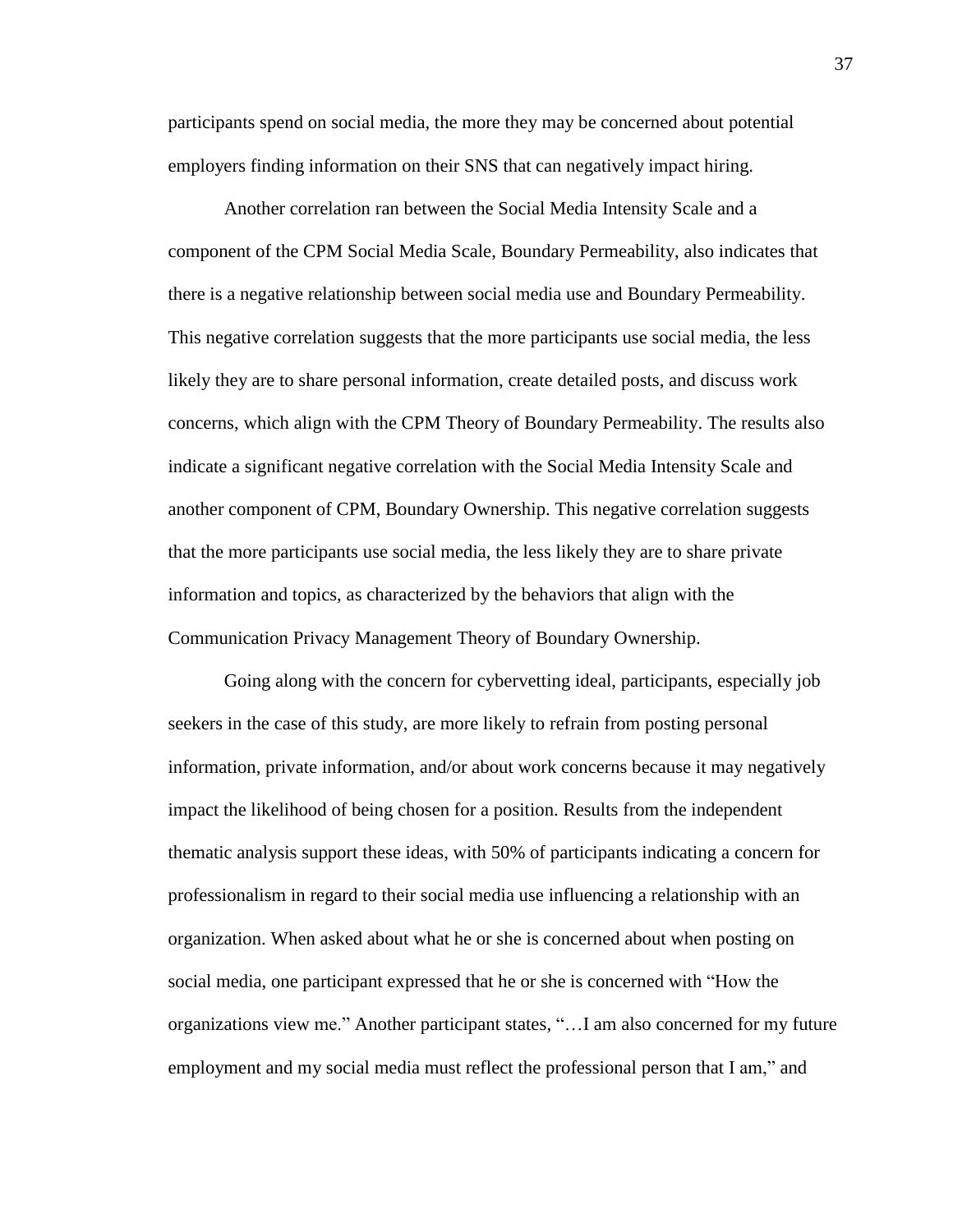another said "I am concerned about how appropriate my posts may be to outsiders and professional connections." In some cases, oversharing personal information or posting about work concerns can be considered unprofessional, so it makes sense that the more participants use social media, the more likely they are to be cognizant of how oversharing personal or private information or complaining about work can reflect negatively upon them.

Examining the relationship between the Concern for Cybervetting Measure with the overall CPM Social Media Scale and the Technological Privacy Tools Measure, the results indicate that there are no statistically significant correlations. These findings are likely due to the small amount of items, small number of participants, and the low Cronbach alpha in the Concern for Cybervetting Measure. Because of the low reliability for the Concern for Cybervetting Measure, it is hard to confidently explain the relationship between that and the CPM Social Media Scale and the Technological Privacy Tools Measure.

Although there were no statistically significant results found between the Concern for Cybervetting Measure and the CPM Social Media Scale and the Technological Privacy Tools Measure and no relationship can be confidently identified, the thematic analysis of the open-ended responses suggests that participants have a concern for cybervetting that is related to their social media use. Specifically, 27% of participants stated that they monitor what they post on SNS because an employer, potential employer, and/or co-worker may view the information. One person even mentioned, "Since I know that potential employers as well as my parents and their friends are looking at my social media pages, I would not post anything with offensive language, and I definitely don't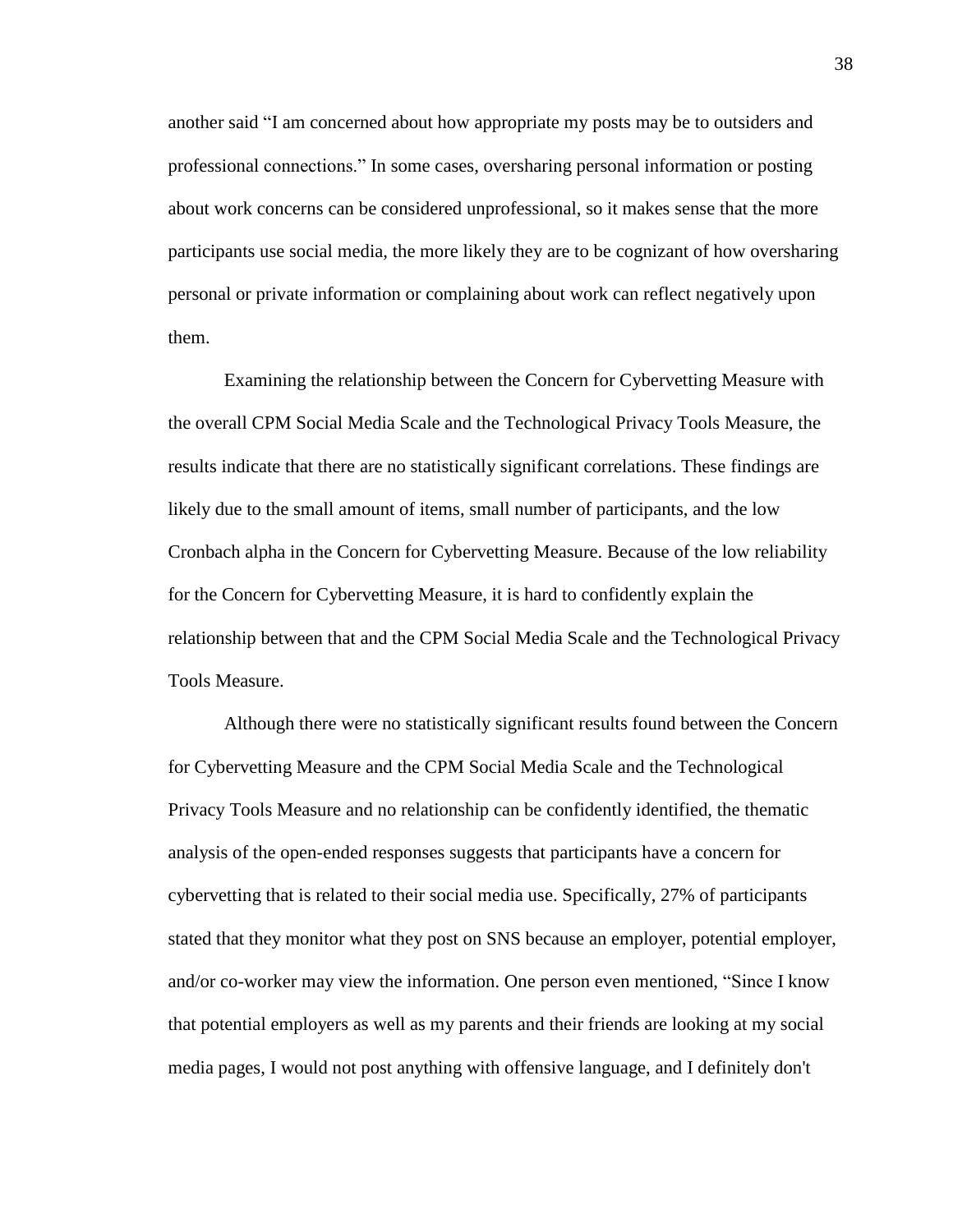share the kind of personal details I would share with a close friend," while another person mentioned "I don't want the adults/future employers seeing inappropriate pictures (posted on social media)." According to these statements, some participants' social media use is influenced by potential employers, which supports the idea that cybervetting impacts how they use social media and maintain their online identities. This idea is further supported with the findings around when participants' concern for their social media content began. Thirty-six percent of participants directly mention job-seeking or learning that employers may use information from individuals' social media profiles to make hiring decisions as the starting point for this concern. One participant discusses a concern about what they post on social media beginning, "Upon learning that employers can check Facebook profiles while looking for job candidates" and another participant stated that this concern began with "…hearing discussions about organizations using social media profiles to gather information on people, especially potential employees." These results suggest that a number of participants are concerned with how their social media profiles can impact how potential employers view them. These findings from the thematic analysis, paired with the strong usage of privacy settings and tools as indicated by the Technological Privacy Tools Measure results, show that it is likely that the participants' reported concern for cybervetting may in fact be apparent in their use of privacy settings.

When it comes to addressing these two research questions, it is hard to definitively determine whether participants have a concern for cybervetting based on the low reliability of the Likert scale items. It is apparent, however, that they have some type of concern for cybervetting and they typically employ a variety of privacy tools on their SNS, which affects their identity creation, as revealed by the Technological Privacy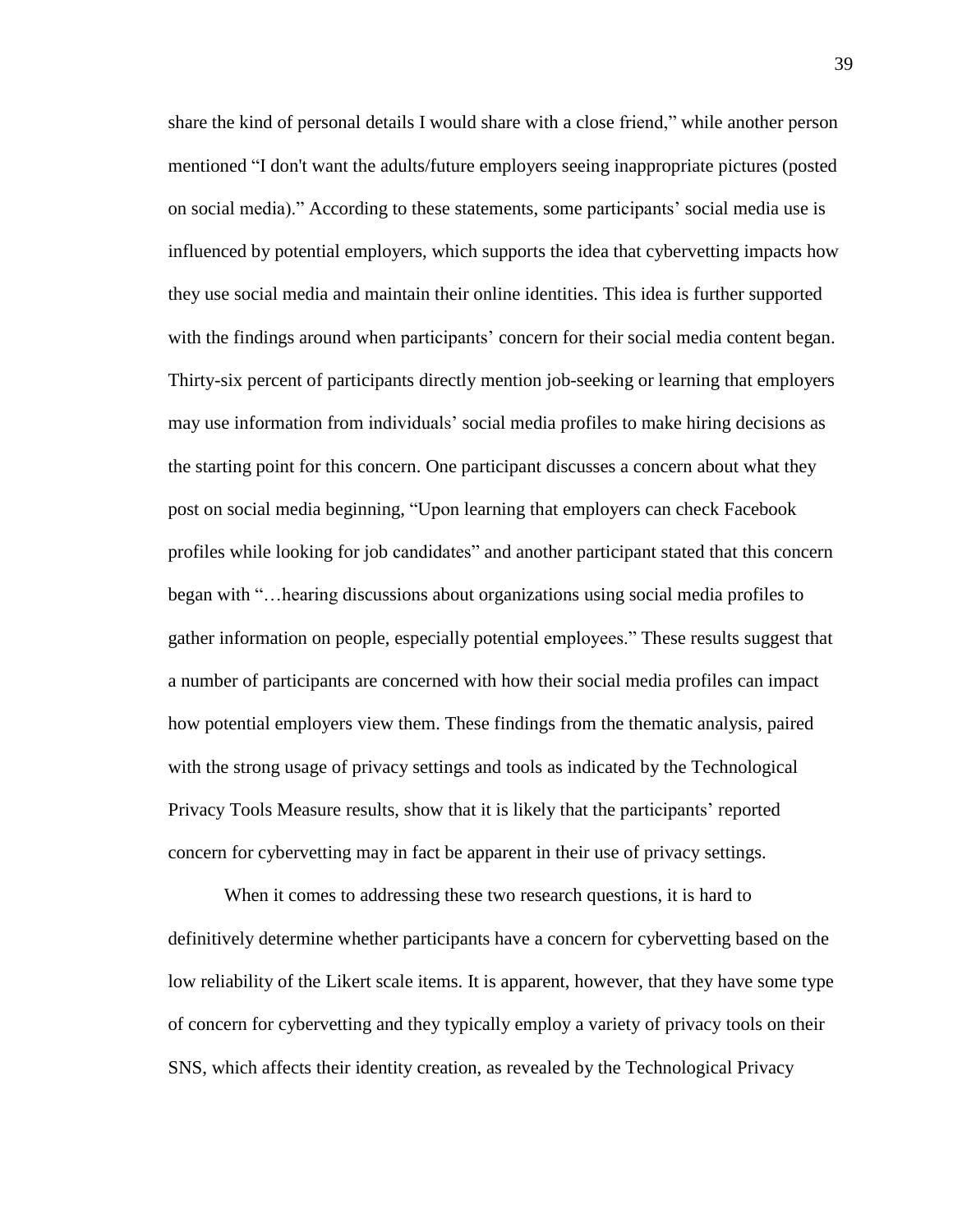Tools Measure and the open-ended responses to the Concern for Cybervetting Measure. These findings, though contradicting in some ways, speak to the messiness of social media and the nuanced ways in which individuals use it. People use social media in a variety of different ways and to achieve different goals, and as time goes on, individuals' social media use, topics they post about, and even their own circumstances, which can range from things such as the political climate, their job seeking status, relationship status, and more, is constantly changing. For example, maybe cybervetting is not as prevalent (as suggested in the Likert scale responses) for the individuals in this study because data was collected in the beginning of their senior year, as opposed to closer to graduation when job seeking is in full-swing, or maybe self-selecting or monitoring what they post on SNS is something that individuals currently do automatically and do not put much thought into, as many participants may be seasoned social media users that are already programmed to be mindful when posting on social media. In this way, this constant evolution of circumstances and social media use may do a better job of explaining these conflicting findings.

Although there is no statistically significant correlation found between the Concern for Cybervetting Measure and the CPM Social Media Scale and the Technological Privacy Tools Measure, the thematic analysis and the findings from the Technological Privacy Tools Measure still suggest that many participants in this study are certainly using their social media to manipulate their online identities for the purpose of being seen in a positive light by employers. By using different privacy tools and behaviors associated with CPM, as discovered with the CPM Social Media Scale, participants are choosing what to display or not display on SNS, which all contributes to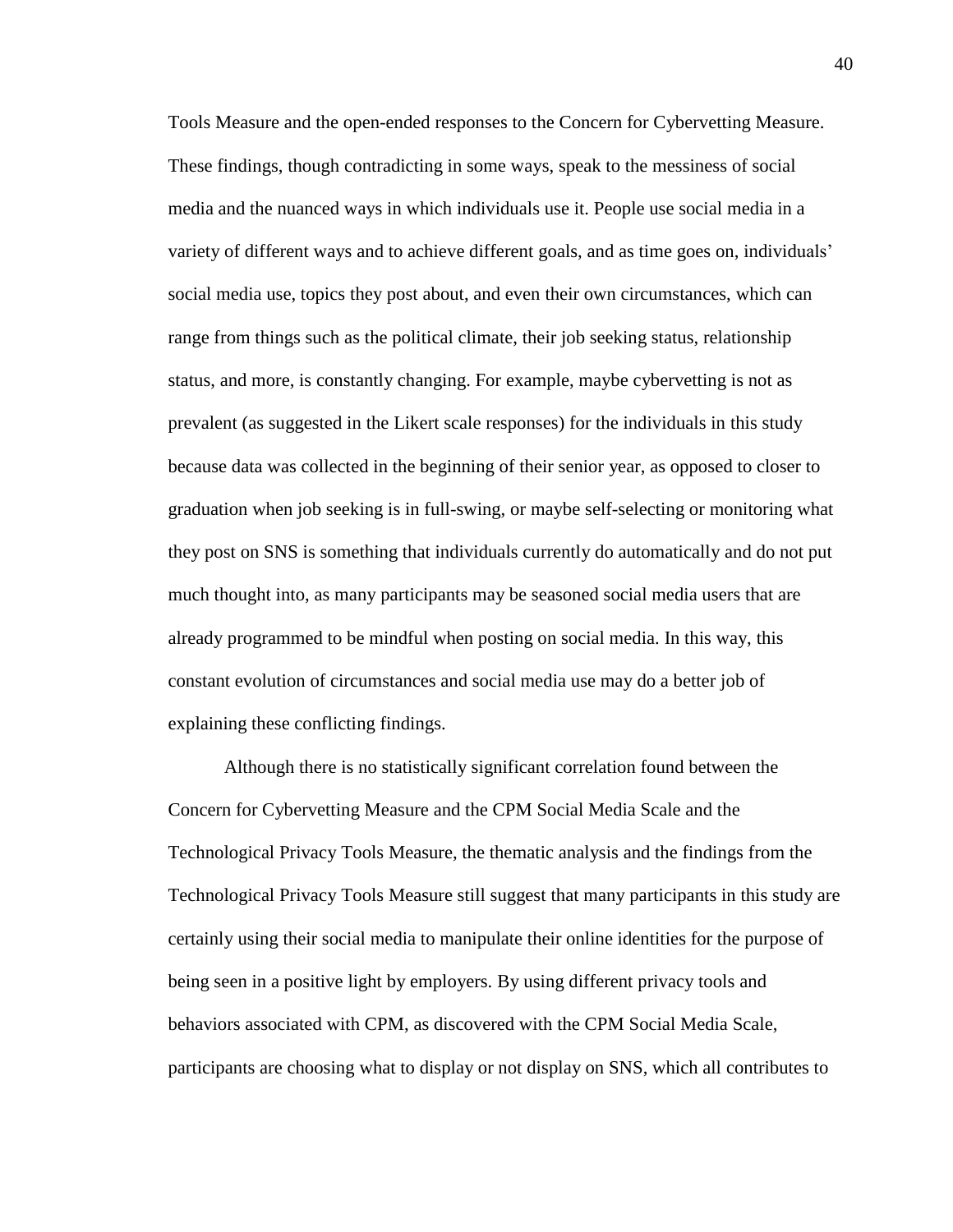their identity creation. In this way, participants are ultimately engaging in facework on social media, with the goal of presenting their best selves to others, including their potential employers.

Given that participants are expressing a level of concern for cybervetting and they are using different privacy settings and tools in line with CPM to manipulate their identity to be seen positively, as facework suggests, it is interesting to explore the potential practical, ethical, and theoretical implications that can result. For example, one practical implication is that these findings point to the idea that individuals are conforming their online identities to what they believe an organization desires. As a result, individuals' social media may not be an accurate representation of their desired online identity or true selves, as it is likely that parts of their life or thoughts may be concealed or altered through CPM and facework practices, ultimately in an attempt to be viewed positively by employers.

When it comes to considering the ethical implications, there may be an ethical issue with individuals using facework and CPM strategies to not portray their true selves on social media to impress potential employers because they would essentially be deceiving others about who they really are. On the other hand, it is also important to contemplate the ethical implications of organizations' use of cybervetting in general, as it can be considered unethical behavior when they use cybervetting to illegally discriminate against potential applicants or wrongfully turn down applicants for social media related discoveries that do not have any bearing on how successful an individual would be in a position.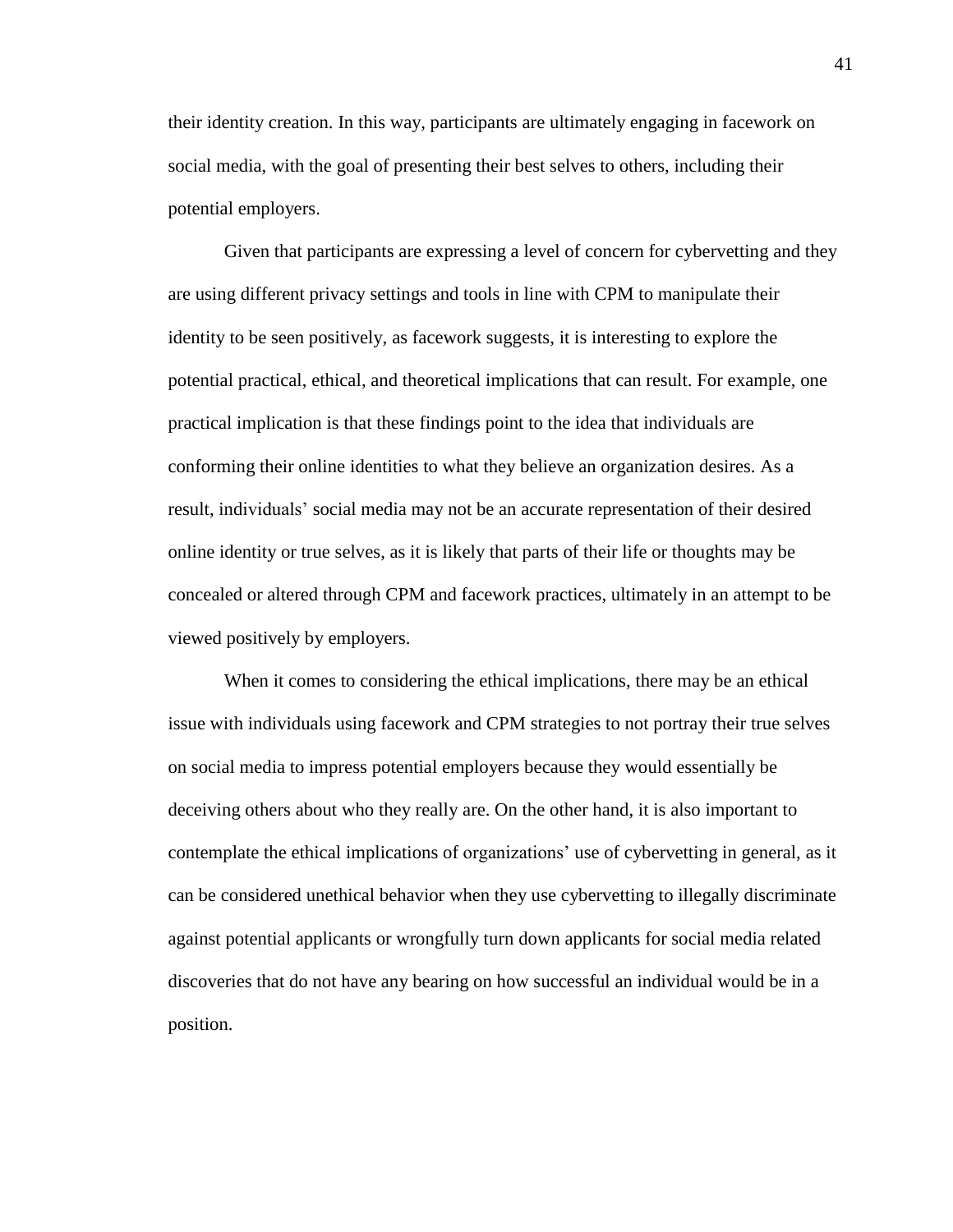Aside from the ethical and practical implications, this study also stands to make theoretical contributions. First, this study fills a cybervetting research gap. Much of the previous research on cybervetting focuses why organizations use cybervetting and how it makes individuals feel, but no studies to date until now have explored how organizations' use of cybervetting actually impacts job seekers' social media use and online identity creation. This study goes beyond previous research and job seekers' negative perceptions of cybervetting to uncover how cybervetting actually impacts real social media behavior and identity. Second, this study can also be seen as extending the work of CPM and facework, as it shows that these types of identity management behaviors are being used on social media, as opposed to just in real life interactions. This study is the first of its kind to apply CPM and facework to social media cybervetting, which is ultimately an important step in understanding how cybervetting impacts job seekers' use and identity creation on social media.

#### **Limitations & Future Directions**

Although the results of this study have far reaching implications about identity creation on social media given the prevalence of cybervetting, it is also important to consider some of the limitations` of this study. Most of the limitations involve the study's sample. First, the sample size was small. As a result, it was more challenging for the study to achieve statistically significant results. If the sample size had been larger, the study may have produced more significant results, especially regarding the Concern for Cybervetting Measure. Second, all the participants were only recruited from one school. Because all of the participants were from one location (Midwest) and of similar age, there may have been a lack of variance within the sample, which limits generalizability across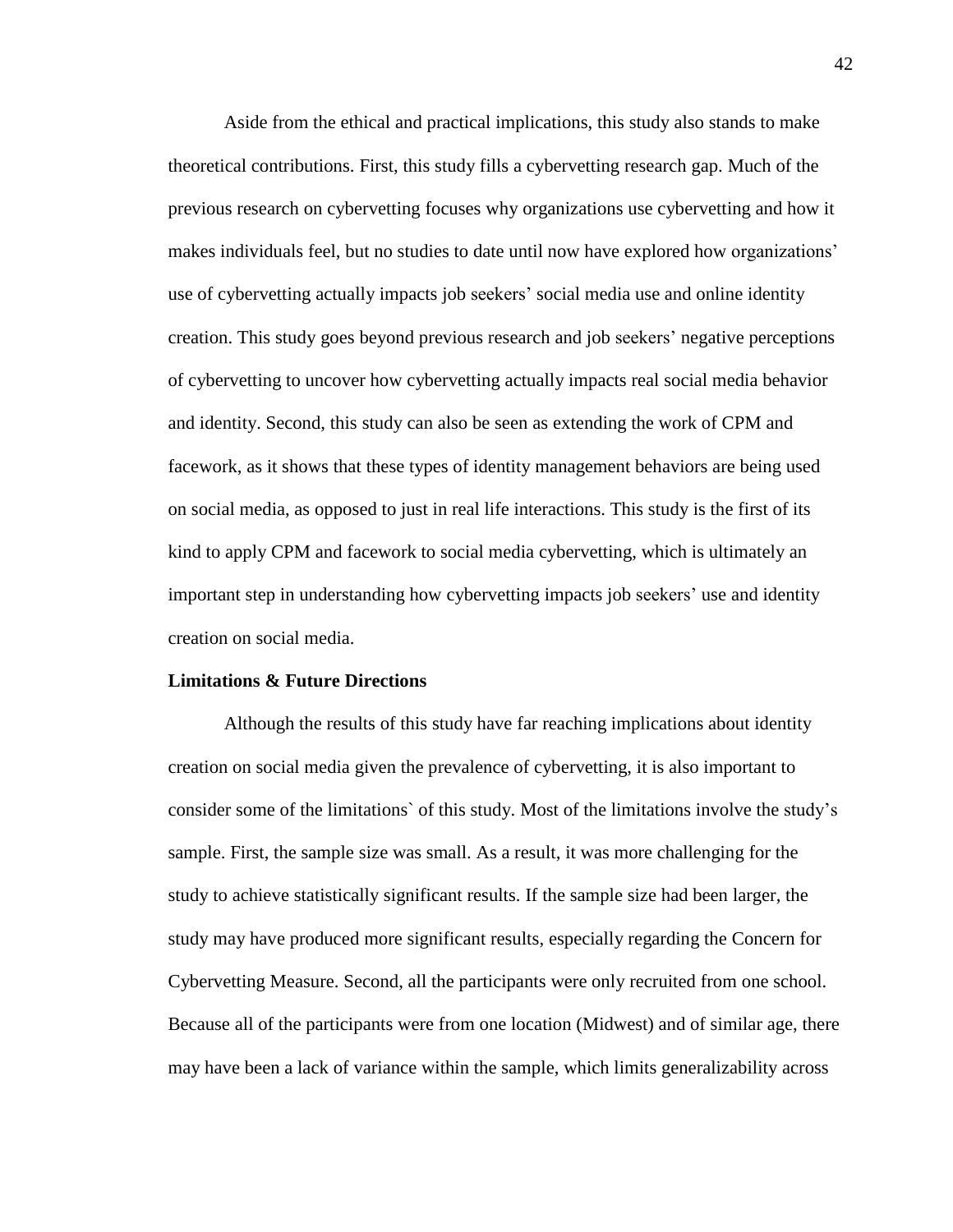all populations and ages. Another limitation is due to the lack of information regarding the individuals' specific circumstances and insight into how these circumstances may have impacted social media use results. As discussed above, some of the conflicting results found between the Likert scale item correlations and the thematic analysis may be due to the nuanced and evolving ways people use social media, including individuals' circumstances. Because the study collected data from individuals during the first semester of their senior year, as opposed to closer to graduation, and the study did not account for circumstances, such as asking how current events may play a role in what individuals post about, or even asking about the specific content people post, there could be effects on how people use social media and their expressed concern for cybervetting, which have not been thoroughly explored.

Finally, a limitation of the study lies within the newly developed Concern for Cybervetting Measure that was developed for the purpose of this study. Because this scale is so new, had low reliability, and has not been rigorously tested, there may be some limitations with the measure that can only better be understood through future use and testing.

Not only should future studies replicate this study using the Concern for Cybervetting Measure to see if the measure can yield statistically significant results, but future studies should also include a larger sample size, preferably made up of different ages and different geographical locations to determine if cybervetting is something that job seekers of different ages and locations are concerned about and if it has any impact on their online identity creation and social media behavior. Future studies should also explore how specific circumstances such as the political climate, current events, and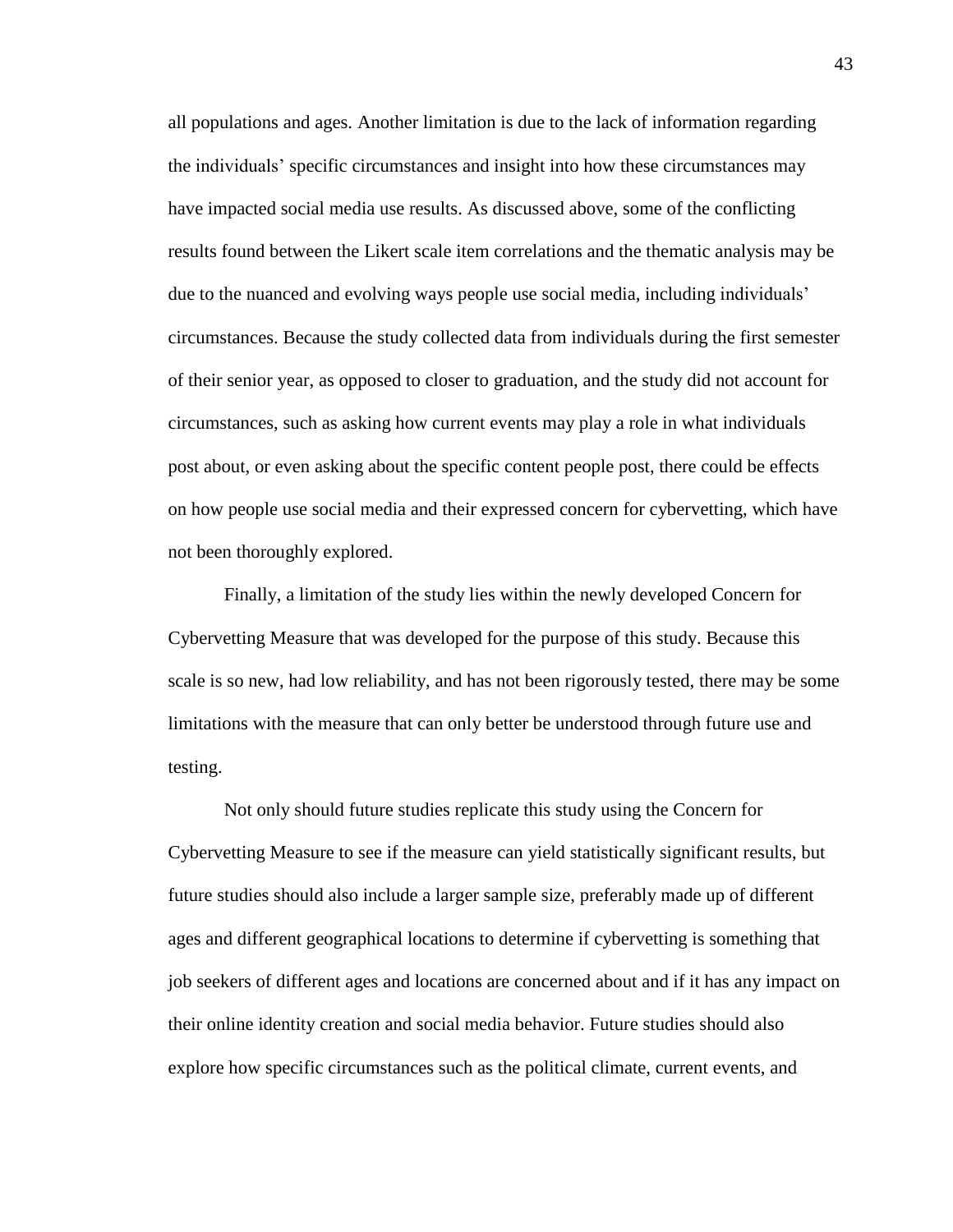personal status (which all impact what people may or may not post on social media) affect one's expressed concern for cybervetting and social media behavior and identity creation.

#### **Conclusion**

With the emergence of social media, there is no doubt that cybervetting has increased tremendously in popularity (Ghoshray, 2012; Perry, 2015). Although cybervetting may be a quick and efficient way to gather information about candidates and may be helpful in allowing organizations to uncover potential risks or threats that can result from hiring, cybervetting may have the potential to lead to interesting implications, including affecting the way that individuals use social media and maintain and create their online identities. Using quantitative and qualitative methods, this study explored how organizations' use of cybervetting impacts job seekers' social media behavior and identity creation. The results indicated that there are correlations between both a concern for cybervetting and social media use and a concern for cybervetting and CPM behaviors on social media. The findings also reveal that participants engage in privacy setting behaviors and alluded to manipulating the way they are presented on social media as facework and CPM suggest. However, the results do not directly reveal a significant relationship between CPM and concern for cybervetting.

While the results point to some conflicting findings, they highlight a lot of important information that is key to understanding the implications of cybervetting, and ultimately emphasize that there is more research needed to explore the effects of cybervetting further. This study shows that cybervetting has inconsistent effects on individuals, ultimately speaking to how cybervetting is still evolving as a research area,

44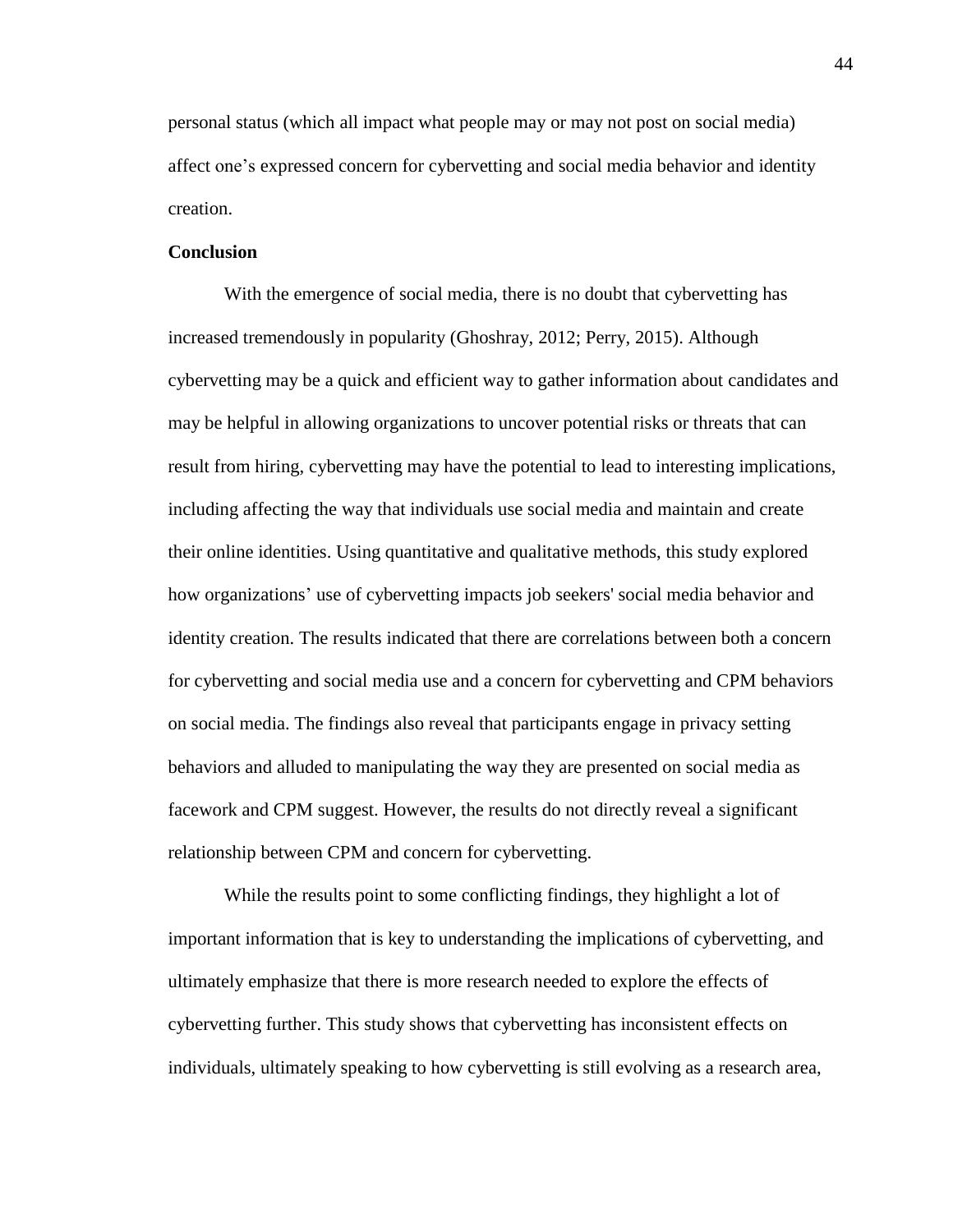as how it is used in organizations and how it impacts individuals' maintenance and creation of social media identities is changing.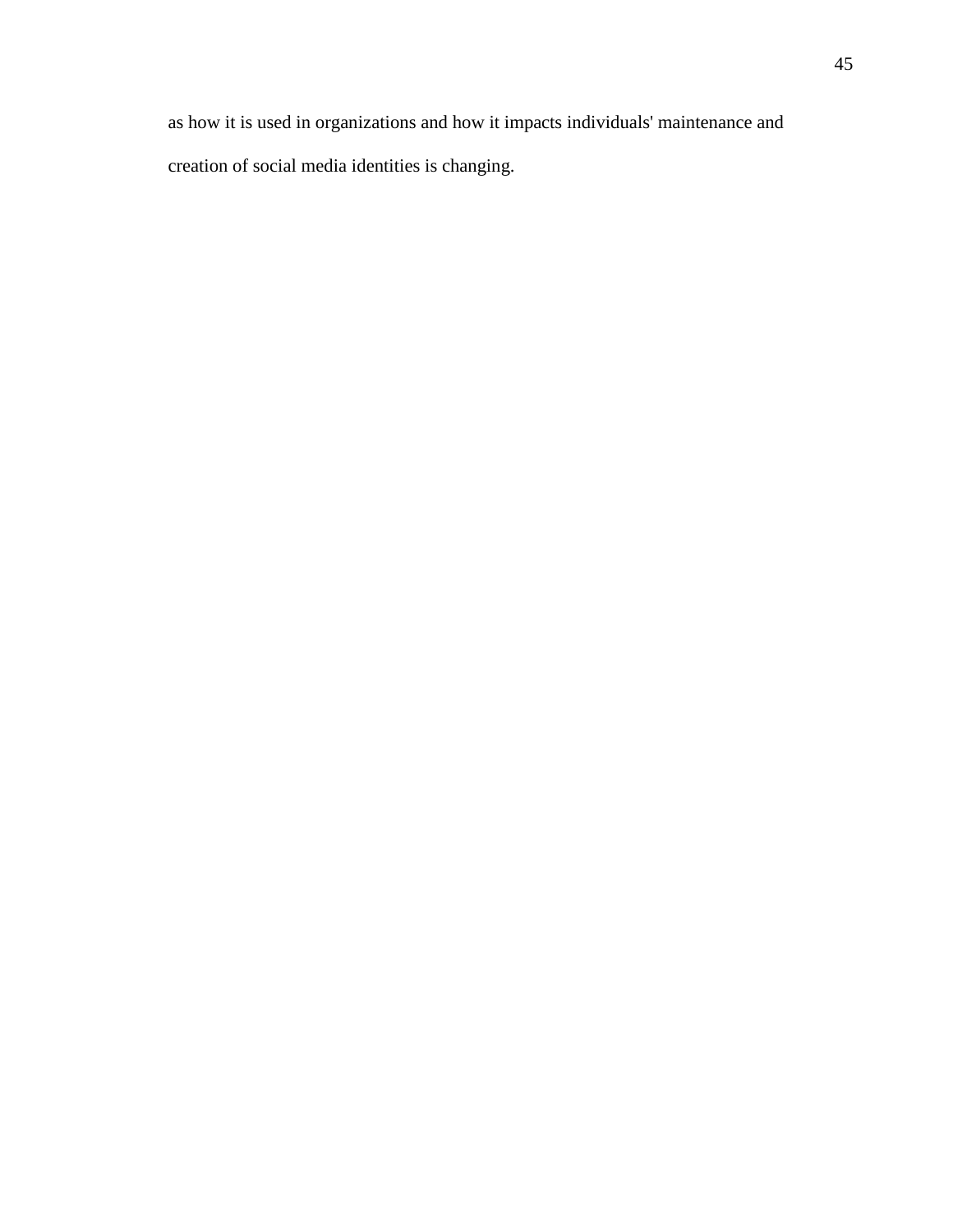#### **Bibliography**

- Abril, P. S., Levn, A., & Del Riego, A. (2012). Blurred boundaries: Social media privacy and the twenty-first century employee. *American Business Law Journal*, *49*, 1744-1714. doi:10.1111/j.1744-1714.2011.01127.x
- Acquisti, A., & Fong, C. M. (2013). An experiment in hiring discrimination via online social networks. *Available at SSRN 2031979*.
- Anthony, W. P., Perrewe, P. L., & Kacmar, K. M. (1999). *Human resource management: A strategic approach* (3rd ed.). Fort Worth, TX: The Dryden Press.
- Barrick, M. R., Shaffer, J. A., & DeGrassi, S. W. (2009). What you see may not be what you get: Relationships among self-presentation tactics and ratings of interview and job performance. *Journal of Applied Psychology*, *94*, 1394-1411. doi:10.1037/a0016532
- Basic Privacy Settings & Tools. (2015). Retrieved November 30, 2015, from https://www. facebook. com/help/325807937506242/
- Bedijs, K., Held, G., & Maab, C. (Eds.). (2014). *Face work and social media* (Vol. 2). LIT Verlag Münster.
- Berger, C. R., & Douglas, W. (1981). Studies in interpersonal epistemology: III. Anticipated interaction, self-monitoring, and observational context selection. Communication Monographs, 48, 183-196. doi:10.1080/03637758109376058
- Berkelaar, B. L. (2008) "Cybervetting (Potential) Employees: An Emerging Area of Study for Organizational Communication" Paper presented at the annual meeting of the International Communication Association, TBA, Montreal, Quebec, Canada Online.
- Berkelaar, B. L. (2010). Cyber-vetting: Exploring the implications of online information for career capital and human capital decisions.
- Berkelaar, B. L. (2014). Cybervetting, online information, and personnel selection new transparency expectations and the emergence of a digital social contract. *Management Communication Quarterly*, 0893318914541966
- boyd, d. (2006). Social network sites: my definition. Many2Many,< http://many. corante. com/archives/2006/11/12/social\_network\_sites\_my\_definition. php>(Novembre 2006b).
- Brandenburg, C. (2007). Newest way to screen job applicants: A social networker's nightmare, The. *Fed. Comm. LJ*, *60*, 597.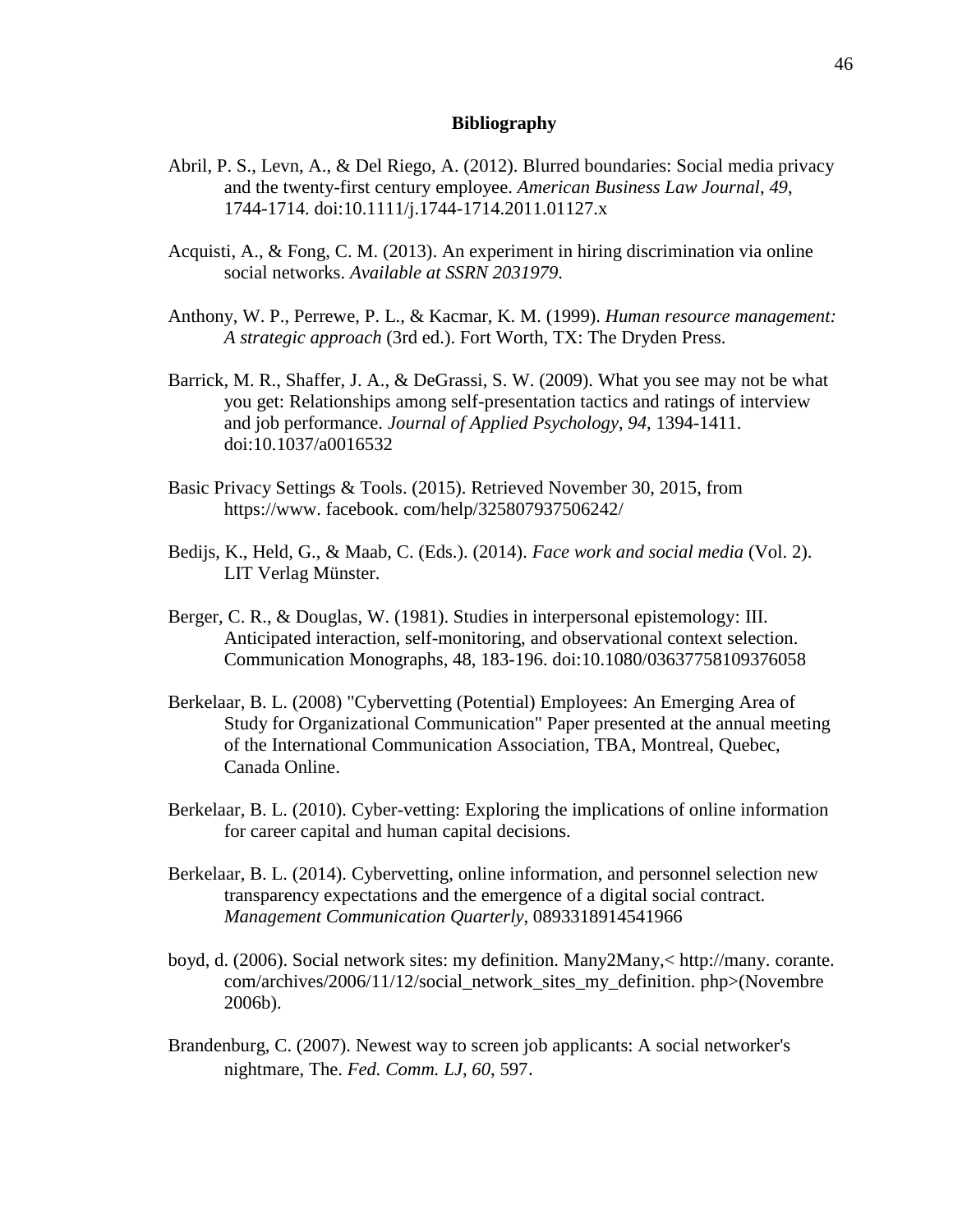- Braun, V., & Clarke, V. (2006). Using thematic analysis in psychology. Qualitative research in psychology, 3(2), 77-101.
- Brown, V. R., & Vaughn, E. D. (2011). The writing on the (Facebook) wall: The use of social networking sites in hiring decisions. *Journal of Business and Psychology*, *26*(2), 219-225.
- Child, J. T., & Agyeman-Budu, E. A. (2010). Blogging privacy management rule development: The impact of self-monitoring skills, concern for appropriateness, and blogging frequency. Computers in Human Behavior, 26(5), 957-963.
- Child, J. T., Haridakis, P. M., & Petronio, S. (2012). Blogging privacy rule orientations, privacy management, and content deletion practices: The variability of online privacy management activity at different stages of social media use. Computers in Human Behavior, 28(5), 1859-1872.
- Child, J. T., Pearson, J. C., & Petronio, S. (2009). Blogging, communication, and privacy management: Development of the blogging privacy management measure. Journal of the American Society for Information Science and Technology, 60, 2079–2094. http://dx.doi.org/10.1002/asi.21122.
- Child, J. T., Petronio, S., Agyeman-Budu, E. A., & Westermann, D. A. (2011). Blog scrubbing: Exploring triggers that change privacy rules. Computers in Human Behavior, 27(5), 2017-2027.
- Child, J. T., & Starcher, S. C. (2016). Fuzzy Facebook privacy boundaries: Exploring mediated lurking, vague-booking, and Facebook privacy management. Computers in Human Behavior, 54, 483-490.
- Clark, L. A., & Roberts, S. J. (2010). Employer's use of social networking sites: A socially irresponsible practice. *Journal of Business Ethics*, *95*(4), 507-525.
- Davison, H. K., Maraist, C., & Bing, M. N. (2011). Friend or foe? The promise and pitfalls of using social networking sites for HR decisions. *Journal of Business and Psychology*, *26*(2), 153-159.
- Davison, H. K., Maraist, C. C., Hamilton, R. H., & Bing, M. N. (2012). To screen or not to screen? Using the internet for selection decisions. *Employee Responsibilities and Rights Journal*, *24*(1), 1-21.
- DiMicco, J. M., & Millen, D. R. (2007). Identity management: Multiple presentations of self in Facebook. *Proceedings of the 2007 International ACM Conference on Supporting Group Work* (pp. 383-386). ACM.
- EEOC: Discrimination by type. (n.d.). Retrieved July 28, 2016, from https://www.eeoc.gov/laws/types/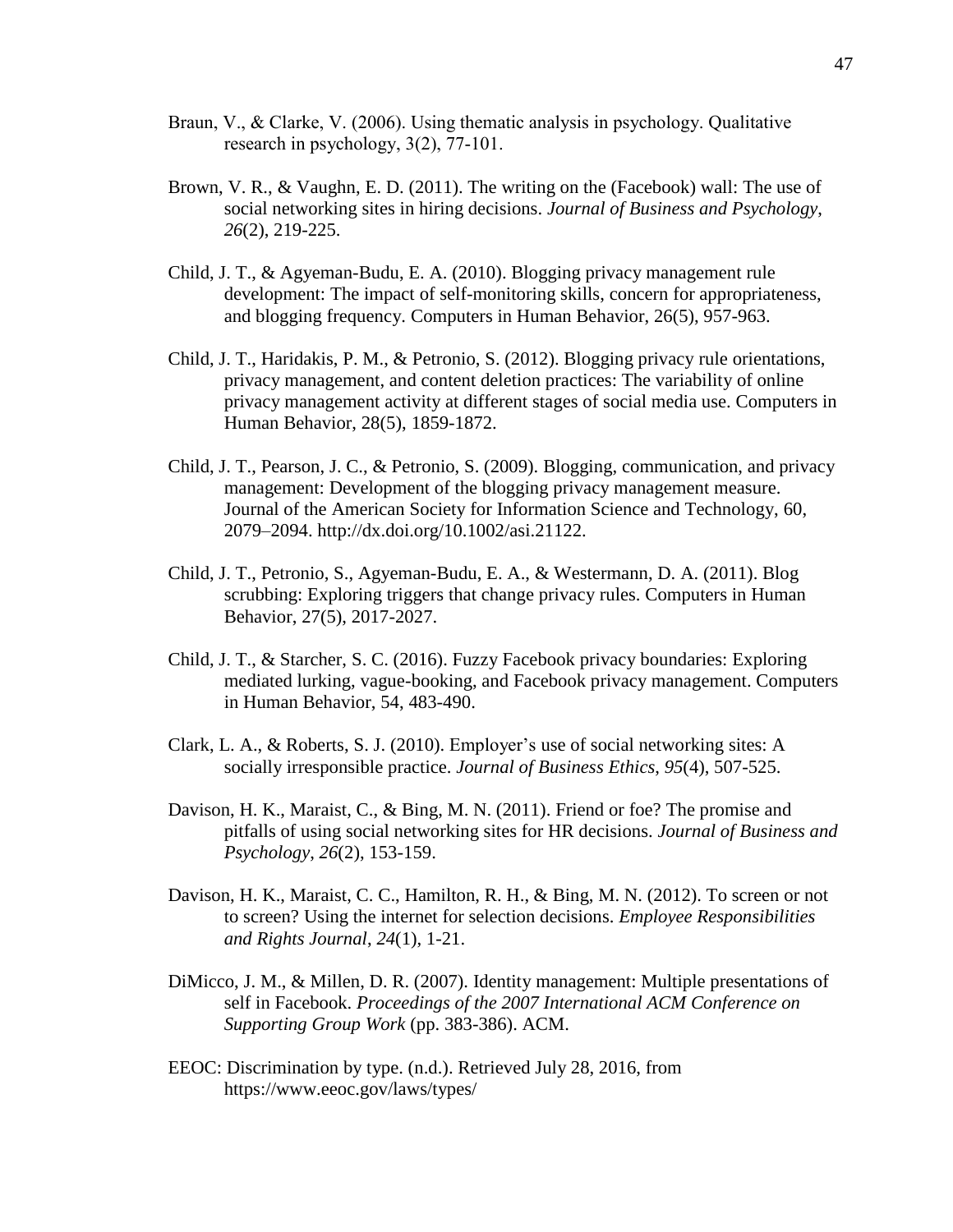- Ellison, N. B., Steinfield, C., & Lampe, C. (2007). The benefits of Facebook "friends:" Social capital and college students' use of online social network sites. Journal of Computer‐Mediated Communication, 12(4), 1143-1168.
- Equal Employment Opportunity Commission, C. S. C., Department of Labor, and Department of Justice. 1978. Uniform guidelines on employee selection procedures. Federal Register, 43(166): 38290-38315.
- Floyd, K. (2009). *Interpersonal communication: The whole story*. Boston: McGraw Hill.
- Frampton, B. D., & Child, J. T. (2013). Friend or not to friend: Coworker Facebook friend requests as an application of communication privacy management theory. Computers in Human Behavior, 29(6), 2257-2264.
- Ghoshray, S. (2012). *Emerging reality of social media: Erosion of individual privacy Through cyber-vetting and law's inability to catch up*. J. Marshall Rev. Intell. Prop. L., 12, iv.
- Global social networks by users. (2015). Retrieved November 30, 2015, from http://www.statista.com/statistics/272014/global-social-networks-ranked-bynumber-of-users/
- Grasz, J. (2012). Thirty-seven percent of companies use social networks to research potential job candidates, according to new CareerBuilder survey. CareerBuilder, April 18. Retrieved from http://www.careerbuilder.com
- Griffith, R. L., & Converse, P. D. (2011). The rules of evidence and the prevalence of applicant faking. In M. Ziegler, C. McCann, & R. Roberts (Eds.), *New perspectives on faking in personality assessments* (pp. 34-52). Oxford, UK: Oxford University Press.
- Haefner, R. (2009). More employers screening candidates via social networking sites. Retrieved June 1, 2011 from http://www.careerbuilder.com/Article/CB-1337- Getting-Hired-More-Employers- Screening- Candidates-via-Social-Networking-Sites/
- Imahori, T. T., & Cupach, W. R. (2005). Identity management theory. *Theorizing About Intercultural Communication*, 195-210.
- Jin, S. A. (2013). Peeling back the multiple layers of Twitter's private disclosure onion: The roles of virtual identity discrepancy and personality traits in communication privacy management on Twitter. *New Media & Society*, *15*(6), 813-833.
- Kluemper, D. H. (2013). Social network screening: Pitfalls, possibilities, and par- allels in employment selection. *Advanced Series in Management*, *12*, 1-21. doi:10.1108/S1877-6361(2013)000001200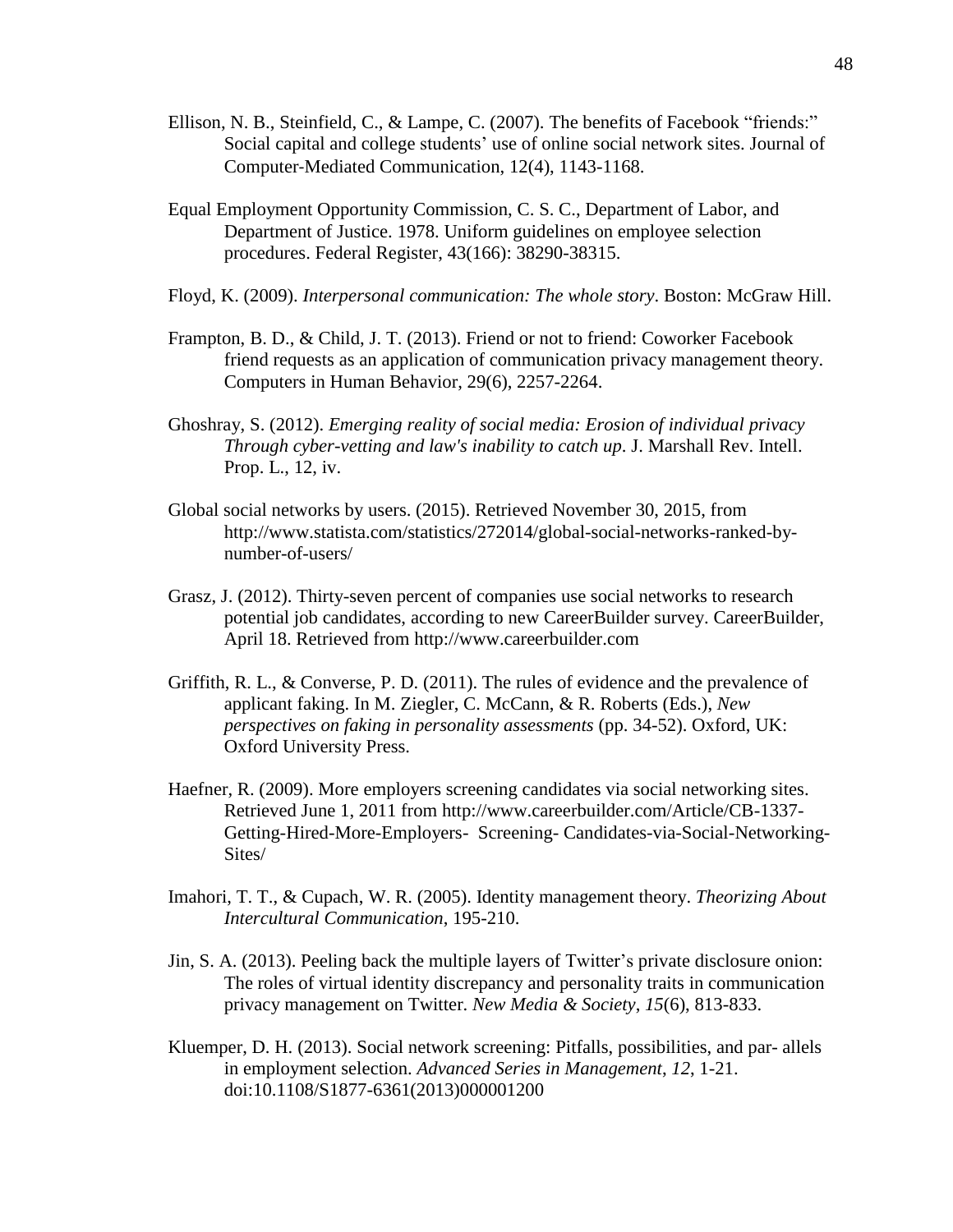- Levashina, J., & Campion, M. A. (2009). Expected practices in background checking: review of the human resource management literature. *Employee Responsibilities and Rights Journal*, *21*(3), 231-249. DOI 10.1007/s10672-009-9111-9
- Levinson, M. (2010). Social networking ever more critical to job search success. *CIO Magazine.* Retrieved May 01, 2016, from http://www.cio.com/article/print/59815 1
- Litt, E. (2013). Understanding social network site users' privacy tool use. Computers in Human Behavior, 29(4), 1649-1656.
- Madera, J. M. (2012). Using social networking websites as a selection tool: The role of selection process fairness and job pursuit intentions. *International Journal of Hospitality Management*, *31*(4), 1276-1282.
- Meinert, D. 2011. Seeing behind the mask. HR Magazine, 56: 31-32, 34, 36-37.
- Moreau, E. (2016). The top 25 social networks people are using today. Retrieved July 26, 2016, from http://webtrends.about.com/od/socialnetworkingreviews/tp/Social-Networking-Sites.htm
- Noe, R., Hollenbeck, J., Gerhart, B., & Wright, P. (2011). *Fundamentals of human resource management* (Vol. 4). New York, NY: McGraw-Hill.
- Pempek, T. A., Yermolayeva, Y. A., & Calvert, S. L. (2009). College students' social networking experiences on Facebook. Journal of applied developmental psychology, 30(3), 227-238.
- Perrin, A. (2015). Social media usage. Pew Research Center.
- Perry, J. (2015, April 15). Cyber-vetting. Retrieved August 21, 2016, from http://insights. cyberskillscentre.com/cyber-vetting/
- Petriches, J., Fuller, K., Marciw, K., & Conquest, S. (2015). Managing your brand. Retrieved May 01, 2016, from http://www.appliedcommunication.org/?p=30
- Petronio, S., & Durham, W. T. (2008). Communication privacy management theory. *Engaging Theories in Interpersonal Communication: Multiple Perspectives*, 309- 322.
- Ponemon Institute. (2007). *Do human resource executives use Google and other Internet tools to obtain information about prospective job candidates?* Unpublished report.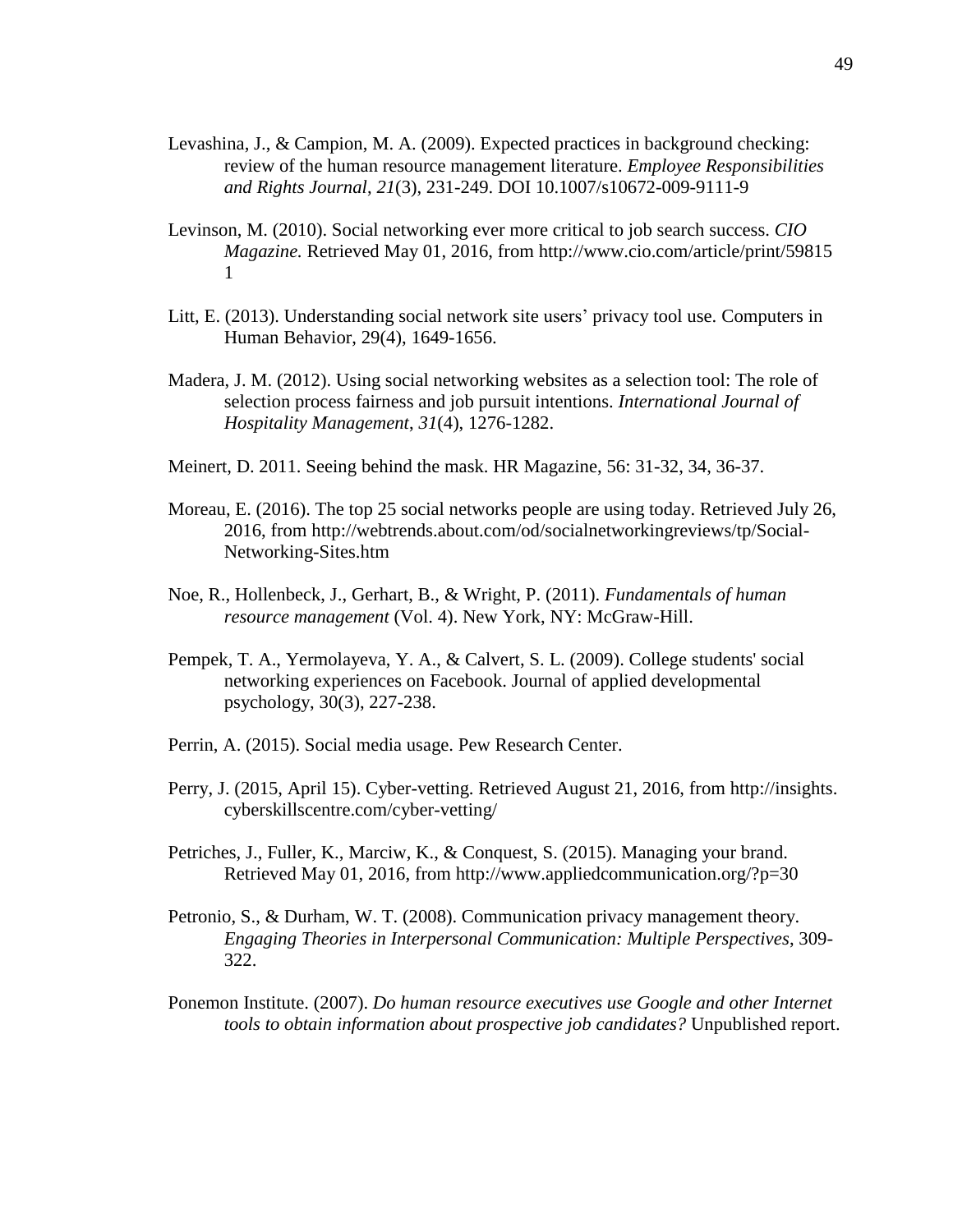- Reinhardt, W., Ebner, M., Beham, G., & Costa, C. (2009). How people are using Twitter during conferences. Creativity and Innovation Competencies on the Web. Proceedings of the 5th EduMedia, 145-156.
- Schawbel, D. (2013). Reasons why your online presence will replace your resume in 10 years. Saatavilla www-muodossa:< http://www. forbes.com/sites/danschawbel/ 2011/02/21/5-reasons-why-your-online-presence-will-replace-your-resume-in-10 years/>
- Shilling, D. (2009). *Complete guide to human resources and the law*. New York, NY: Aspen.
- SHRM (2008). Online technologies and their impact on recruitment strategies. Retrieved November 30, 2015, from www.shrm.org
- Twitter Help Center: About public and protected tweets. (2015). Retrieved November 30, 2015, from https://support.twitter.com/articles/14016
- Van Dijck, J. (2013). "You have one identity": Performing the self on Facebook and LinkedIn. *Media, Culture & Society*, *35*(2), 199-215.
- Van Iddekinge, C. H., Lanivich, S. E., Roth, P. L., & Junco, E. (2013). Social media for selection? Validity and adverse impact potential of a Facebook-based assessment. Journal of Management, 0149206313515524.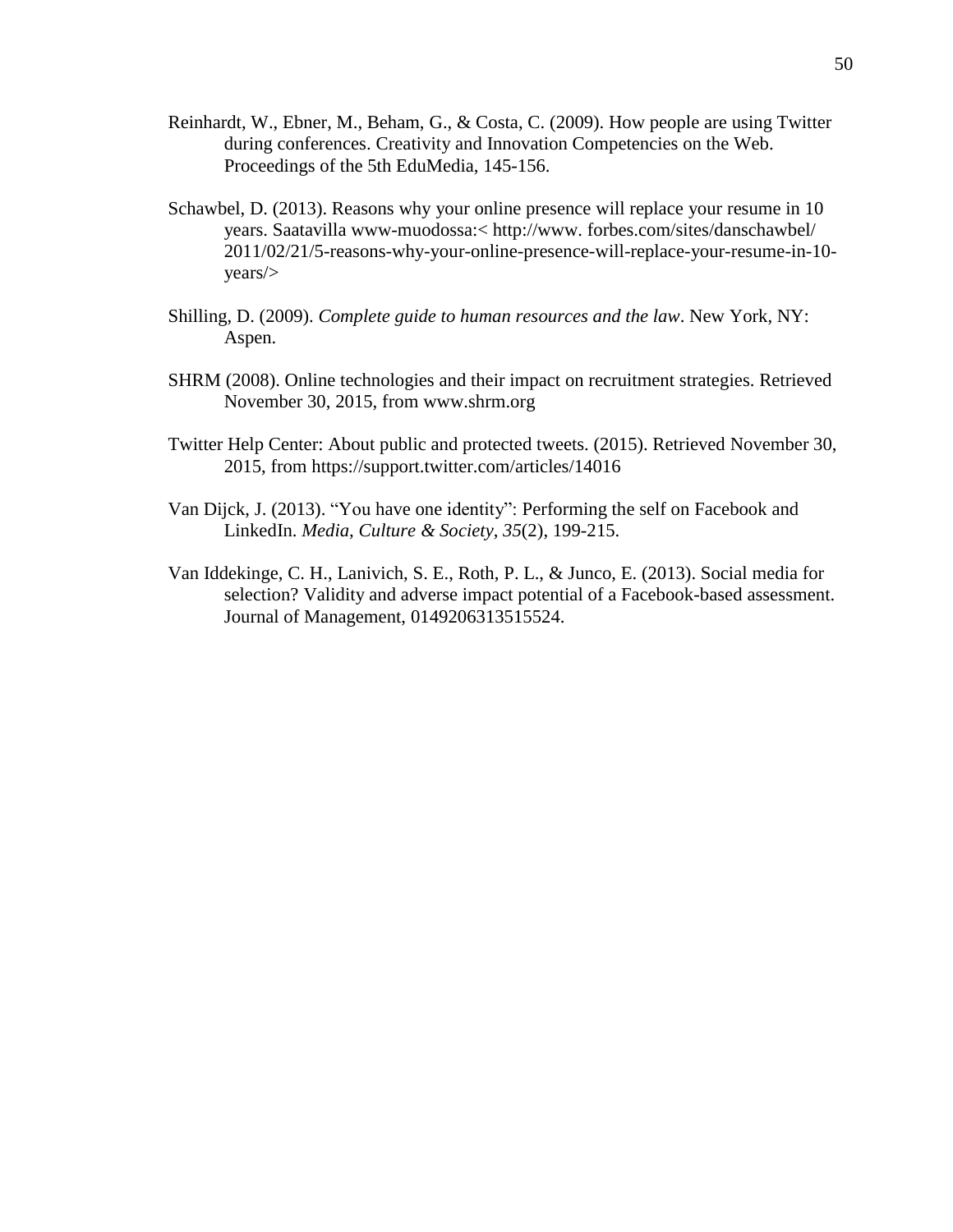# **Appendix A**

## **Survey Items**

## Demographic Items

- 1. Age? (Please list): \_\_\_\_\_\_\_\_\_\_\_\_
- 2. Gender
	- Male
	- Female
	- **D** Other

# 3. Ethnicity

- White
- □ Black or African American
- □ Native American or Alaska Native
- Asian
- □ Native Hawaiian or Pacific Islander
- **D** Other
- 4. Major? (Please list): \_\_\_\_\_\_\_\_\_\_\_\_
- 5. Post college employment status
	- $\Box$  Not yet, but will in the next 6 months
	- Passively seeking
	- Actively seeking
	- Offered and accepted post-college position
	- Not seeking and unemployed
- 6. Do you use social media?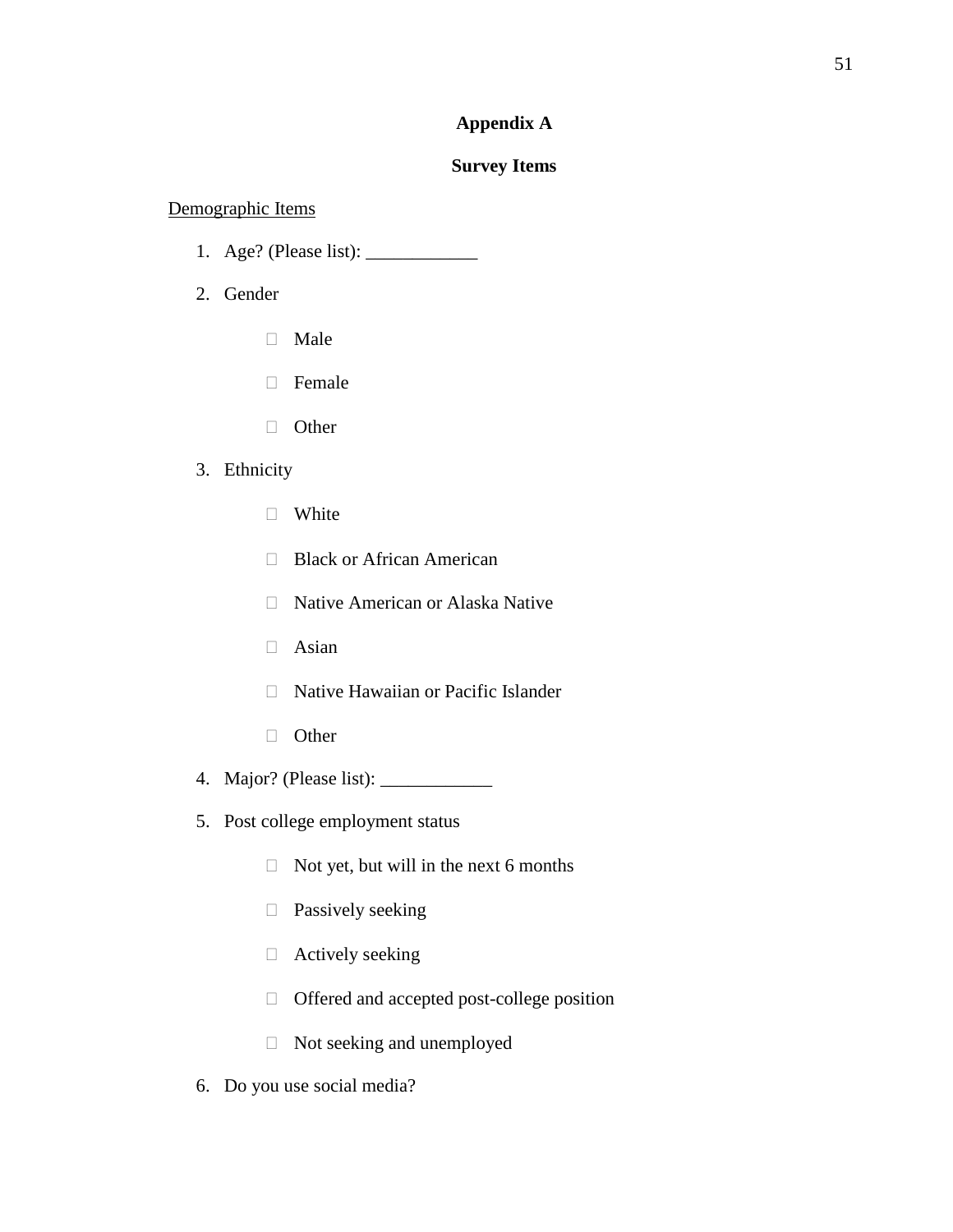- Yes
- $\Box$  No
- 7. Which social media outlets do you use or have a profile on? (Check all that apply)
	- Facebook
	- $\Box$  Twitter
	- $\Box$  Instagram
	- $\Box$  LinkedIn
	- Snapchat
	- $\Box$  Other (please list):  $\Box$

#### Social Media Intensity Scale

## *Items and Scale*

Thinking about your Facebook and Twitter Social media accounts only, please respond to the following questions:

- 8. Approximately how many total social media friends/followers do you have overall across your social media accounts? (Please list): \_\_\_\_\_\_\_\_\_\_\_\_
- 9. In the past week, on average, approximately how many minutes per day have you spent on social media?
	- $\Box$  Less than .5 hours
	- $\Box$  .5 hour to 1 hour
	- $\Box$  1 hour to 1.5 hours
	- $\Box$  1.5 hours to 2 hours
	- $\Box$  2 hours to 2.5 hours
	- $\Box$  2.5 hours to 3 hours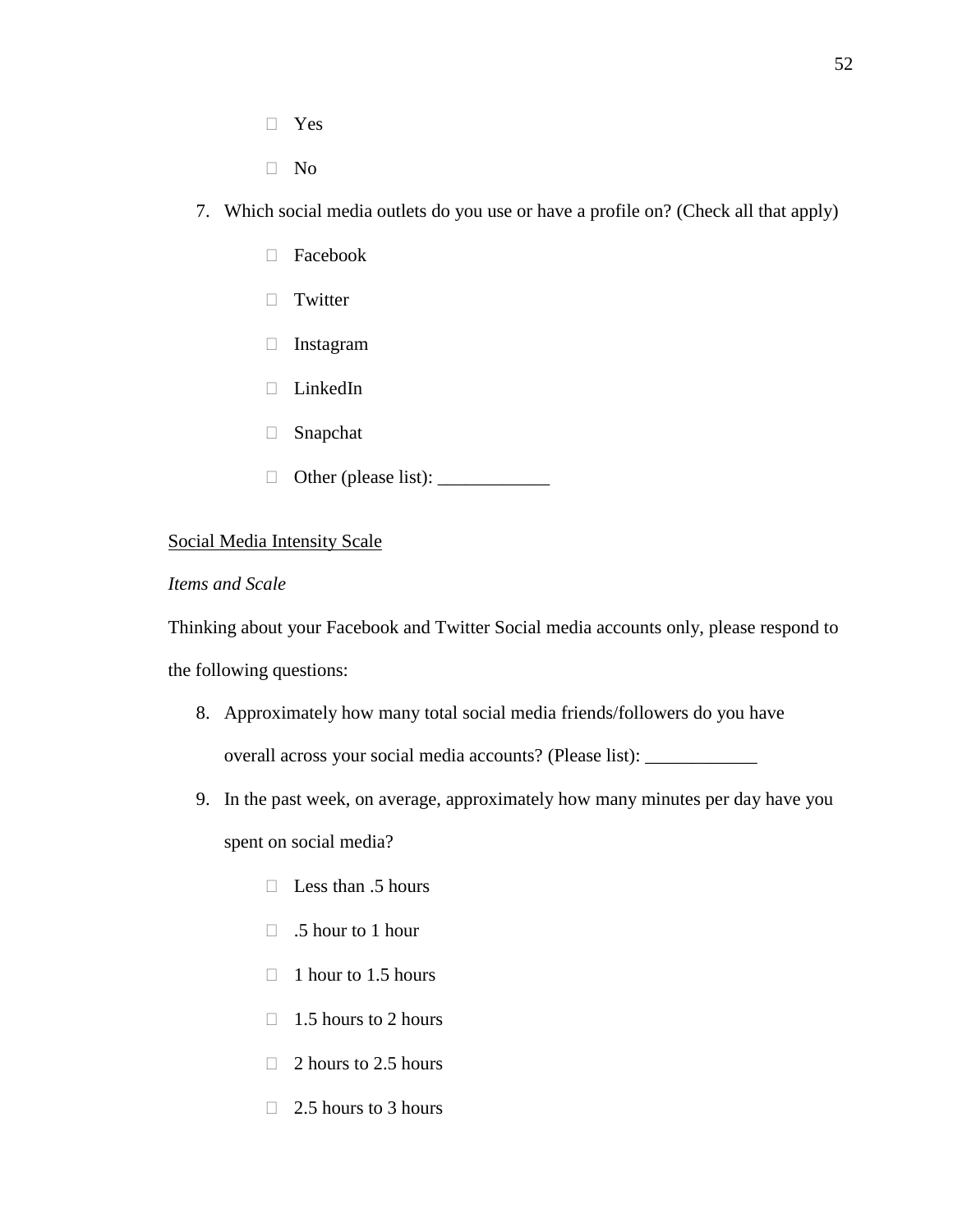- $\Box$  3 hours to 3.5 hours
- $\Box$  3.5 hours to 4 hours
- $\Box$  More than 4 hours

Thinking about your Facebook and Twitter Social media accounts only, please indicate your agreement with the following statements using the Likert scale (strongly disagree to strongly agree):

10. Using social media is part of my everyday activity.

- $\Box$  Strongly disagree
- $\Box$  Somewhat disagree
- Neither agree nor disagree
- Somewhat agree
- □ Strongly agree

11. I am proud to tell people I'm active on social media.

- $\Box$  Strongly disagree
- $\Box$  Somewhat disagree
- Neither agree nor disagree
- Somewhat agree
- $\Box$  Strongly agree
- 12. Social media use has become part of my daily routine.
	- $\Box$  Strongly disagree
	- $\Box$  Somewhat disagree
	- Neither agree nor disagree
	- Somewhat agree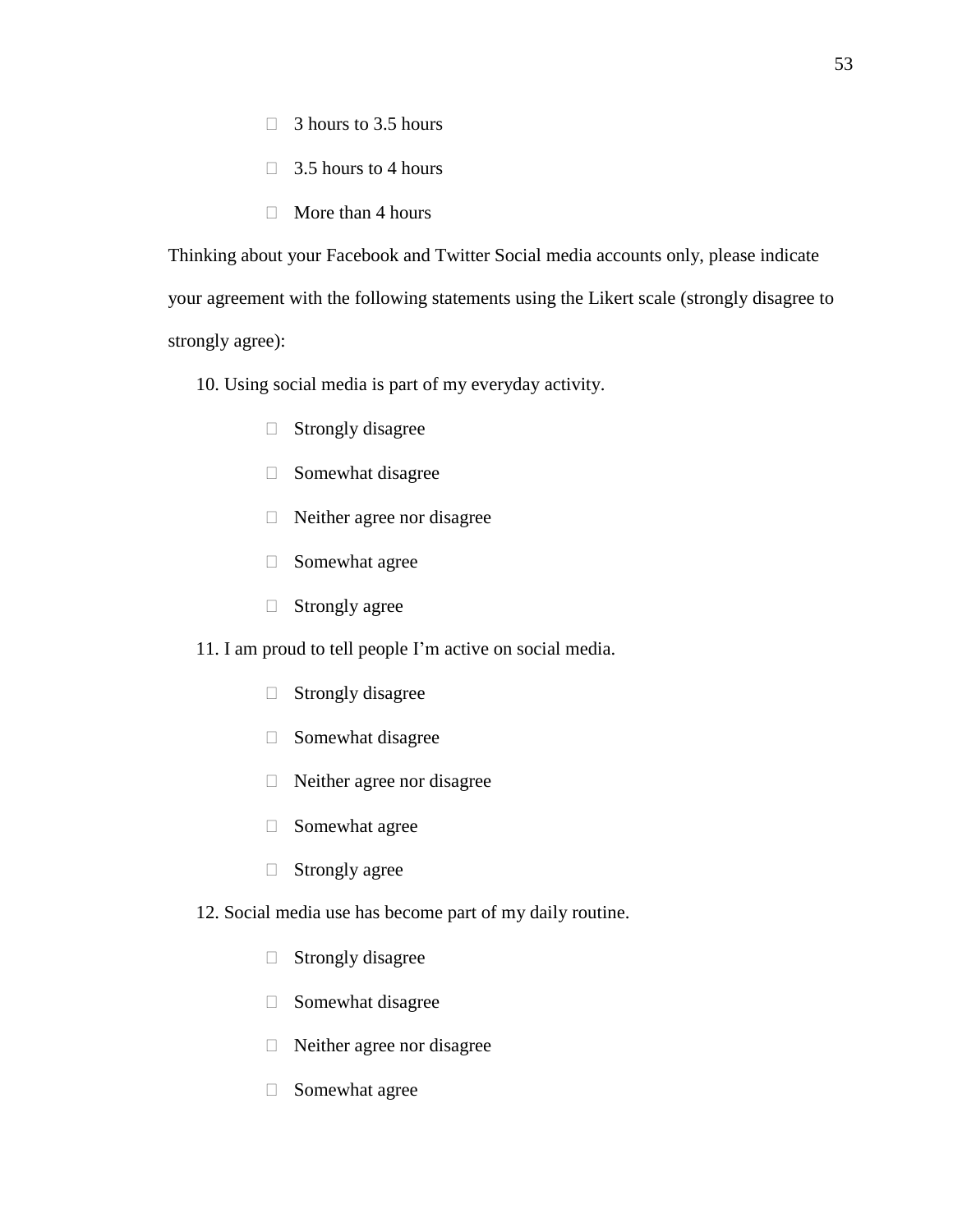□ Strongly agree

13. I feel out of touch when I haven't logged onto social media for a while.

- $\Box$  Strongly disagree
- $\Box$  Somewhat disagree
- Neither agree nor disagree
- $\Box$  Somewhat agree
- $\Box$  Strongly agree
- 14. I feel I am part of the social media community.
	- $\Box$  Strongly disagree
	- Somewhat disagree
	- Neither agree nor disagree
	- Somewhat agree
	- □ Strongly agree
- 15. I would be disappointed if I no longer had access to social media.
	- Strongly disagree
	- $\Box$  Somewhat disagree
	- Neither agree nor disagree
	- $\Box$  Somewhat agree
	- $\Box$  Strongly agree

#### CPM Social Media Scale

# *Items and Scale*

# CPM Component 1: Social Media Boundary Permeability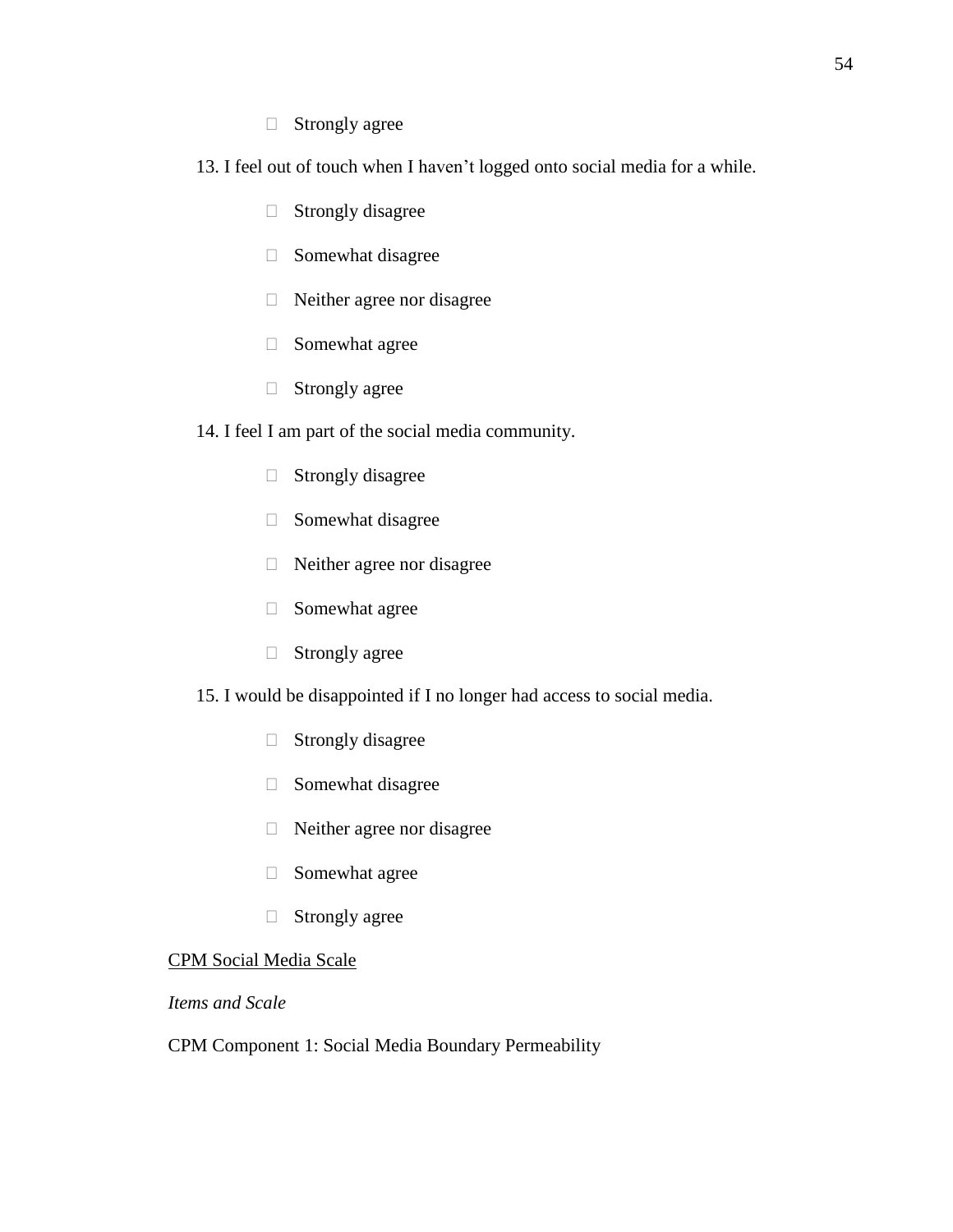Thinking about your Facebook and/or Twitter Social media accounts only, please indicate your level of agreement with each of the following statements using the Likert scale (strongly disagree to strongly agree):

16. When I face challenges in my life, I feel comfortable talking about them on social media.

- $\Box$  Somewhat disagree
- Disagree
- $\Box$  Somewhat disagree
- Neither agree nor disagree
- Somewhat agree
- Agree
- Strongly agree

17. I like my social media posts to be long and detailed.

- Somewhat disagree
- Disagree
- $\Box$  Somewhat disagree
- Neither agree nor disagree
- Somewhat agree
- Agree
- $\Box$  Strongly agree
- 18. I like to discuss work concerns on social media.
	- $\Box$  Somewhat disagree
	- Disagree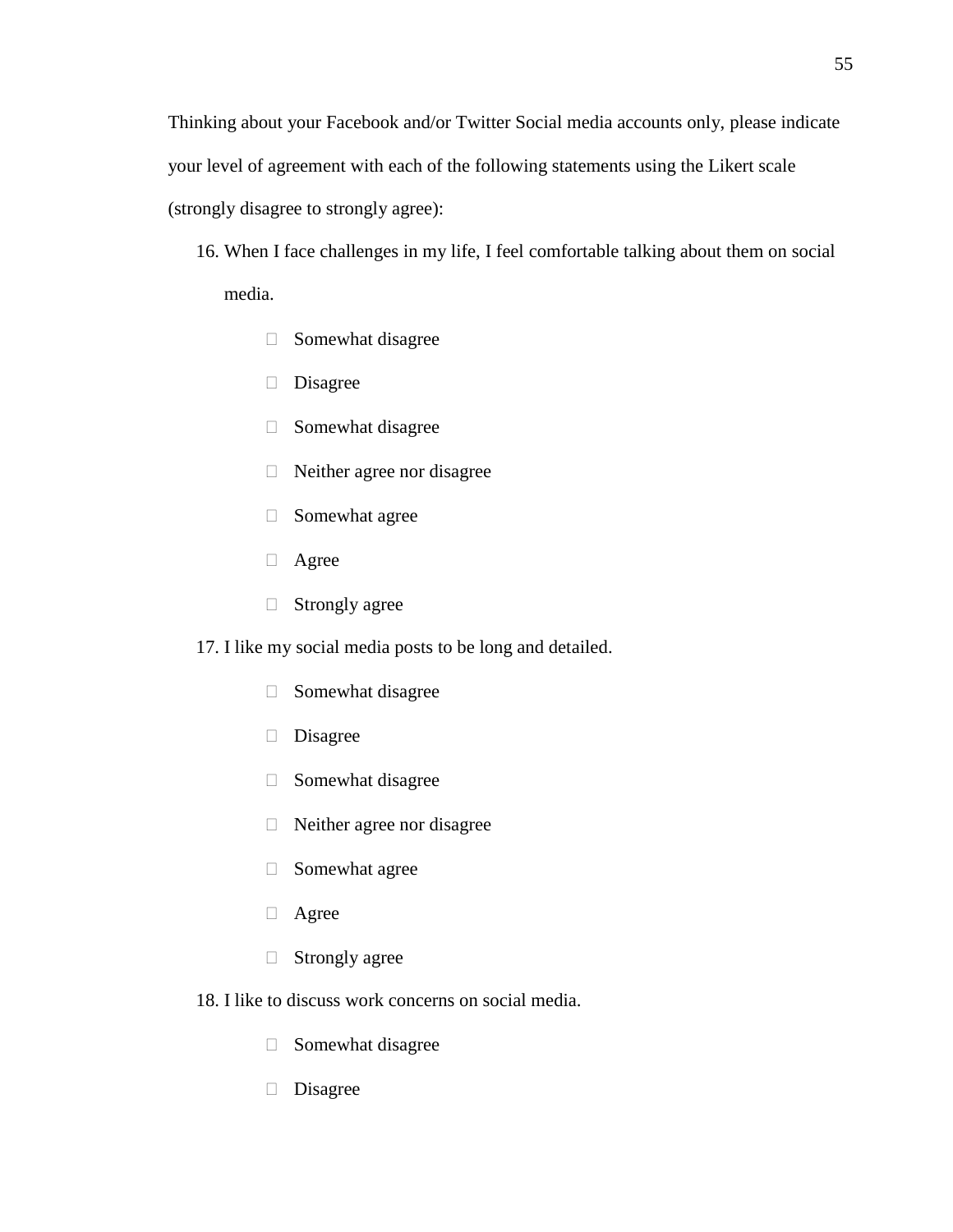- Somewhat disagree
- Neither agree nor disagree
- **Somewhat agree**
- Agree
- □ Strongly agree
- 19. I often tell intimate, personal things on social media without hesitation.
	- **Somewhat disagree**
	- Disagree
	- Somewhat disagree
	- Neither agree nor disagree
	- Somewhat agree
	- Agree
	- Strongly agree
- 20. I share information with people whom I don't know in my day-to-day life.
	- Somewhat disagree
	- Disagree
	- $\Box$  Somewhat disagree
	- Neither agree nor disagree
	- $\Box$  Somewhat agree
	- Agree
	- Strongly agree
- 21. I update social media frequently.
	- Somewhat disagree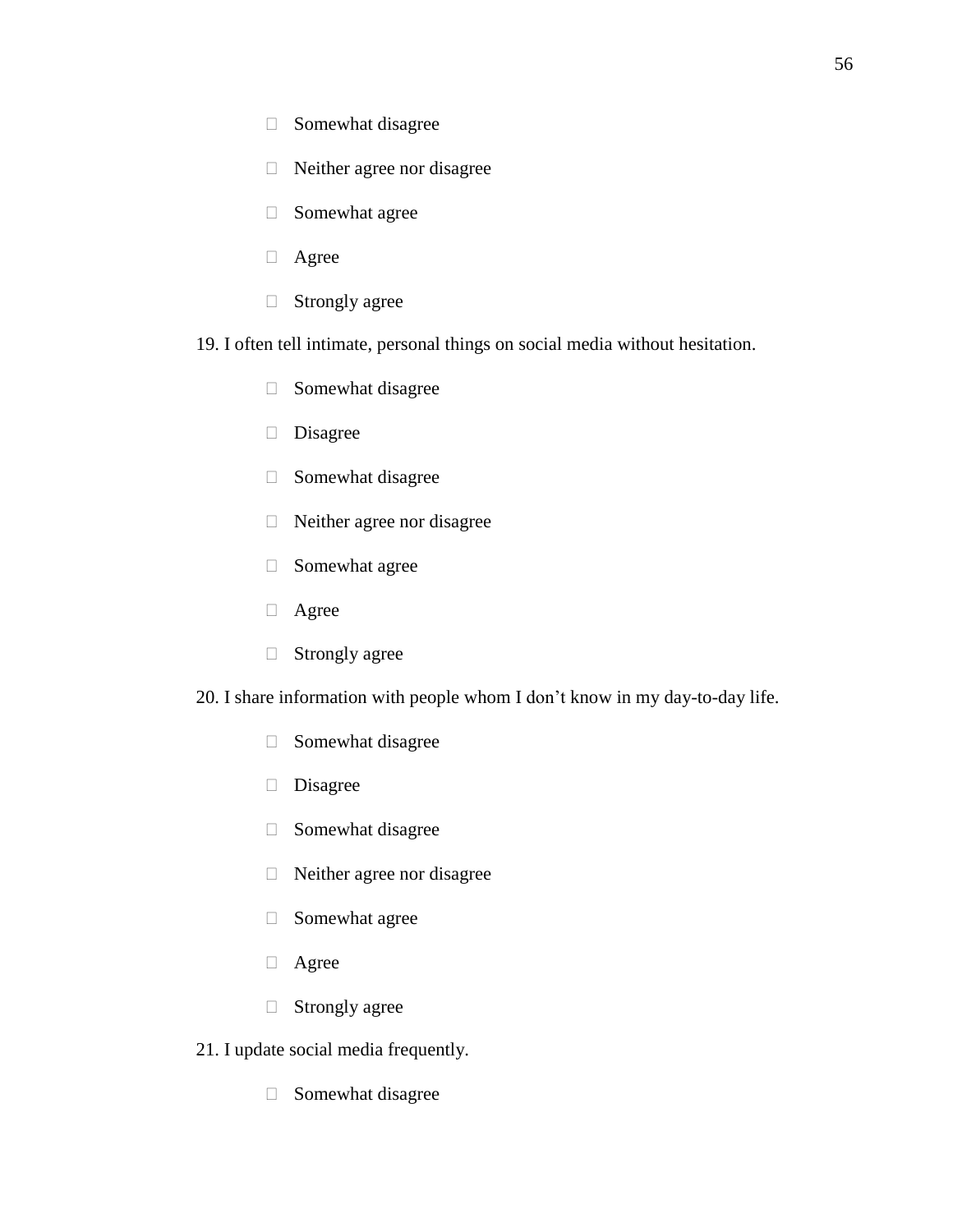- Disagree
- $\Box$  Somewhat disagree
- Neither agree nor disagree
- Somewhat agree
- Agree
- $\Box$  Strongly agree

CPM Component 2: Social Media Boundary Ownership

Thinking about your Facebook and/or Twitter Social media accounts only, please indicate

your level of agreement with each of the following statements using the Likert scale

(strongly disagree to strongly agree):

## \*Reversed Scored

22. I have limited personal information posted on social media. \*

- $\Box$  Somewhat disagree
- Disagree
- $\Box$  Somewhat disagree
- Neither agree nor disagree
- Somewhat agree
- Agree
- □ Strongly agree
- 23. I use shorthand (e.g., pseudonyms or limited details) when discussing sensitive information so others have limited access to know my personal information. \*
	- $\Box$  Somewhat disagree
	- Disagree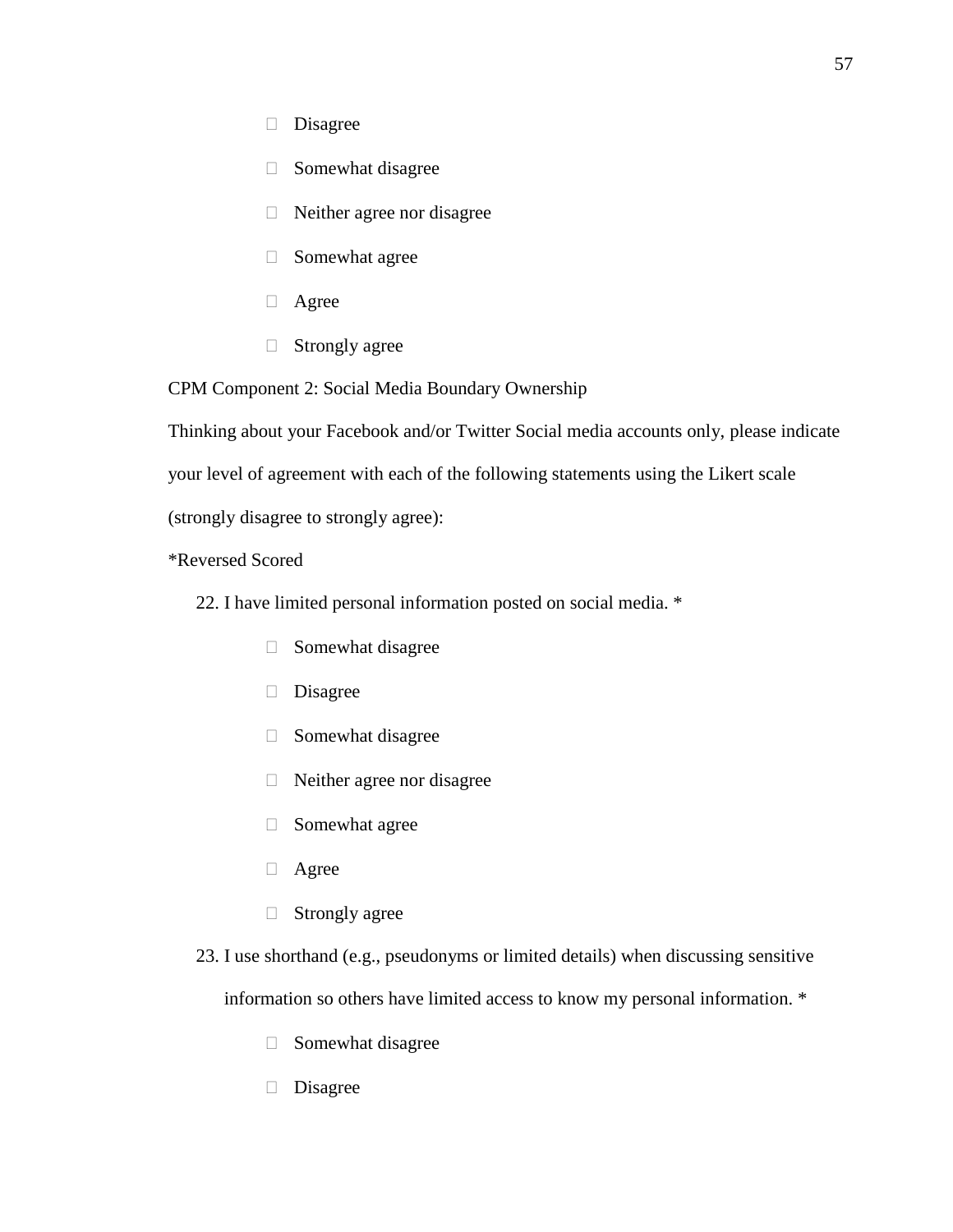- $\Box$  Somewhat disagree
- Neither agree nor disagree
- Somewhat agree
- Agree
- Strongly agree
- 24. If I think that information I posted looks too private, I might delete it. \*
	- **Somewhat disagree**
	- Disagree
	- $\Box$  Somewhat disagree
	- Neither agree nor disagree
	- Somewhat agree
	- Agree
	- Strongly agree
- 25. I usually am slow to talk about recent events because people might talk. \*
	- Somewhat disagree
	- Disagree
	- $\Box$  Somewhat disagree
	- Neither agree nor disagree
	- $\Box$  Somewhat agree
	- Agree

\*

Strongly agree

26. I don't post about certain topics on social media because I worry who has access.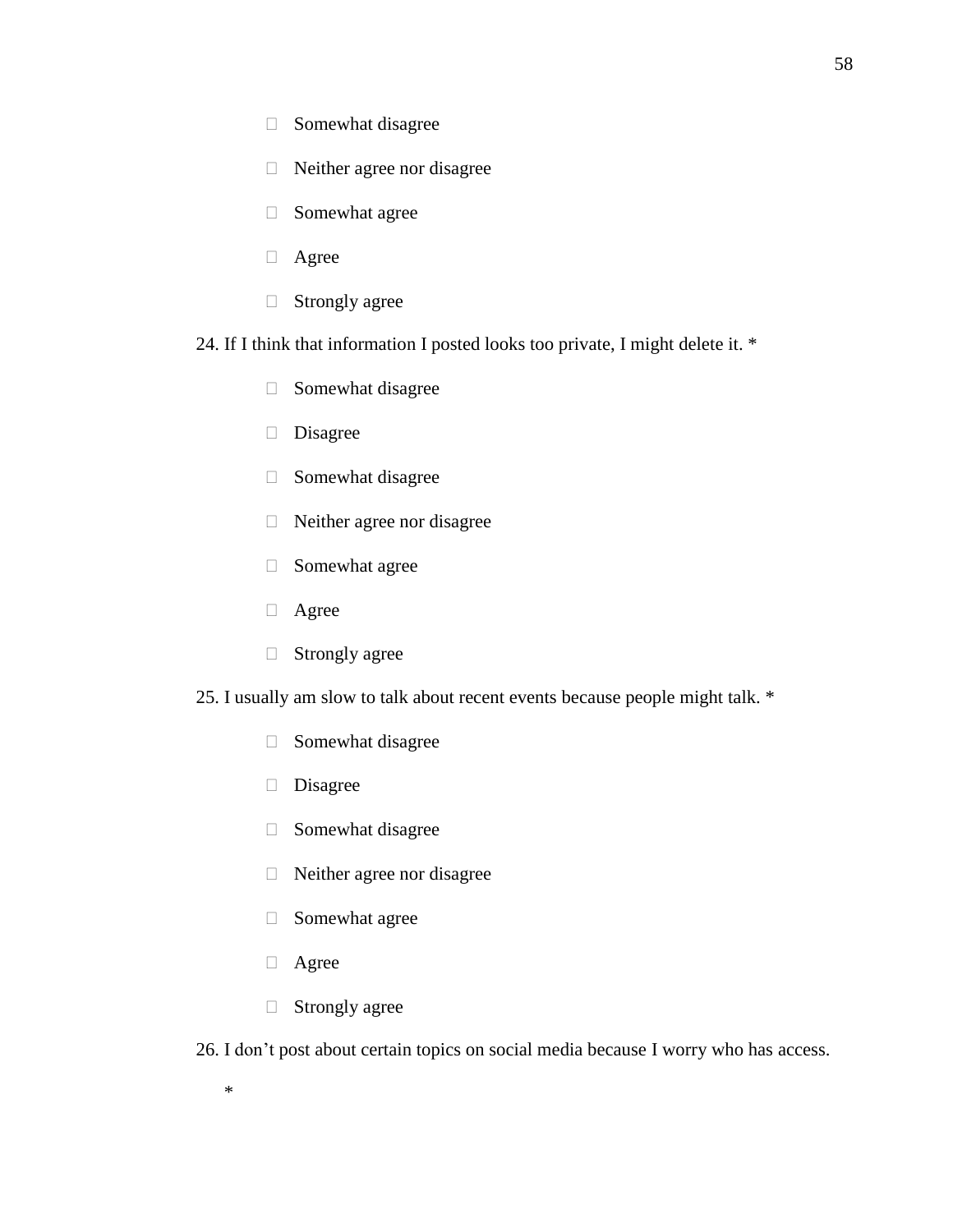- $\Box$  Somewhat disagree
- Disagree
- $\Box$  Somewhat disagree
- Neither agree nor disagree
- Somewhat agree
- Agree
- $\Box$  Strongly agree
- 27. Seeing imitate details about someone else makes me feel I should keep their

information private. \*

- $\Box$  Somewhat disagree
- Disagree
- $\Box$  Somewhat disagree
- Neither agree nor disagree
- Somewhat agree
- Agree
- Strongly agree

CPM Component 3: Social Media Boundary Linkages

Thinking about your Facebook and/or Twitter Social media accounts only, please indicate your level of agreement with each of the following statements using the Likert scale (strongly disagree to strongly agree):

- 28. I create a profile on social media so that other users can link to me with similar interests.
	- $\Box$  Somewhat disagree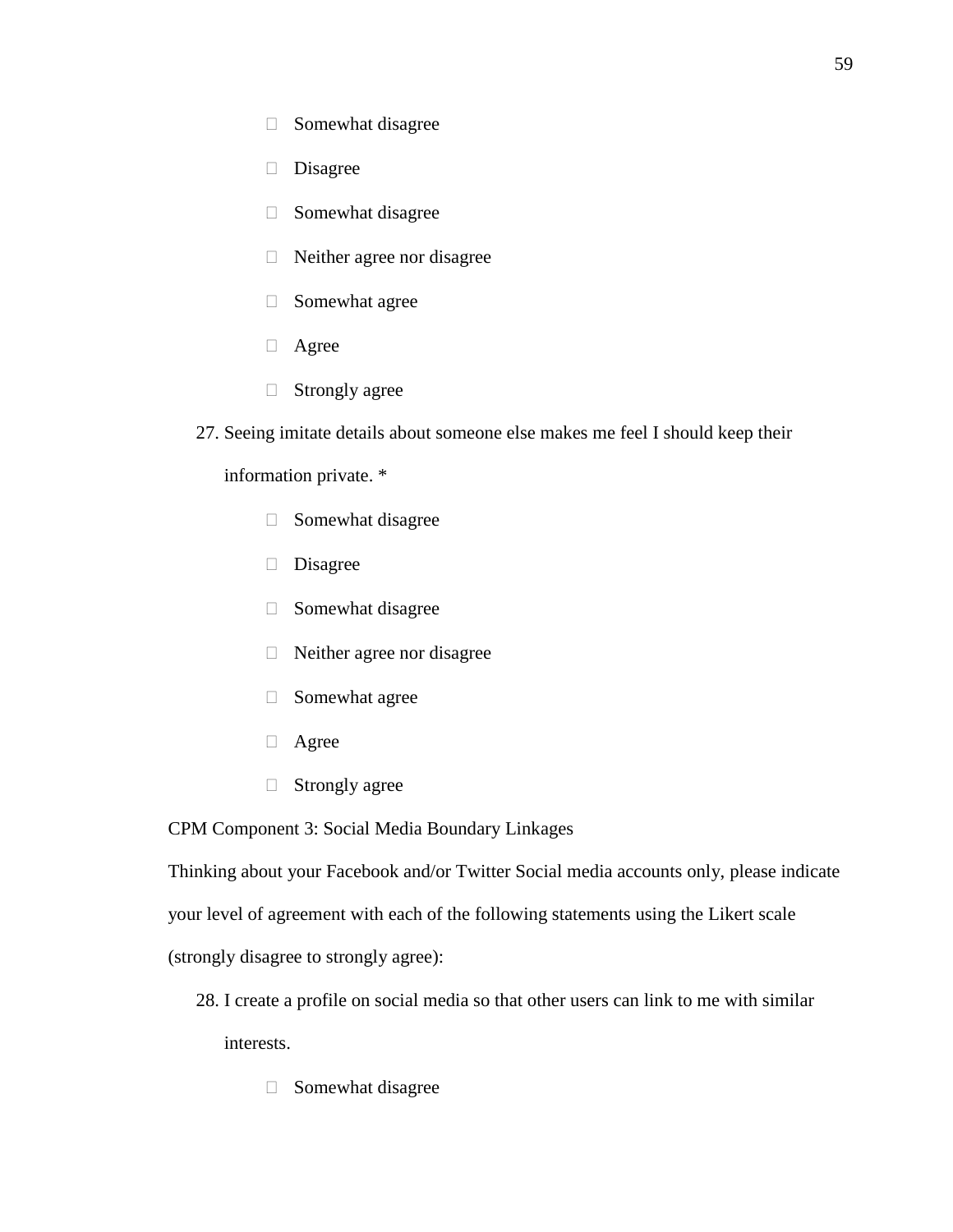- Disagree
- $\Box$  Somewhat disagree
- Neither agree nor disagree
- $\Box$  Somewhat agree
- Agree
- $\Box$  Strongly agree
- 29. I try to let people know my best interests on social media so I can find friends.
	- Somewhat disagree
	- Disagree
	- $\Box$  Somewhat disagree
	- Neither agree nor disagree
	- Somewhat agree
	- Agree
	- □ Strongly agree
- 30. I allow people with a profile or picture I like to access my social media profile(s).
	- $\Box$  Somewhat disagree
	- Disagree
	- **Somewhat disagree**
	- Neither agree nor disagree
	- Somewhat agree
	- Agree
	- Strongly agree
- 31. I comment on social media to have others check out my social media profile(s).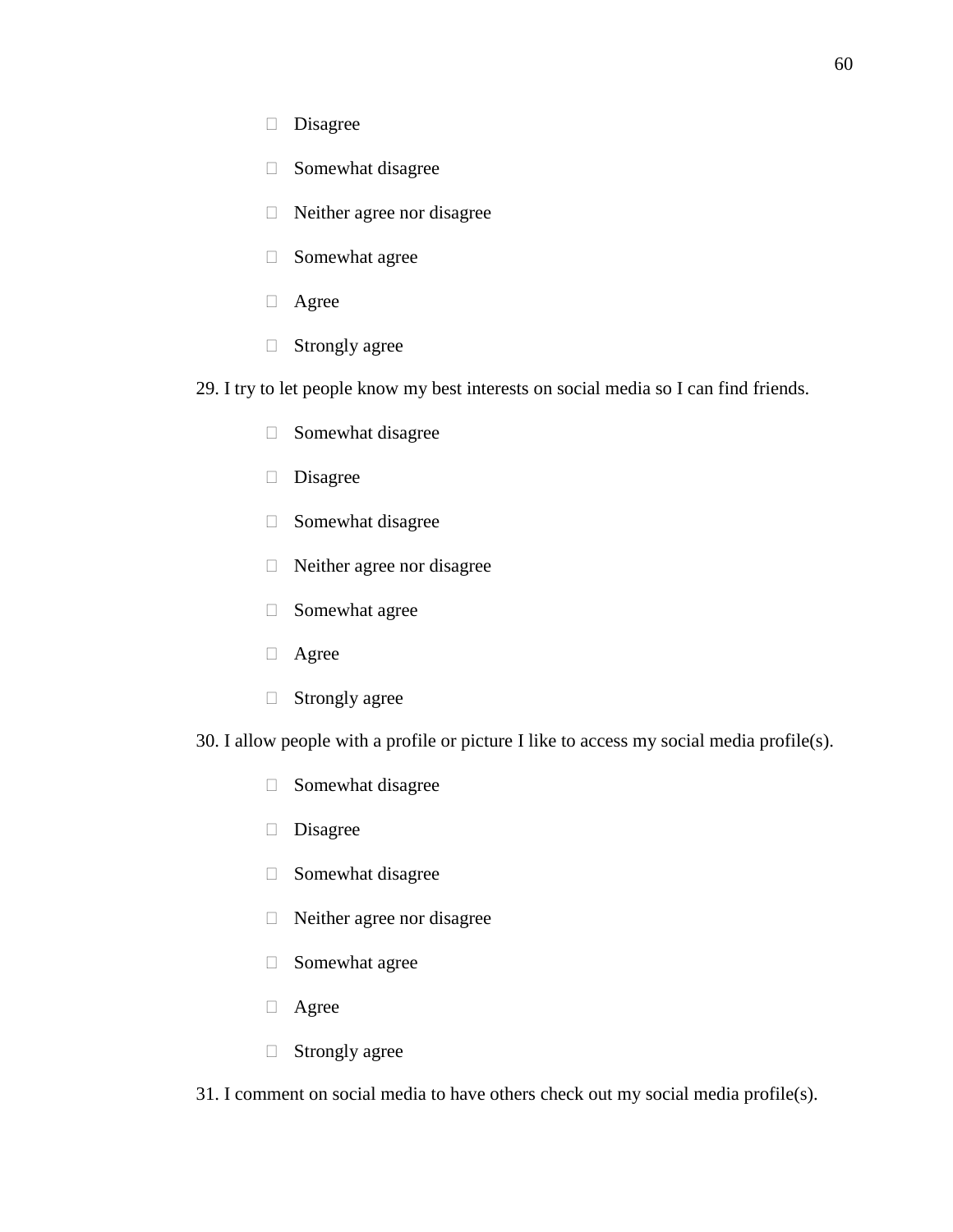- Somewhat disagree
- Disagree
- $\Box$  Somewhat disagree
- Neither agree nor disagree
- Somewhat agree
- Agree
- $\Box$  Strongly agree
- 32. I allow access of my social media profile(s) through any of these: directories or

key word searches.

- Somewhat disagree
- Disagree
- Somewhat disagree
- Neither agree nor disagree
- Somewhat agree
- Agree
- □ Strongly agree
- 33. I regularly link to interesting websites to increase traffic on my social media

profile(s).

- $\Box$  Somewhat disagree
- Disagree
- Somewhat disagree
- Neither agree nor disagree
- Somewhat agree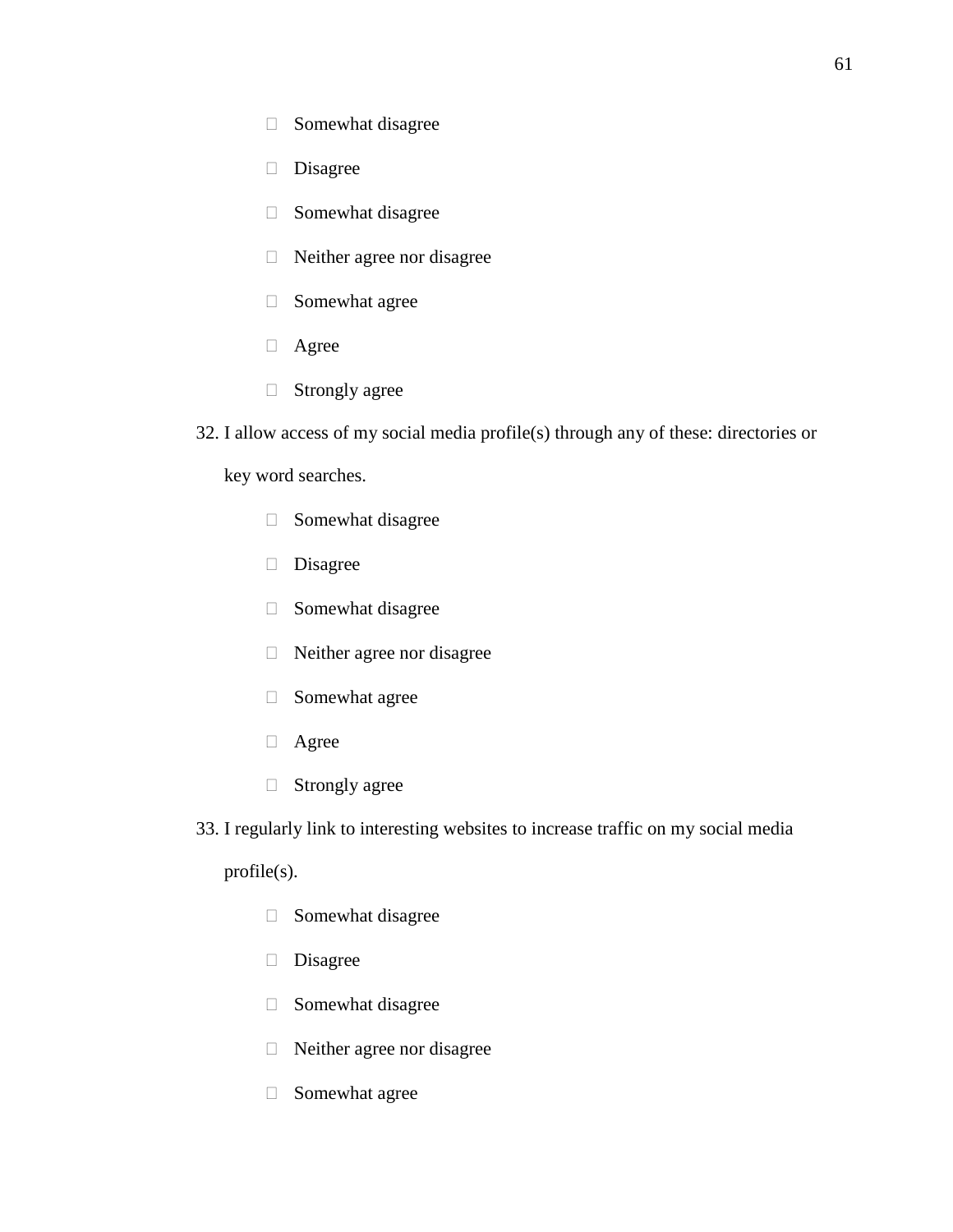- Agree
- □ Strongly agree

## Technological Privacy Tools Usage Measure

## *Items and Scale*

34. On Facebook and/or Twitter, have you ever:

## (Check all that apply)

- $\Box$  Changed your privacy settings
- $\Box$  Deleted people from your network/friends list
- $\Box$  Untagged photos
- $\Box$  Limited certain updates to certain friends/followers
- $\Box$  Deleted others' comments from your profile

#### Concern for Cybervetting Measure

#### *Items and Scale*

Thinking about your Facebook and Twitter Social media accounts only, please indicate

your agreement with the following statements using the Likert scale (strongly disagree to

strongly agree) and answer the questions:

\*Reversed scored

35. I am selective in who I connect with on social media.

- $\Box$  Strongly disagree
- $\Box$  Somewhat disagree
- Neither agree nor disagree
- Somewhat agree
- □ Strongly agree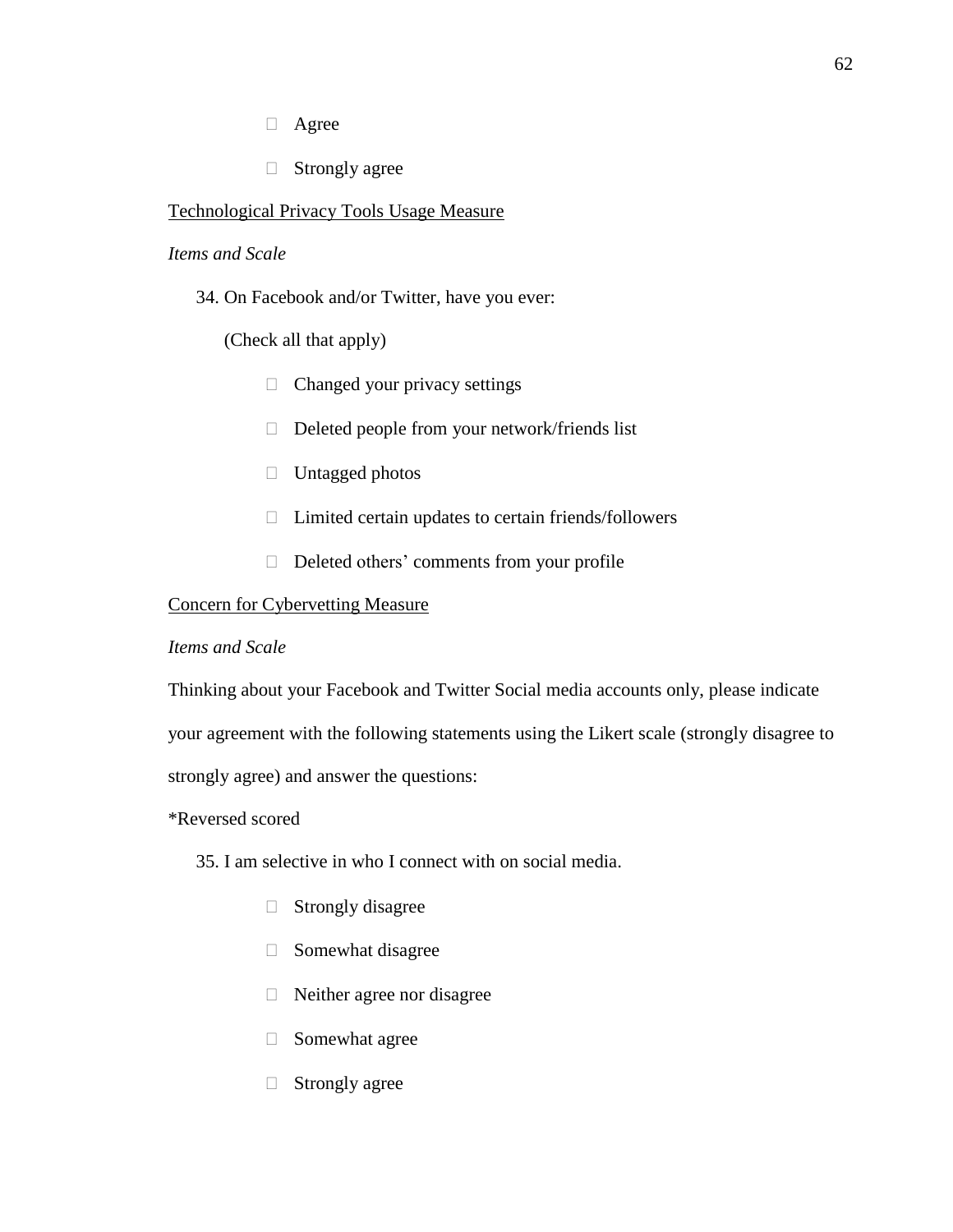- 36. (If you are selective) Please describe who you would be hesitate to connect with on social media? Why? [OPEN ENDED ITEM]
- 37. The audience of my social media profile(s) influences what I post.
	- $\Box$  Strongly disagree
	- $\Box$  Somewhat disagree
	- Neither agree nor disagree
	- Somewhat agree
	- $\Box$  Strongly agree
- 38. (If the audience influences what you post) Describe how the audience impacts the social media content you produce. [OPEN ENDED ITEM]
- 39. Who would you describe as the audience of your social media profile(s)? [OPEN ENDED ITEM]
- 40. I rarely consider how an organization would perceive my social media profile(s).
	- \*
- $\Box$  Strongly disagree
- $\Box$  Somewhat disagree
- Neither agree nor disagree
- Somewhat agree
- $\Box$  Strongly agree
- 41. I am concerned with how organizations that I may have a relationship with perceive my social media.
	- $\Box$  Strongly disagree
	- $\Box$  Somewhat disagree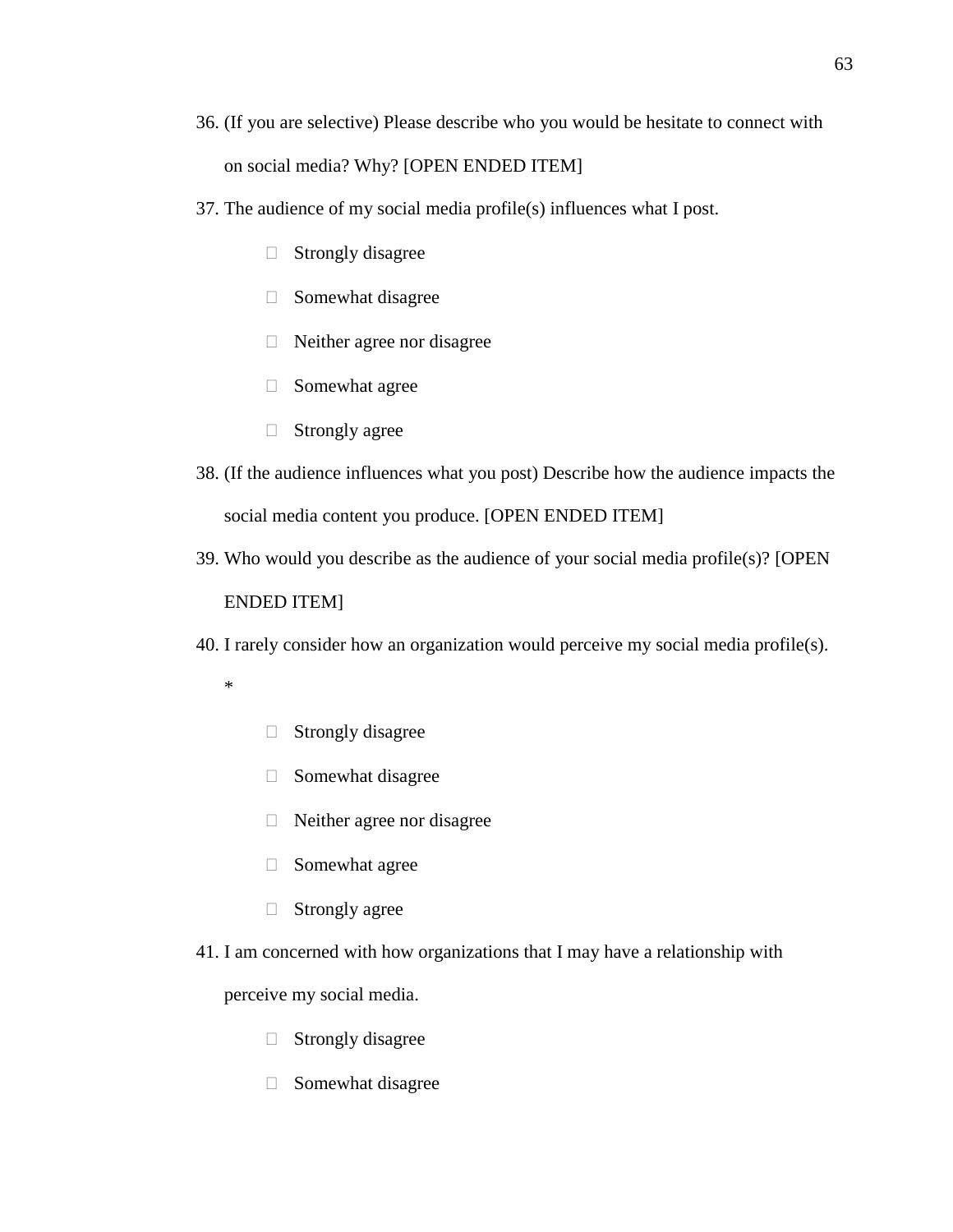- Neither agree nor disagree
- Somewhat agree
- Strongly agree
- 42. (If you are concerned with how organizations you may have a relationship with might perceive your social media) What are you concerned about? [OPEN ENDED ITEM]
- 43. (If you are concerned) When did this concern originate? [OPEN ENDED ITEM]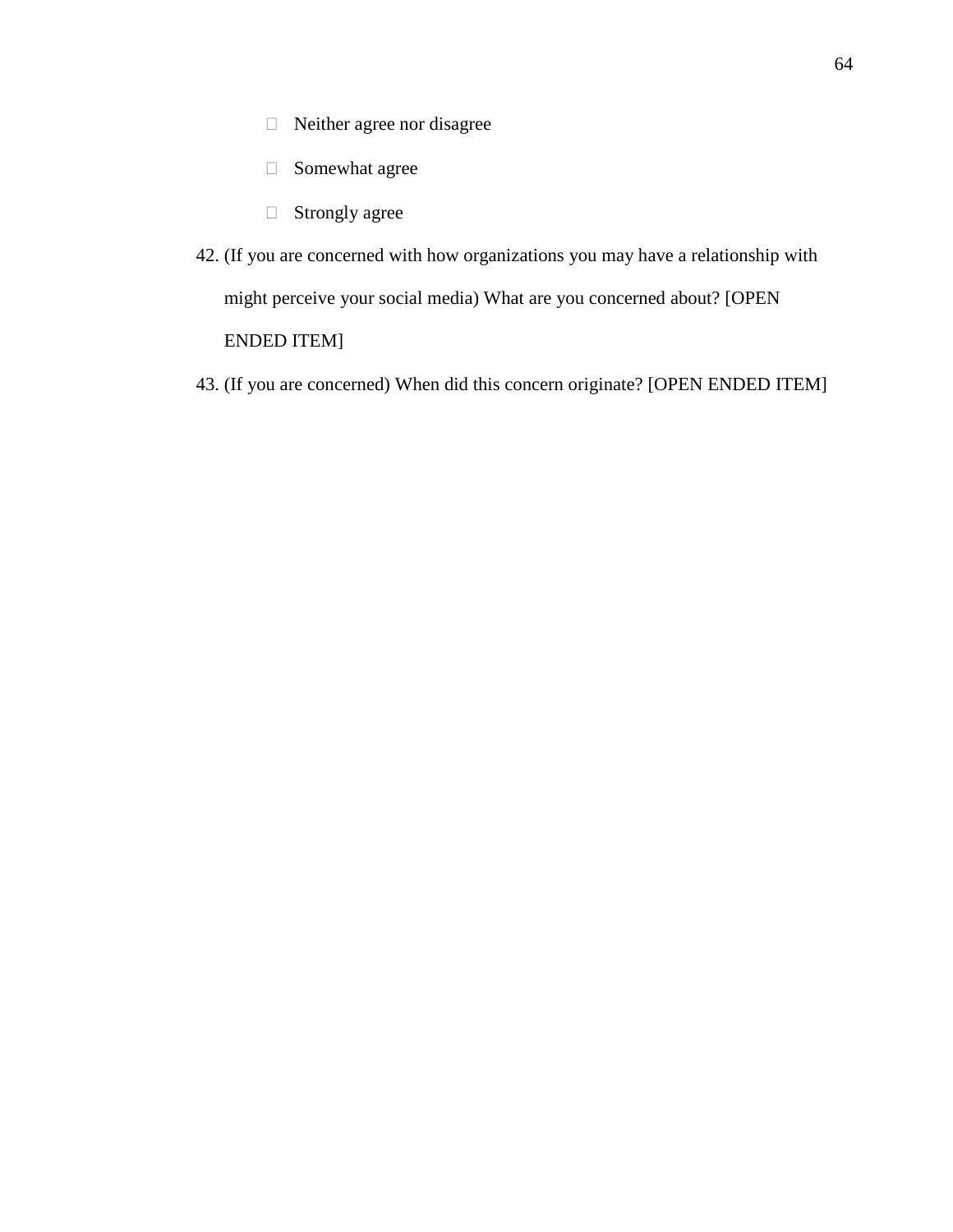# **Appendix B**

*Thematic Analysis: Hesitant to Connect*

*"Please describe who you would be hesitant to connect with on social media? Why?"*

| Code<br><b>Rating</b><br><b>Number</b> | <b>Code Description</b>                                  | <b>Total</b> |
|----------------------------------------|----------------------------------------------------------|--------------|
|                                        | Don't know/Stranger                                      | 26           |
| 2                                      | <b>Employer/Potential Employer</b>                       | 2            |
| 3                                      | Concern for others having access to personal information |              |
| 4                                      | Other                                                    |              |

| <b>Participant Response</b>                                                                                                                                                                                      | <b>Rating</b><br><b>Assigned</b> |
|------------------------------------------------------------------------------------------------------------------------------------------------------------------------------------------------------------------|----------------------------------|
| If I have never heard of the person, or don't recognize them at all then I<br>won't connect with them because I find that strange and creepy.                                                                    | 1                                |
| People I don't know because they have no reason to want to follow me. I<br>usually only connect with my friends.                                                                                                 | 1                                |
| I'm hesitant to connect with anyone on social media who I do not know in<br>person, or who I do not have any mutual friends with, especially if they<br>are not in my network (Marquette, high school/hometown). | 1                                |
| Someone that I do not know, because I don't want them to see<br>information about me if I don't know them. Employers because I don't<br>want them to see certain pictures.                                       | 1, 3                             |
| I use Facebook to connect with people I know, so I am hesitant to add<br>people I do not know at all or do not have mutual friends with.                                                                         | 1                                |
| Strangers and people without a profile picture                                                                                                                                                                   |                                  |
| People whose names I know, but I do not know personally. Because I<br>have no personal connection with them and no shared experiences, so I<br>don't see them as somebody that I actually "know"                 | 1                                |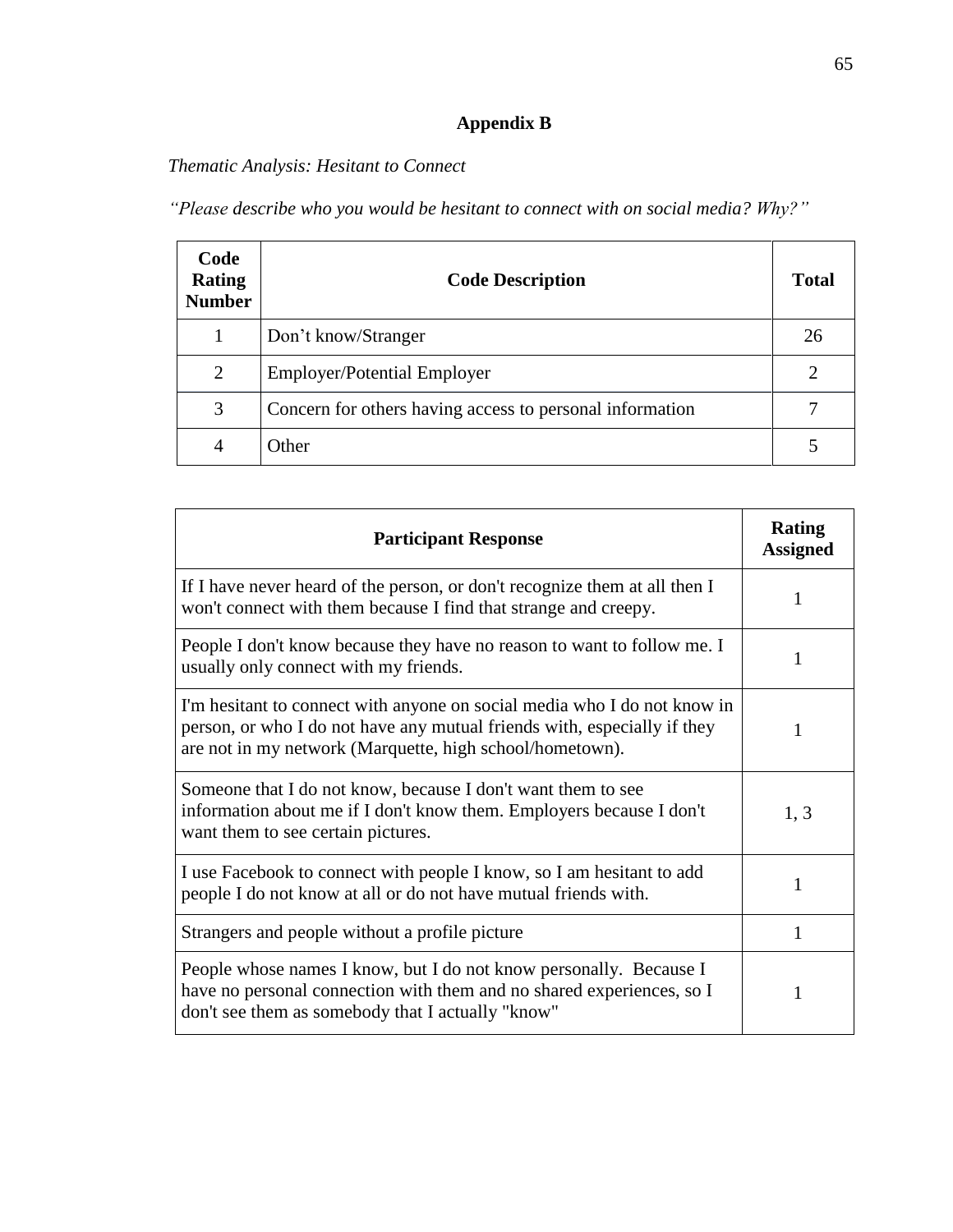| I do not like to have my social media cluttered. So if I have not spoken<br>with someone for a while, do not expect to see them again, or do not want<br>them as a networking source I will remove them from my social media. I<br>am also hesitant to connect with people I do not know. | 1, 4           |
|-------------------------------------------------------------------------------------------------------------------------------------------------------------------------------------------------------------------------------------------------------------------------------------------|----------------|
| Possible employers, used to be concerned about my family, but not<br>anymore.                                                                                                                                                                                                             | $\overline{2}$ |
| People I don't know.                                                                                                                                                                                                                                                                      | $\mathbf{1}$   |
| People who I don't know or have no mutual contacts with. Many times<br>these accounts are fake and they try to get personal information from<br>connecting.                                                                                                                               | 1, 3           |
| Those who I have not personally met, those I know to update their status<br>frequently, and those people that I am not interested in updates from.                                                                                                                                        | 1, 4           |
| I don't know them                                                                                                                                                                                                                                                                         | 1              |
| If I don't recognize someone's name or profile picture I am reluctant to<br>add them on social media.                                                                                                                                                                                     | 1              |
| I do not accept requests from people I do not know because I do not have<br>an interest in seeing what they post and I am not sure how they found my<br>profile.                                                                                                                          | 1              |
| People I don't know because if I don't know them on person I wouldn't<br>want don't want just an internet relationship                                                                                                                                                                    | 1              |
| I don't know why they know and if something I say or do could adversely<br>affect me.                                                                                                                                                                                                     | 1, 3           |
| Individuals much older than myself. Social media is shorthand<br>conversation, and they usually tend to ramble on for days.                                                                                                                                                               | 4              |
| People I have not met and have no mutual friends with. Typically, I will<br>not accept a friend request from a person I do not recognize at all.                                                                                                                                          | 1              |
| People I don't know of and who are complete strangers.                                                                                                                                                                                                                                    | $\mathbf{1}$   |
| Contacts just met.                                                                                                                                                                                                                                                                        | 4              |
| People I do not know because they are strangers and I don't want them to<br>have access to my information.                                                                                                                                                                                | 1, 3           |
| Anyone who I do not know or does not have any mutual friends with me<br>because I question their motives for wanting to friend me                                                                                                                                                         | 1, 3           |
| Anyone I don't know, because people are crazy and can hide behind fake<br>profiles. I'm not stupid. I only have acquaintances on my social media.                                                                                                                                         | 1              |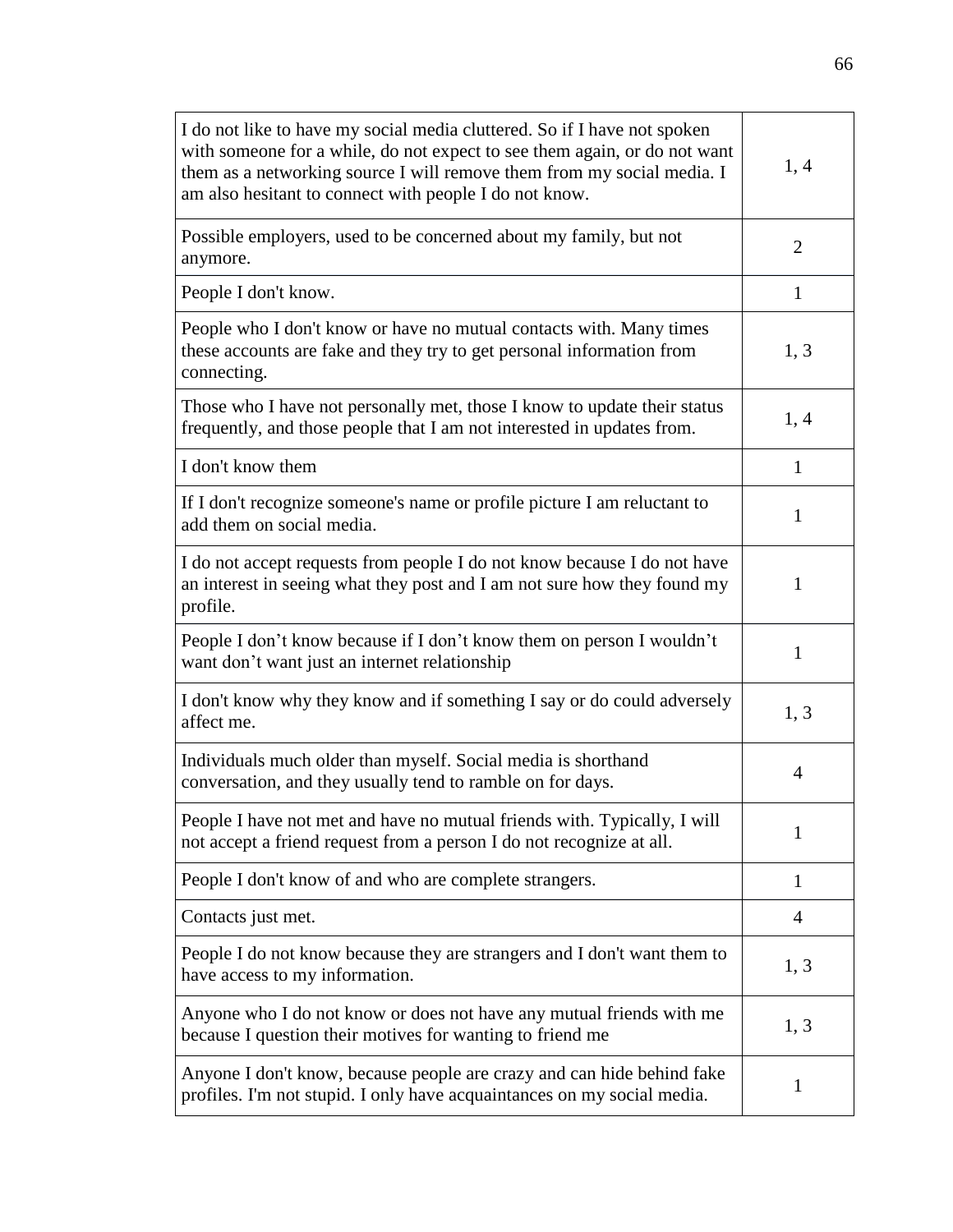| Someone I don't know.                                                                                                                                                                    |                             |
|------------------------------------------------------------------------------------------------------------------------------------------------------------------------------------------|-----------------------------|
| Employer. Want to keep social and professional lives separate                                                                                                                            | $\mathcal{D}_{\mathcal{L}}$ |
| People I do not know personally                                                                                                                                                          |                             |
| Strangers because I don't know them and they have no reason to know<br>about my personal and social life.                                                                                | 1, 3                        |
| People who are overly political one side or another.                                                                                                                                     | 4                           |
| I would be hesitant to connect with someone if it were somebody that I<br>did not have any interaction with on a daily basis or know something<br>about them                             |                             |
| Someone I don't know and have limited mutual friends with because I<br>don't want them to have access to anything in my profile that isn't<br>available to people who are not my friends | 1.3                         |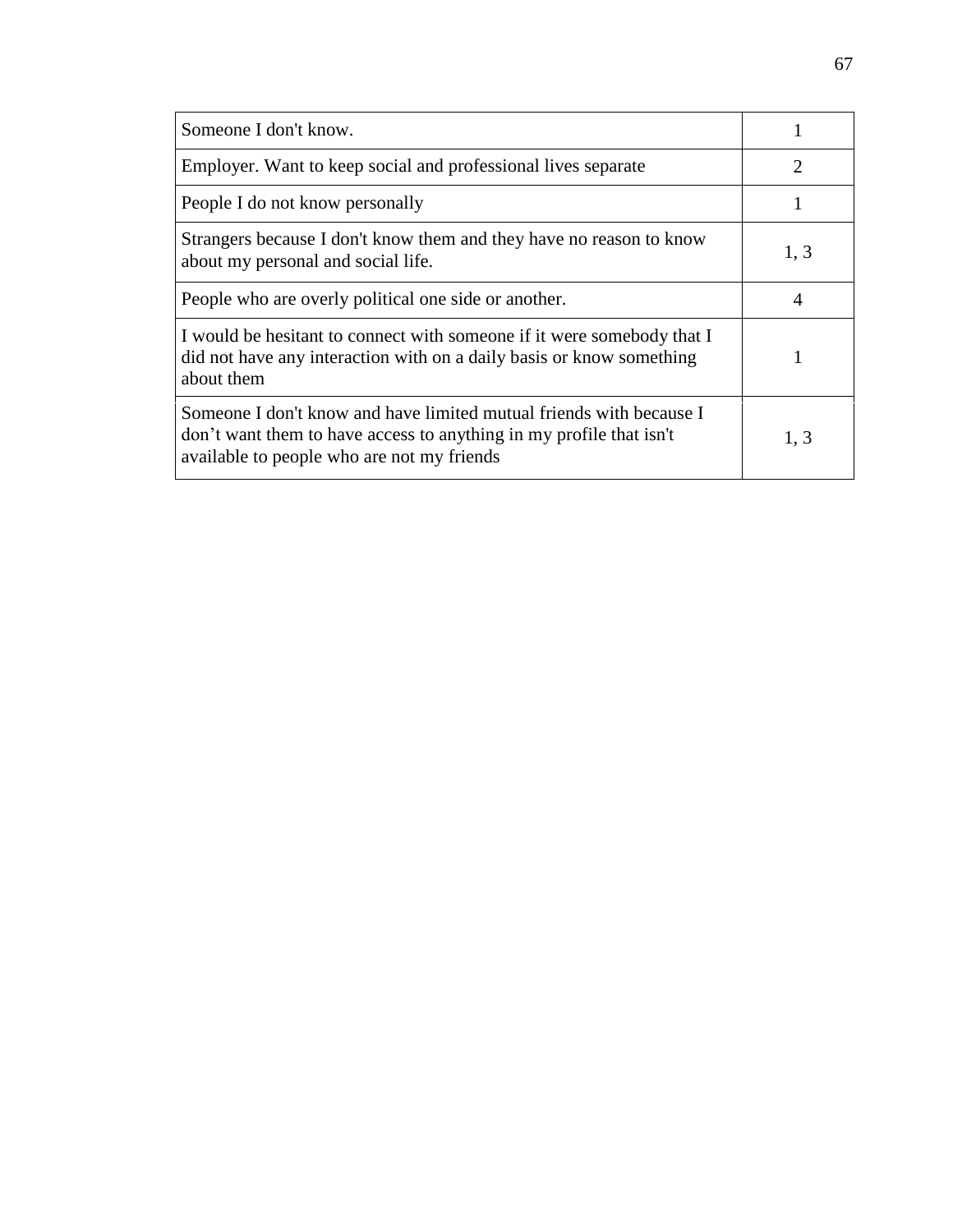# **Appendix C**

*Thematic Analysis: Audience Impact*

*"Describe how the audience impacts the social media content you produce."*

| Code<br><b>Rating</b><br><b>Number</b> | <b>Code Description</b>                             | <b>Total</b>   |
|----------------------------------------|-----------------------------------------------------|----------------|
| 1                                      | Employer/Potential Employer/Co-workers              | 6              |
| $\overline{2}$                         | Like-minded individuals/What people want to hear    | 5              |
| 3                                      | Not-offensive/Content that others do not approve of | 5              |
| $\overline{4}$                         | Set an example                                      | $\overline{2}$ |
| 5                                      | Parents/Family                                      | 4              |
| 6                                      | Other                                               | 6              |

| <b>Participant Response</b>                                                                                                                                                                                                                                                  | Rating<br><b>Assigned</b> |
|------------------------------------------------------------------------------------------------------------------------------------------------------------------------------------------------------------------------------------------------------------------------------|---------------------------|
| Since I know that potential employers as well as my parents and their<br>friends are looking at my social media pages, I would not post anything<br>with offensive language, and I definitely don't share the kind of personal<br>details I would share with a close friend. | 1, 3, 4                   |
| My audience is people I associate with meaning they are like-minded.<br>They influence sharable content. Some of my ideas stem from their own.                                                                                                                               | $\overline{2}$            |
| I tailor my posts to what I think people might like to hear or need to hear<br>(like words of encouragement or positive thoughts or funny stories)                                                                                                                           | $\overline{2}$            |
| I don't want to post inappropriate items, or things my audience would not<br>approve of                                                                                                                                                                                      | 3                         |
| I am friends with coworkers and friends and do not post things I wouldn't<br>want to share with them in conversation.                                                                                                                                                        |                           |
| I need to stay relevant and leverage social media to grab people's<br>attention                                                                                                                                                                                              | 6                         |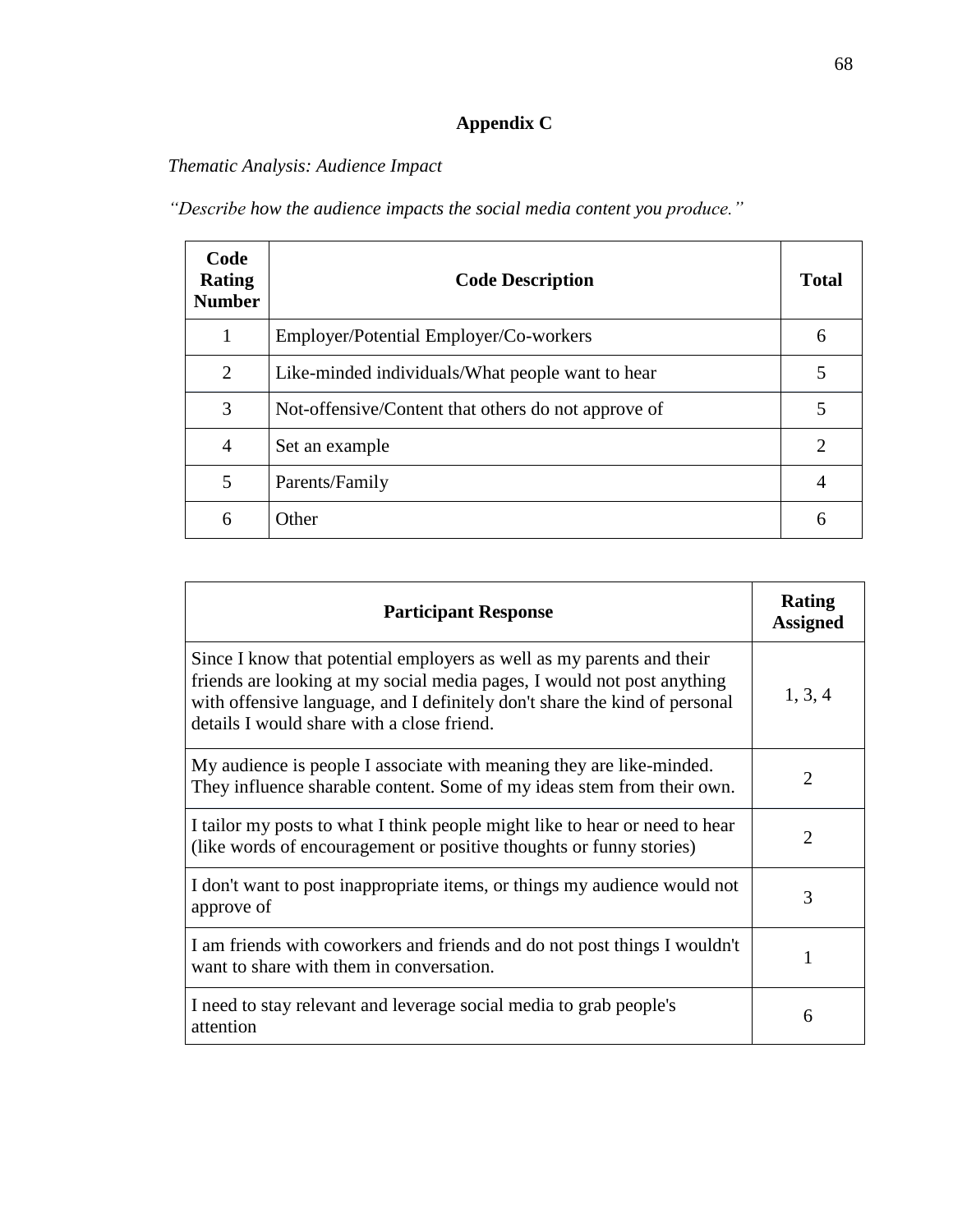| It depends on the platform. Twitter I'm very political and don't care what I<br>say even though its more open and more strangers could see what I<br>wrote(though I keep my name off the profile), whereas Facebook is very<br>personal and I tend to talk about positive things instead.                                                                                                                                                                                          | 6              |
|------------------------------------------------------------------------------------------------------------------------------------------------------------------------------------------------------------------------------------------------------------------------------------------------------------------------------------------------------------------------------------------------------------------------------------------------------------------------------------|----------------|
| I do not like to post things that I know will be outright offensive to<br>different audiences. I am also conscious of the professional nature that<br>must go along with social media.                                                                                                                                                                                                                                                                                             | 3, 1           |
| I used to be a camp counselor and I allowed my campers to "friend" me. I<br>know I set an example for them so I don't want to set a bad example.<br>Additionally, I don't want my co-workers to see me out partying or<br>kissing my boyfriend on the internet                                                                                                                                                                                                                     | 1, 4           |
| I'll be more careful about what I say.                                                                                                                                                                                                                                                                                                                                                                                                                                             | 6              |
| Although I do not like to think about having a particular image, I think it<br>is important to maintain a respectful image and reputation especially<br>since family members and younger children who look up to me have<br>connected with me on social media.                                                                                                                                                                                                                     | 4, 5           |
| I know that my main audience on my social media accounts is my friends,<br>so I try to keep my captions funny and posts entertaining. I rarely go into<br>big political or social rants because I would rather have those<br>conversations in person.                                                                                                                                                                                                                              | $\overline{2}$ |
| On Facebook I have both friends, family, and past co-workers so I try to<br>keep my content as PG as possible. My posts are also a lot less frequent. I<br>do have to watch what kinds of things I'm tagged in, etc. On Twitter, it's<br>almost all friends of mine from college and high-school and a variety of<br>news sources or parody accounts. My twitter is almost impossible to find<br>to someone who does not know me personally, so there is definitely less<br>filter | 1, 5           |
| It really does not impact what I produce, just what I am willing to share.<br>Information that I find which raises awareness of issues I find important,<br>or something which pertains to my relationship with my audience may be<br>shared. Private information such as travel plans, photos of family, or<br>personal issues are not.                                                                                                                                           | 6              |
| I am selective about what I post depending on who has access.                                                                                                                                                                                                                                                                                                                                                                                                                      | 6              |
| I won't post something if I know it's controversial                                                                                                                                                                                                                                                                                                                                                                                                                                | 2, 3           |
| I don't post the same thing depending on the audience                                                                                                                                                                                                                                                                                                                                                                                                                              | 6              |
| Appropriateness                                                                                                                                                                                                                                                                                                                                                                                                                                                                    | 3              |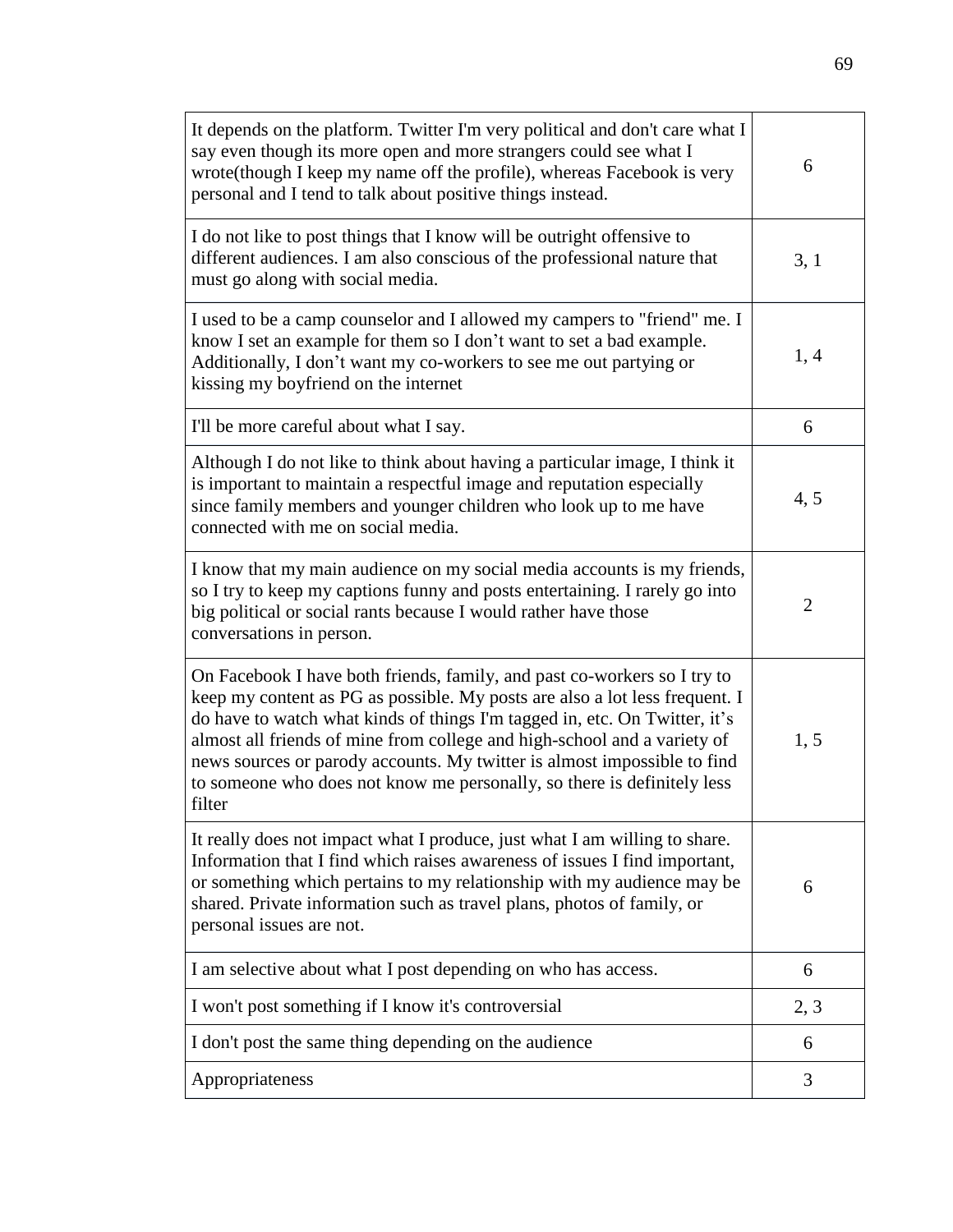| I post things I am comfortable with my family seeing                                                              |  |
|-------------------------------------------------------------------------------------------------------------------|--|
| I have to remember I'm friends with my parents on Facebook. Anything I<br>wouldn't want them to see I don't post. |  |
| I don't want the adults/future employers seeing inappropriate pictures                                            |  |
| I care about their opinions on my posts.                                                                          |  |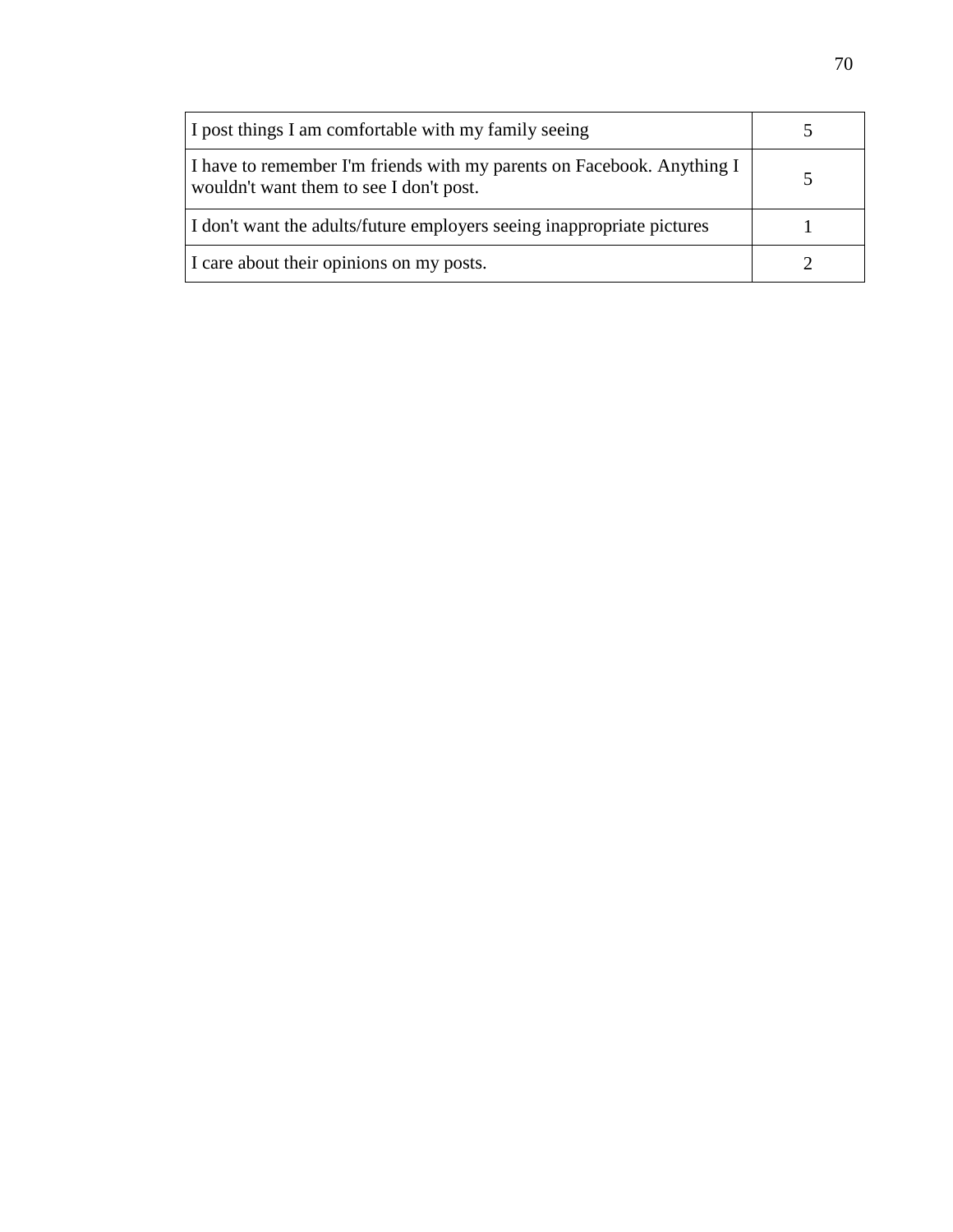# **Appendix D**

### *Thematic Analysis: Audience of Social Media*

*"Who would you describe as the audience of your social media profile(s)?"*

| Code<br><b>Rating</b><br><b>Number</b> | <b>Code Description</b> | <b>Total</b> |
|----------------------------------------|-------------------------|--------------|
| $\mathbf{1}$                           | Friends                 | 38           |
| 2                                      | Family                  | 26           |
| 3                                      | Co-workers              | 6            |
| $\overline{4}$                         | Other                   | 8            |

| <b>Participant Response</b>                                                                                                                                                                                                                        | <b>Rating</b><br><b>Assigned</b> |
|----------------------------------------------------------------------------------------------------------------------------------------------------------------------------------------------------------------------------------------------------|----------------------------------|
| A lot of school friends, some moms and grandparents and friends of my<br>parents.                                                                                                                                                                  | 1, 2, 4                          |
| My friends or friends of friends.                                                                                                                                                                                                                  | 1                                |
| My friends, classmates, family members, family friends, and<br>acquaintances.                                                                                                                                                                      | 1, 2                             |
| My personal friends, acquaintances, classmates and old friends.                                                                                                                                                                                    | 1                                |
| My family, friends, peers/classmates from high school and college.                                                                                                                                                                                 | 1, 2                             |
| Friends/Family                                                                                                                                                                                                                                     | 1, 2                             |
| My friends and acquaintances                                                                                                                                                                                                                       | 1                                |
| Friends and people I've met. These people know who I am and<br>understand the type of person I am, so I feel comfortable posting<br>whatever because it keeps shaping the perception of me that people have<br>and helps them know me even better. | 1                                |
| Either friends that I have met or that I am very close with or bots.                                                                                                                                                                               | 1, 4                             |
| Friends                                                                                                                                                                                                                                            | 1                                |
| Friends, family, and fellow coworkers                                                                                                                                                                                                              | 1, 2, 3                          |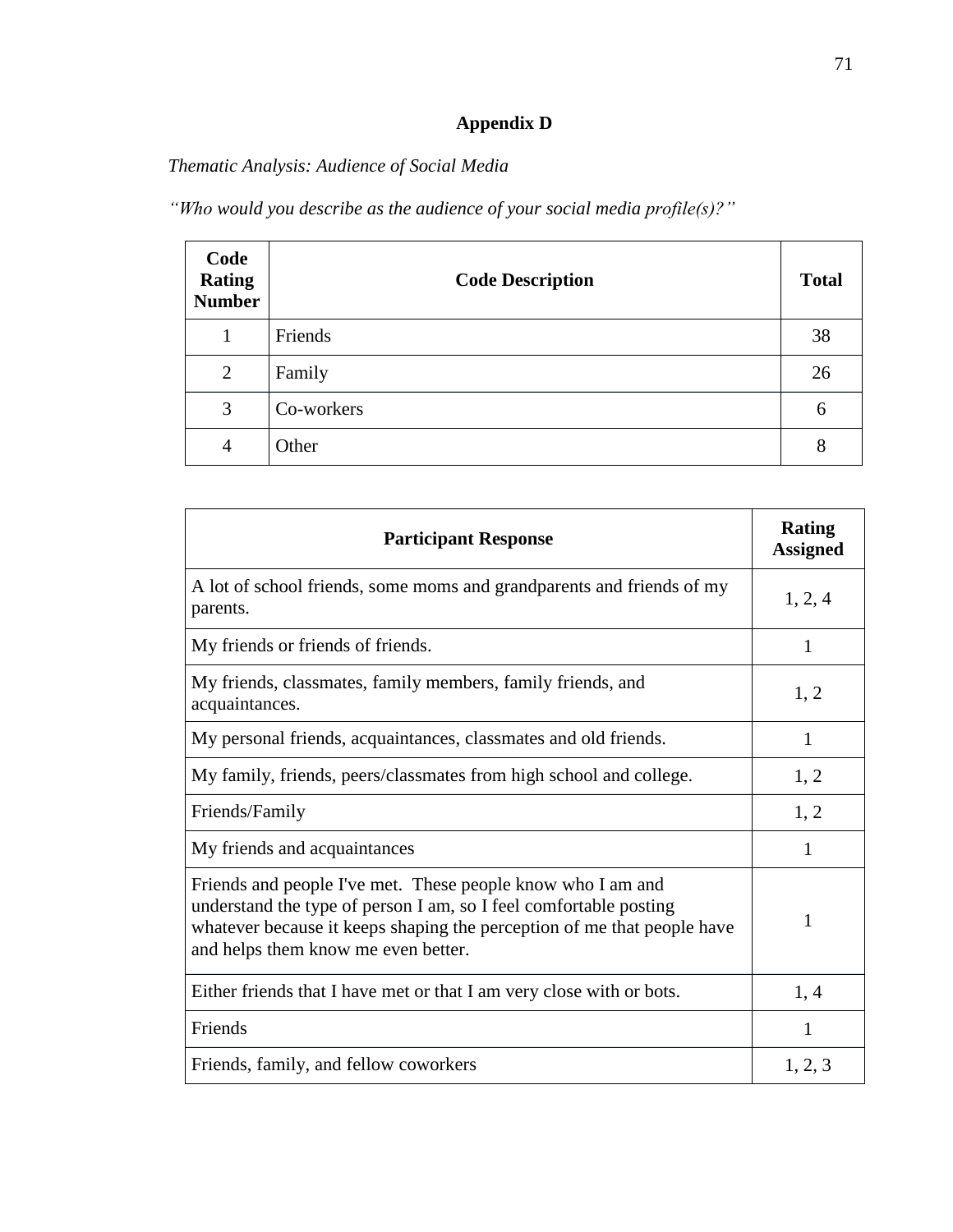| Friends, family, acquaintances                                                                                                                                                                                                                                  | 1, 2           |
|-----------------------------------------------------------------------------------------------------------------------------------------------------------------------------------------------------------------------------------------------------------------|----------------|
| My family, close friends, long-time friends, new friends. No strangers.                                                                                                                                                                                         | 1, 2           |
| Family, friends, coworkers.                                                                                                                                                                                                                                     | 1, 2, 3        |
| Students and millennials                                                                                                                                                                                                                                        | 1, 4           |
| Friends                                                                                                                                                                                                                                                         | $\mathbf{1}$   |
| Family and friends                                                                                                                                                                                                                                              | 1, 2           |
| Friends and family=Facebook / Political likeminded people=Twitter                                                                                                                                                                                               | 1, 2, 4        |
| Friends and family                                                                                                                                                                                                                                              | 1, 2           |
| Family and friends                                                                                                                                                                                                                                              | 1, 2           |
| My friends! only. I make friends at work, so some are both friends and co<br>workers                                                                                                                                                                            | 1, 3           |
| Friends, co-workers, family                                                                                                                                                                                                                                     | 1, 3, 2        |
| People who are interested in Sports.                                                                                                                                                                                                                            | $\overline{4}$ |
| My audience would mainly be my peers and my family. Although the<br>majority of my audience is my friends/peers, those who tend to interact<br>with me the most on social media are my family.                                                                  | 2, 1           |
| My friends mostly and some family.                                                                                                                                                                                                                              | 1, 2           |
| Friends, family, possibly prospective employers (FB, LinkedIn)                                                                                                                                                                                                  | 1, 2, 3        |
| Those people who I know or have known in person.                                                                                                                                                                                                                | 1              |
| Friends who share my interests, though not necessarily my own views.<br>Includes multiple Jesuits, overseas friends from the middle east and high<br>school contacts who I perceived as people who I might help, or might<br>help myself further down the road. | 1, 4           |
| Friends and family                                                                                                                                                                                                                                              | 1, 2           |
| Friends and family                                                                                                                                                                                                                                              | 1, 2           |
| Facebook - No one. I rarely use it. / Snapchat - close family and friends.                                                                                                                                                                                      | 1, 2           |
| Facebook, friends and family / Twitter, Wild card / Instagram, creative<br>people / Snapchat, mix of the above / Linked In, barely anyone                                                                                                                       | 1, 2, 4        |
| Friends and family                                                                                                                                                                                                                                              | 1, 2           |
| Friends and family                                                                                                                                                                                                                                              | 1, 2           |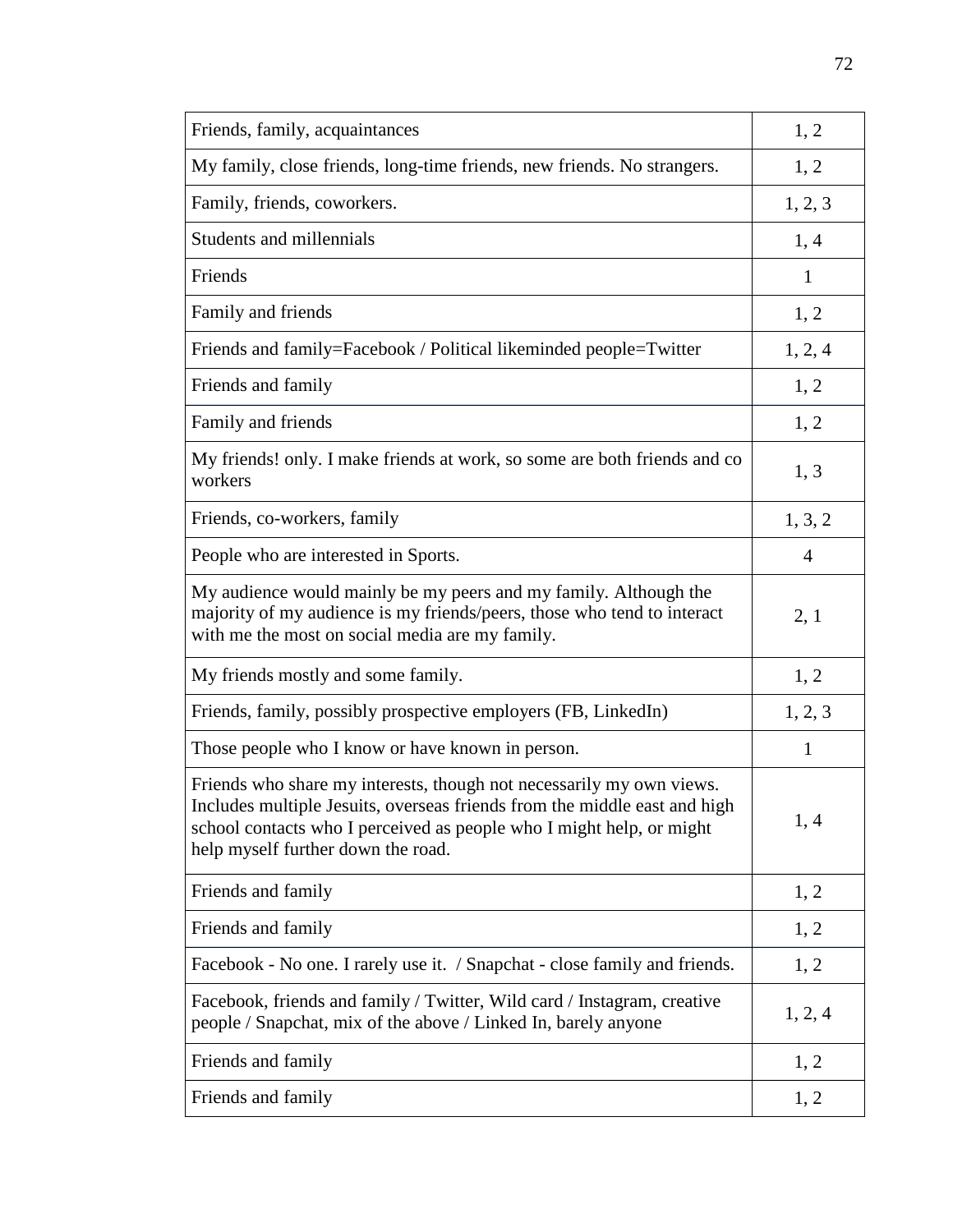| Family and friends from school and work now and past | 1, 2, 3 |
|------------------------------------------------------|---------|
| Friends, family, mentors                             | 1, 2, 4 |
| Friends, family                                      | 1, 2    |
| Friends, family                                      | 1, 2    |
| Anyone who is a friend of mine online                |         |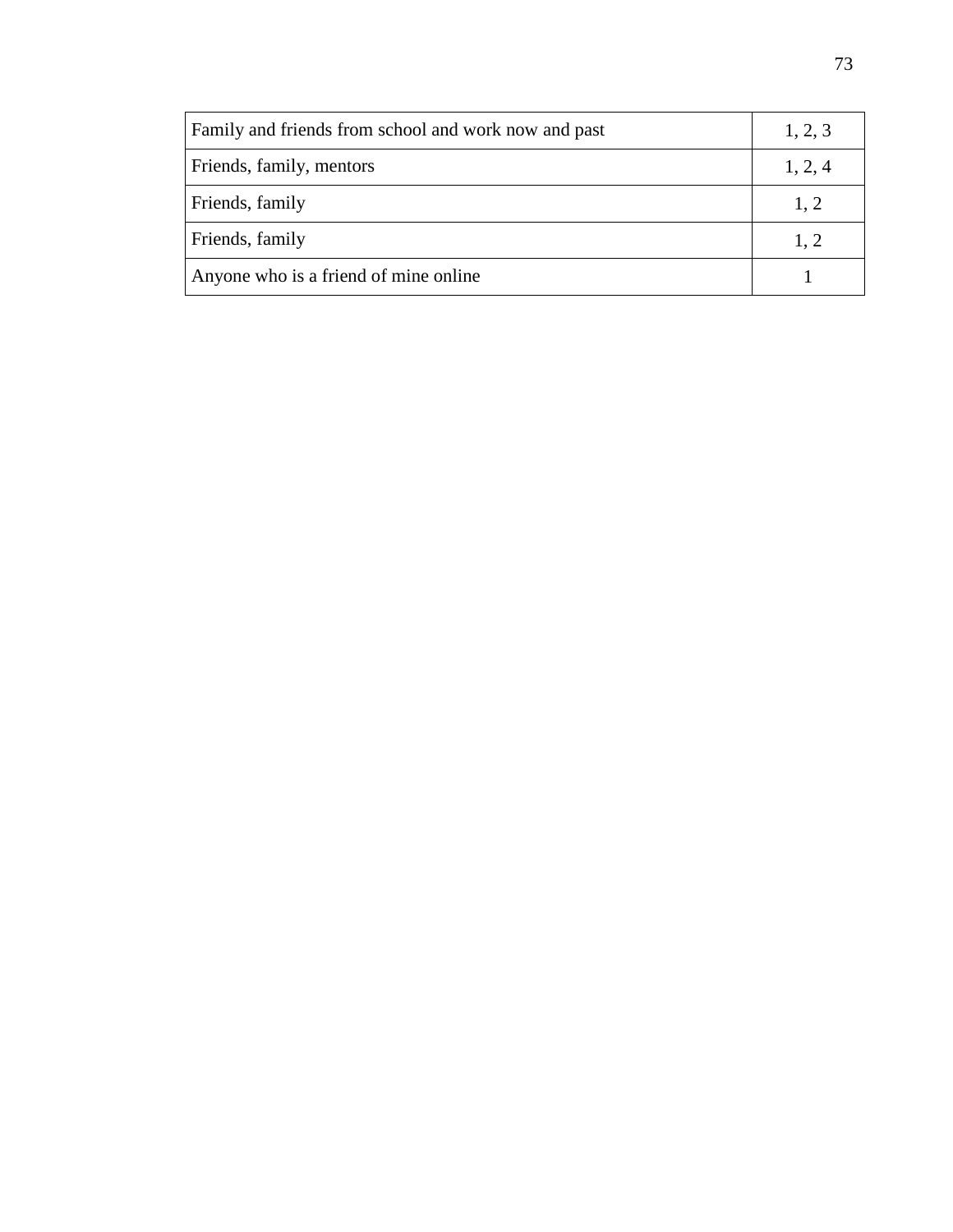## **Appendix E**

# *Thematic Analysis: Concern about Posting*

*"What are you concerned about?"*

| Code<br><b>Rating</b><br><b>Number</b> | <b>Code Description</b>                       | <b>Total</b> |
|----------------------------------------|-----------------------------------------------|--------------|
|                                        | Job/Employer Related/Professionalism          | 14           |
| 2                                      | Appropriateness of posts/Offensive/Perception | 10           |
| 3                                      | No concern                                    | 2            |
| $\overline{4}$                         | Disapproval/Don't agree                       | 3            |
| 5                                      | Other                                         |              |

| <b>Participant Response</b>                                                                                                                                                                                                                                                                                                                                                                                                                                                                                                                              | <b>Rating</b><br><b>Assigned</b> |
|----------------------------------------------------------------------------------------------------------------------------------------------------------------------------------------------------------------------------------------------------------------------------------------------------------------------------------------------------------------------------------------------------------------------------------------------------------------------------------------------------------------------------------------------------------|----------------------------------|
| I am nervous about not getting a job due to social media so I try to be<br>thoughtful through my posts.                                                                                                                                                                                                                                                                                                                                                                                                                                                  | 1                                |
| If my pictures are inappropriate to potential employers.                                                                                                                                                                                                                                                                                                                                                                                                                                                                                                 | 1                                |
| Employers viewing my pictures from weekends of going out drinking.                                                                                                                                                                                                                                                                                                                                                                                                                                                                                       | 1                                |
| I am concerned about how appropriate my posts may be to outsiders and<br>professional connections                                                                                                                                                                                                                                                                                                                                                                                                                                                        | 1, 2                             |
| I am concerned about posting inappropriate content (pictures, words,<br>post) and also controversial topics. I will post what I strongly feel is right.<br>This could be controversial topics, but I am not fully concerned because<br>some topics become a part of me which is difficult to change. If a job<br>cannot take me as I am, then I am not the right fit for that organization.<br>For example, I support the Black Lives Matter movement and actively<br>post in regards to the ethical treatment of beings of color without<br>hesitation. | $\overline{2}$                   |
| Nothing                                                                                                                                                                                                                                                                                                                                                                                                                                                                                                                                                  | 3                                |
| Looking unprofessional or just being obnoxious on social media                                                                                                                                                                                                                                                                                                                                                                                                                                                                                           | 1                                |
| Posting items that might offend others or cause others to be cruel to me.                                                                                                                                                                                                                                                                                                                                                                                                                                                                                | $\overline{2}$                   |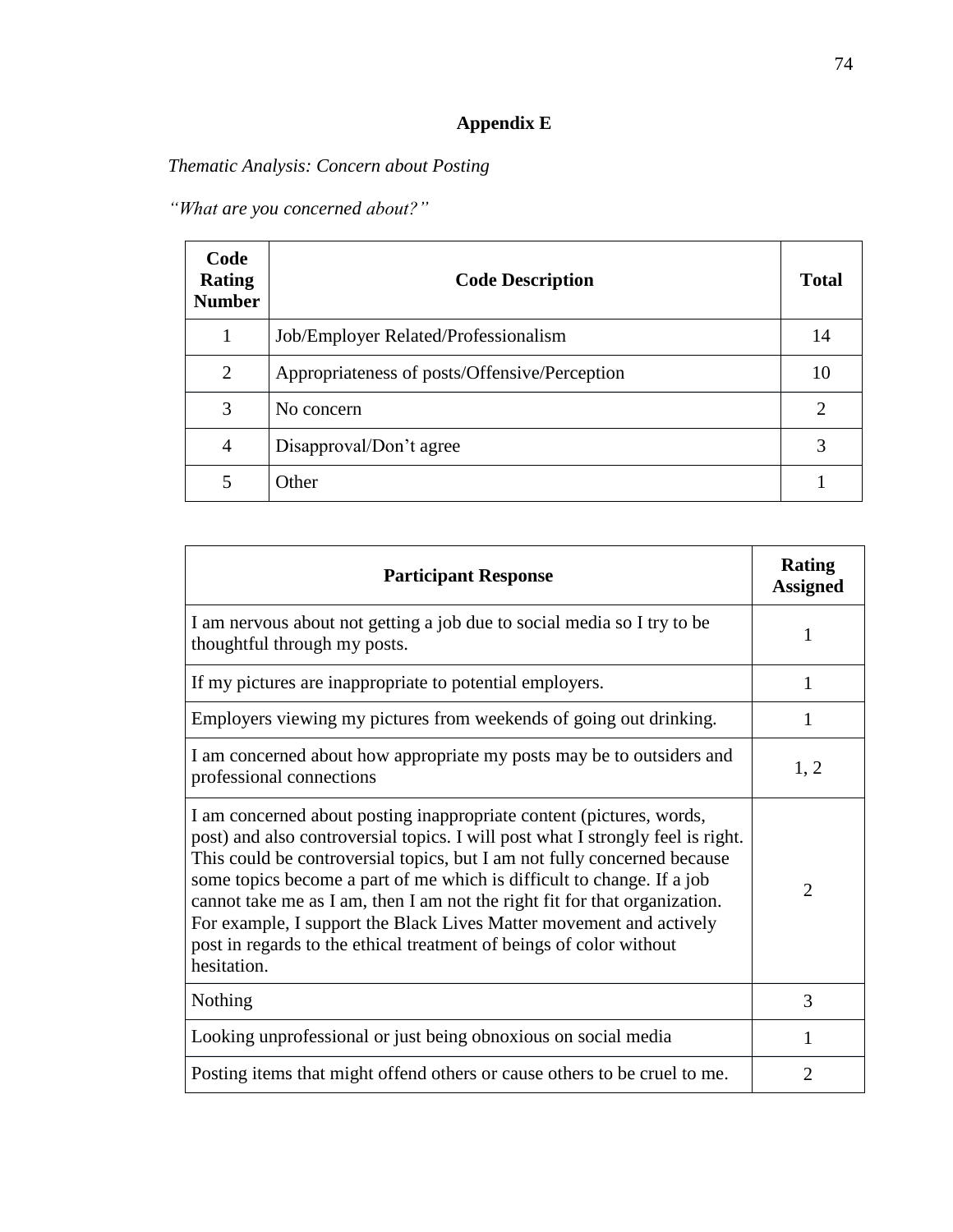| Them seeing content they disapprove of                                                                                                                                                                                                                                                                                    | $\overline{4}$ |
|---------------------------------------------------------------------------------------------------------------------------------------------------------------------------------------------------------------------------------------------------------------------------------------------------------------------------|----------------|
| There is no current concern, but I tend to keep personal opinion posts off<br>Facebook because not all of my Facebook friends share the same beliefs,<br>ethics and morals as I do. I'd rather not offend or upset people.                                                                                                | $\overline{2}$ |
| I am concerned of the perception I might give off based on what pictures<br>I post or status' I put out there.                                                                                                                                                                                                            | $\overline{2}$ |
| Negative or inappropriate content                                                                                                                                                                                                                                                                                         | $\overline{2}$ |
| Unprofessional content                                                                                                                                                                                                                                                                                                    | 1              |
| Employers or friends who don't agree with me, judge me differently<br>online than how I am to them in real life.                                                                                                                                                                                                          | $\overline{4}$ |
| Working in a hospital means that I am privy to a lot of sensitive,<br>confidential information, so I will not post anything about that. I am also<br>concerned for my future employment and my social media must reflect<br>the professional person that I am.                                                            | 1              |
| I want to stay respectful online and offline. I want my employers to<br>search me and not be turned off by what they see (even if they can't see<br>anything due to privacy settings) and I am friends with my family<br>members so I wouldn't want to post anything I wouldn't feel comfortable<br>talking to them about | 1              |
| I am concerned about people drawing false assumptions from my profiles.                                                                                                                                                                                                                                                   | 2              |
| N/A                                                                                                                                                                                                                                                                                                                       | 3              |
| I am concerned of friends on social media who may "tag" me or<br>"comment" something inappropriate on my page.                                                                                                                                                                                                            | $\overline{2}$ |
| Privacy is a very large concern when it comes to social media.<br>Information may be distributed at the drop of a hat and so my greatest<br>concern is my own self-restraint when it comes to interacting with such a<br>wide and diverse audience. $//$ Knowledge is power, but wisdom is<br>priceless.                  | 5              |
| I want to make sure I keep a professional appearance.                                                                                                                                                                                                                                                                     | 1              |
| Losing a job for showing illegal actions (ex. underaged drinking), and<br>getting retaliation for something they don't like.                                                                                                                                                                                              | 1              |
| Opinions                                                                                                                                                                                                                                                                                                                  | $\overline{4}$ |
| Professionality                                                                                                                                                                                                                                                                                                           | 1              |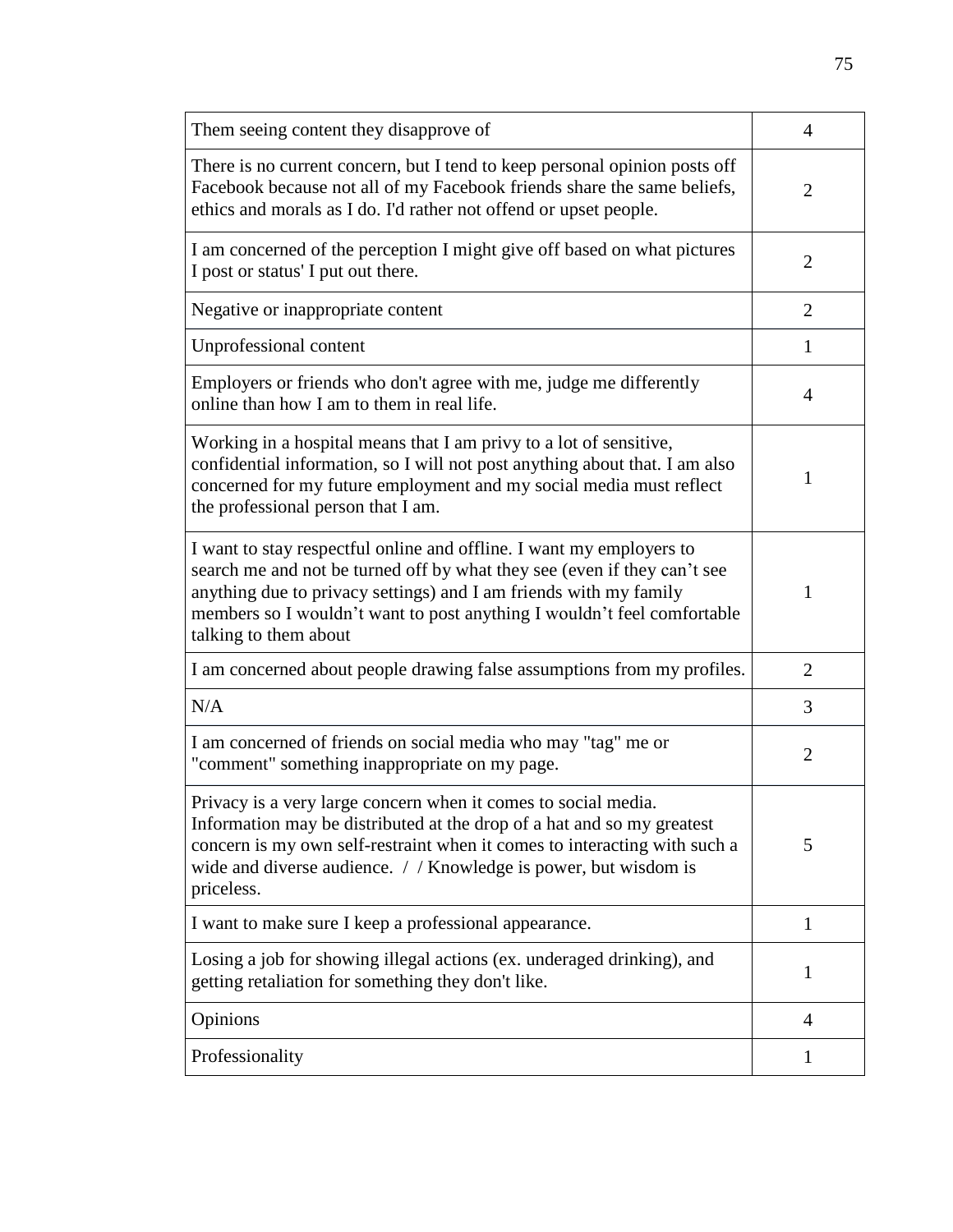| Them (organizations) seeing photos they don't need to see of me, even if<br>they are harmless I just want to keep my social life separate.   | 1, 2 |
|----------------------------------------------------------------------------------------------------------------------------------------------|------|
| They (organizations) will see inappropriate immature pictures of me<br>going out                                                             |      |
| How the organizations view me.                                                                                                               |      |
| Maintaining a somewhat professional profile on Facebook so that future<br>employers may not be driven away from what could be a harmful post |      |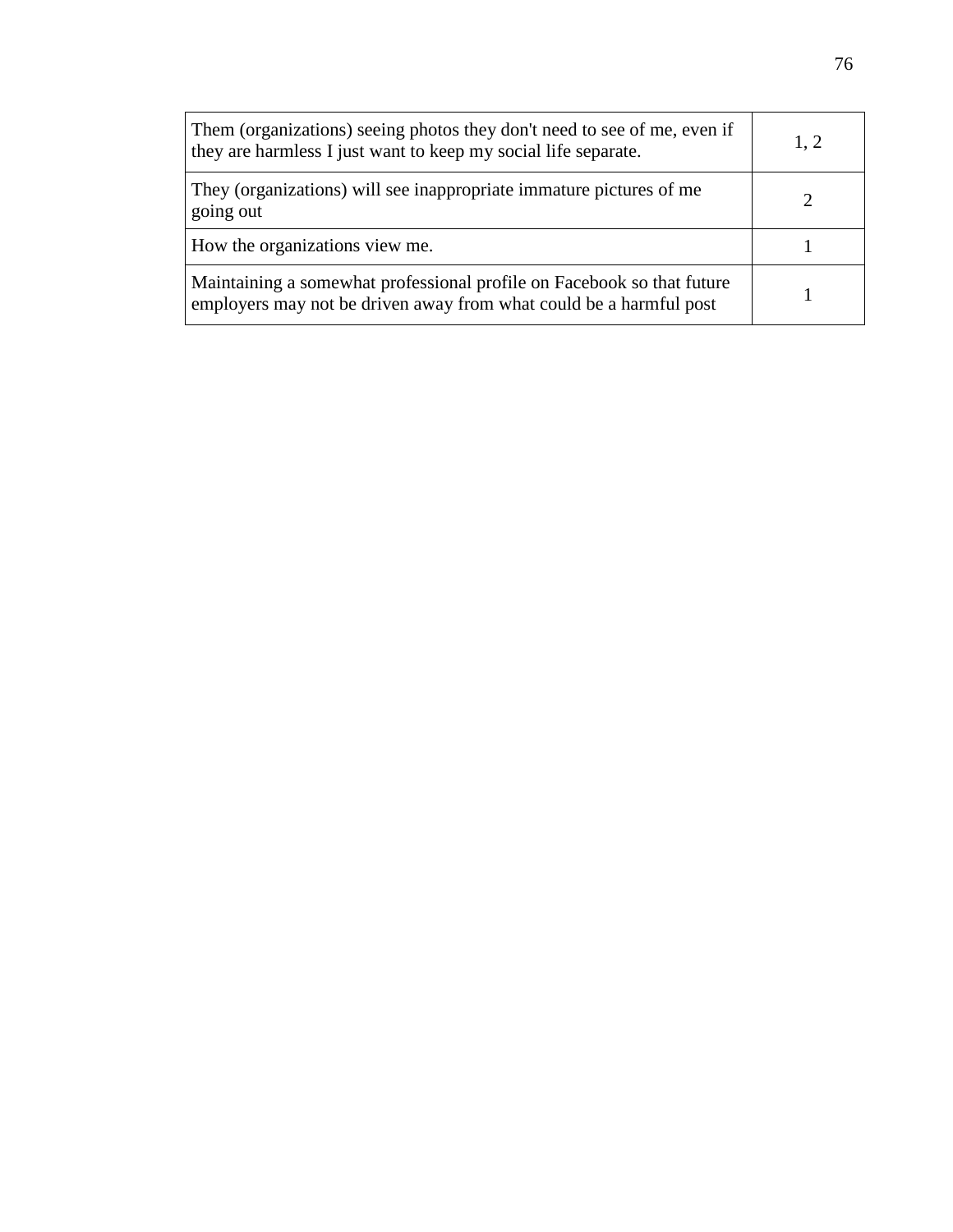# **Appendix F**

# *Thematic Analysis: Concern Origination*

*"When did this concern originate?"*

| Code<br><b>Rating</b><br><b>Number</b> | <b>Code Description</b>        | <b>Total</b>   |
|----------------------------------------|--------------------------------|----------------|
| 1                                      | Job/Potential employer related | 10             |
| $\overline{2}$                         | In college/high school         | 10             |
| 3                                      | None                           | $\overline{2}$ |
| $\overline{4}$                         | Other                          | 4              |
| 5                                      | Always                         | 4              |

| <b>Participant Response</b>                                                                                                               | <b>Rating</b><br><b>Assigned</b> |
|-------------------------------------------------------------------------------------------------------------------------------------------|----------------------------------|
| My dad instilled this concern in me because he is on the hiring board for<br>his company.                                                 | 1                                |
| When I came to college and was concerned with finding a job.                                                                              | 1, 2                             |
| When I got to college.                                                                                                                    | $\mathcal{D}_{\mathcal{L}}$      |
| When I started looking for jobs in high school, some people told me that<br>job recruiters may look at potential employees' social media. | 1                                |
| In college                                                                                                                                | $\overline{2}$                   |
| N/a                                                                                                                                       | 3                                |
| By seeing too many people have annoyingly long and unimportant posts<br>about stuff I don't care about their opinion of.                  | 4                                |
| This has always been my concern from the start of having social media<br>accounts.                                                        | 5                                |
| Teachers, parents said to be careful, mid high school                                                                                     | $\overline{2}$                   |
| Before I created a Facebook profile.                                                                                                      | 5                                |